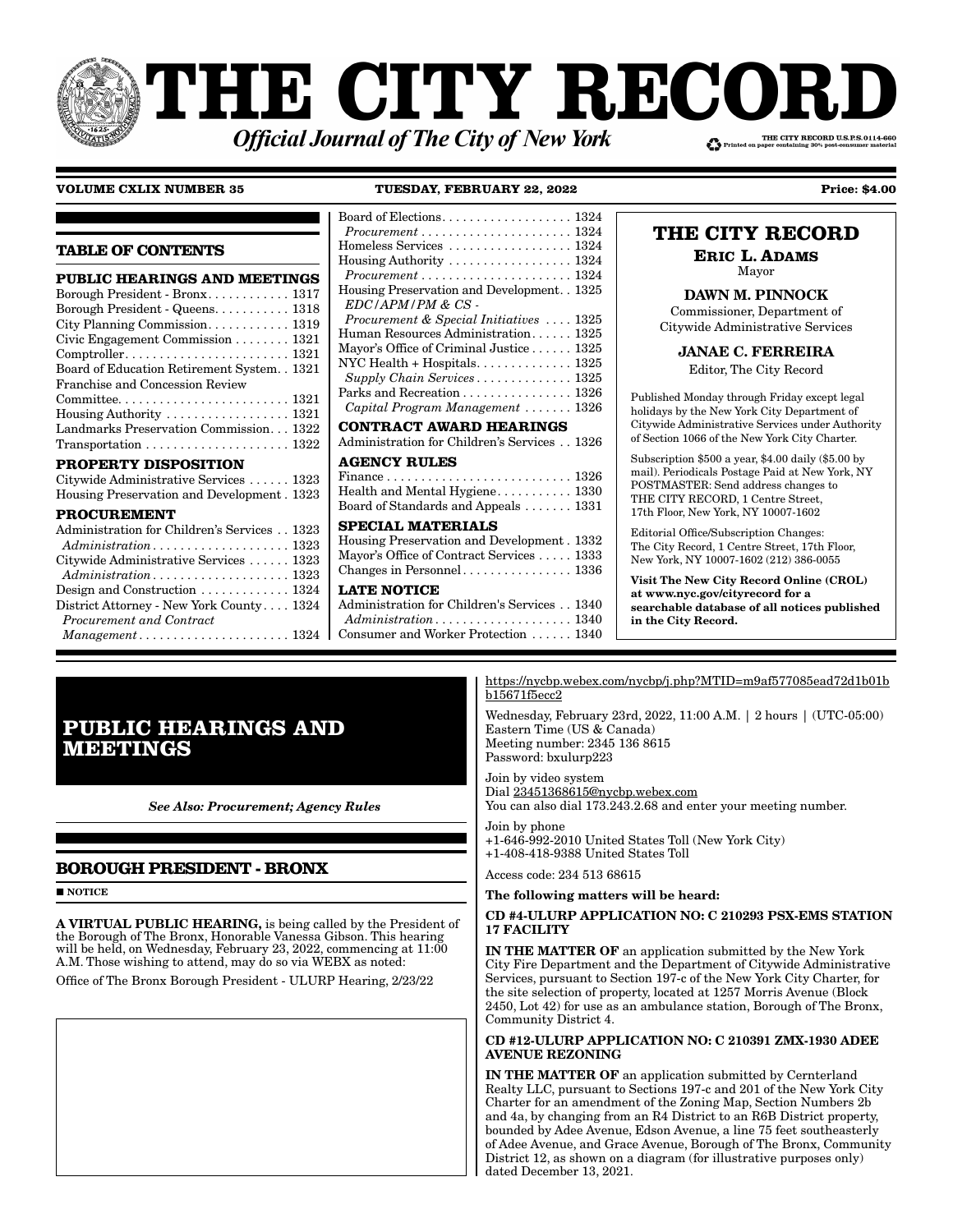#### CD #12-ULURP APPLICATION NO: C 200228 ZMX-4541 FURMAN AVENUE REZONING

IN THE MATTER OF an application submitted by Markland 4551 LLC, pursuant to Sections 197c and 201 of the New York City Charter for an amendment of the Zoning Map, Section No. 2a:

- 1. Changing from an M1-1 District to an R7D District property, bounded by White Plains Road, East 240th Street, Furman Avenue, and a line 300 feet northeasterly of East 239th Street; and
- 2. Establishing within the proposed R7D District a C2-4 District, bounded by White Plains Road and Furman Avenue, and a line 300 feet northeasterly of East 239th Street.

Borough of The Bronx, Community District 12 as shown on a diagram (for illustrative purposes only) dated January 3, 2022, and subject, to the conditions of CEQR Declaration E-656.

PLEASE DIRECT ANY QUESTIONS CONCERNING THIS HEARING TO THE OFFICE OF THE BOROUGH PRESIDENT, (718) 590-6124.

Accessibility questions: Sam Goodman (718) 590-6124, by: Wednesday, February 23, 2022, 10:00 A.M.

f15-22

# **BOROUGH PRESIDENT - QUEENS**

#### **PUBLIC HEARINGS**

 $\mathbf{a}$ 

NOTICE IS HEREBY GIVEN that a Virtual Public Hearing will be held by the Borough President of Queens, Donovan Richards, on Thursday, February 24, 2022 starting, at 9:30 A.M. The public hearing will be streamed live, at www.queensbp.org.

Those who wish to testify may preregister for virtual speaking time by visiting, www.queensbp.org/landuse and submitting their contact information through the preregistration link. After preregistering, the speaker will receive a confirmation email with instructions on how to participate in the virtual public hearing. Preregistration for speaking time can also be arranged by calling (718) 286-3000 between 9:00 A.M. to 5:00 P.M. prior, to the date of the hearing.

Written testimony is welcome from those who are unable to testify virtually. All written testimony must be received by 5:00 P.M. on Thursday, February 3, 2022 and may be submitted by email to planning@queensbp.org, or by conventional mail sent, to the Office of the Queens Borough President, at 120-55 Queens Boulevard - Room 226, Kew Gardens, NY 11424.

CD Q14 – 220232 ZMQ – IN THE MATTER OF an application submitted by the NYC Department of Housing Preservation and Development, pursuant to Sections 197-c and 201 of the New York City Charter for an amendment of the Zoning Map, Section Nos. 30c and 31a:

- 1. eliminating from within an existing R4 District a C1-2 District, bounded by:
	- a. a line 100 feet northerly of Beach Channel Drive, Beach 43rd Street, a line 100 feet southerly of Beach Channel Drive, and Beach 44th Street; and
	- b. a line 150 feet northerly of Beach Channel Drive, Beach 37th Street, Beach Channel Drive, and Beach 38th Street;
- 2. eliminating from within an existing R4 District, a C2-2 District, bounded by Beach Channel Drive, Beach 39th Street, a line 150 feet southerly of Beach Channel Drive, and Beach 40th Street;
- 3. eliminating from within an existing R5 District a C1-2, bounded by Beach Channel Drive, Beach 49th Street, a line 275 feet northerly of Rockaway Beach Boulevard, and Beach 50th Street;
- 4. changing from an R4 District to an R3A District property, bounded by Norton Avenue, the centerline of former Norton Avenue, a line 100 feet easterly of Beach 43rd Street, a line 335 feet northerly of Beach Channel Drive, a line 125 feet westerly of Beach 43rd Street, Edgemere Drive, Beach 44th Street, a line 180 feet southerly of Norton Avenue, and Beach 45th Street, Norton Avenue, the northeasterly prolongation of a line 40 feet southeasterly of the northwestern streetline of Norton Avenue, and Beach 45th Street;
- 5. changing from an R4-1 District to an R3A District property, bounded by the U.S. Pierhead and Bulkhead Line, the U.S Pierhead Line and its southerly prolongation, the centerline of former Norton Avenue, Norton Avenue, Beach 45th Street, a line 40 feet southeasterly of the northwesterly street line of Norton Avenue and its northeasterly prolongation, and the northerly centerline prolongation of Beach 47th Street;
- 6. changing from an R4 District to an R4-1 District property, bounded by a line 40 feet southeasterly of the northwesterly street line of Norton Avenue, Norton Avenue, Beach 45th Street, a line 180 feet southerly of Norton Avenue, Beach 44th Street, Edgemere Drive, a line 125 feet westerly of Beach 43rd Street, a line 335 feet northerly of Beach Channel Drive, a line 100 feet easterly of Beach 43rd Street, a line 120 feet northerly of Beach Channel Drive, and Beach 49th Street;
- 7. changing from an R4 District to an R6A District property, bounded by Rockaway Beach Boulevard, Beach 38th Street, a line 85 feet northerly of Shorefront Parkway, and the centerline of former Beach 43rd Street;
- 8. changing from an R5 District to an R6A District property, bounded by Beach Channel Drive, Beach 49th Street, a line 275 Feet northerly of Rockaway Beach Boulevard and Beach 50th Street;
- 9. changing from a C8-1 District to an R6A District property, bounded by a line 275 Feet northerly of Rockaway Beach Boulevard, Beach 49th Street, Rockaway Beach Boulevard, and Beach 50th Street;
- 10. changing from a C3 District to an C3A District property, bounded by the southerly, southeasterly and easterly boundary line of a Park, the U.S. Pierhead and Bulkhead Line, the northerly centerline prolongation of Beach 47th Street, a line 40 feet southeasterly of the northwesterly street line of Norton Avenue, and the southeasterly prolongation of the centerline of former Almeda Avenue;
- 11. establishing within an existing R4 District a C2-4 District, bounded by a line 100 feet northerly of Beach Channel Drive, Beach 43rd Street, a line 100 feet southerly of Beach Channel Drive, and Beach 44th Street;
- 12. establishing within a proposed R6A District a C2-4 District, bounded by:
	- a. Beach Channel Drive, Beach 49th Street Rockaway Beach Boulevard, Beach 50th Street; and
	- b. Rockaway Beach Boulevard, Beach 38th Street, a line 85 northerly of Shore Front Parkway, and the centerline of former Beach 43rd Street;
- 13. establishing a Special Coastal Risk District (CR), bounded by the U.S. Pierhead and Bulkhead Line, the U.S Pierhead Line and its southerly prolongation, the centerline of former Norton Avenue, a line 100 feet easterly of Beach 43rd Street, a line 120 feet northerly of Beach Channel Drive, Beach 49th Street, the southeasterly prolongation of the centerline of former Alameda Avenue, and the southerly, southeasterly and easterly boundary line of a Park;

Borough of Queens, Community District 14, as shown on a diagram (for illustrative purposes only) dated December 13, 2021. (Related ULURPs #220233 ZRQ, #220235 PPQ, #220236 HAQ, and #220237 HUQ).

CD Q14 – 220233 ZRQ – IN THE MATTER OF an application submitted by the Department of Housing Preservation & Development (HPD), pursuant to Section 197-c of the New York City Charter for a zoning text amendment to designate the Project Area as a Mandatory Inclusionary Housing ("MIH") area, Borough of Queens, Community District 14, as shown on a diagram (for illustrative purposes only) dated December 13, 2021. (Related ULURPs #220232 ZMQ, #220235 PPQ, #220236 HAQ, and #220237 HUQ)

CD Q14 – 220235 PPQ – IN THE MATTER OF an application submitted by the Department of Housing Preservation & Development (HPD), pursuant to Section 197-c of the New York City Charter, for the disposition of city owned properties listed below for uses identified in the Edgemere Urban Renewal Plan, Borough of Queens, Community District 14. (Related ULURPs #220232 ZMQ, #220233 ZRQ, #220236 HAQ, and #220237 HUQ)

CD  $Q14 - 220236$  HA $Q$  – IN THE MATTER OF an application submitted by the Department of Housing Preservation and Development (HPD)

1. pursuant to Article 16 of the General Municipal Law of New York State for: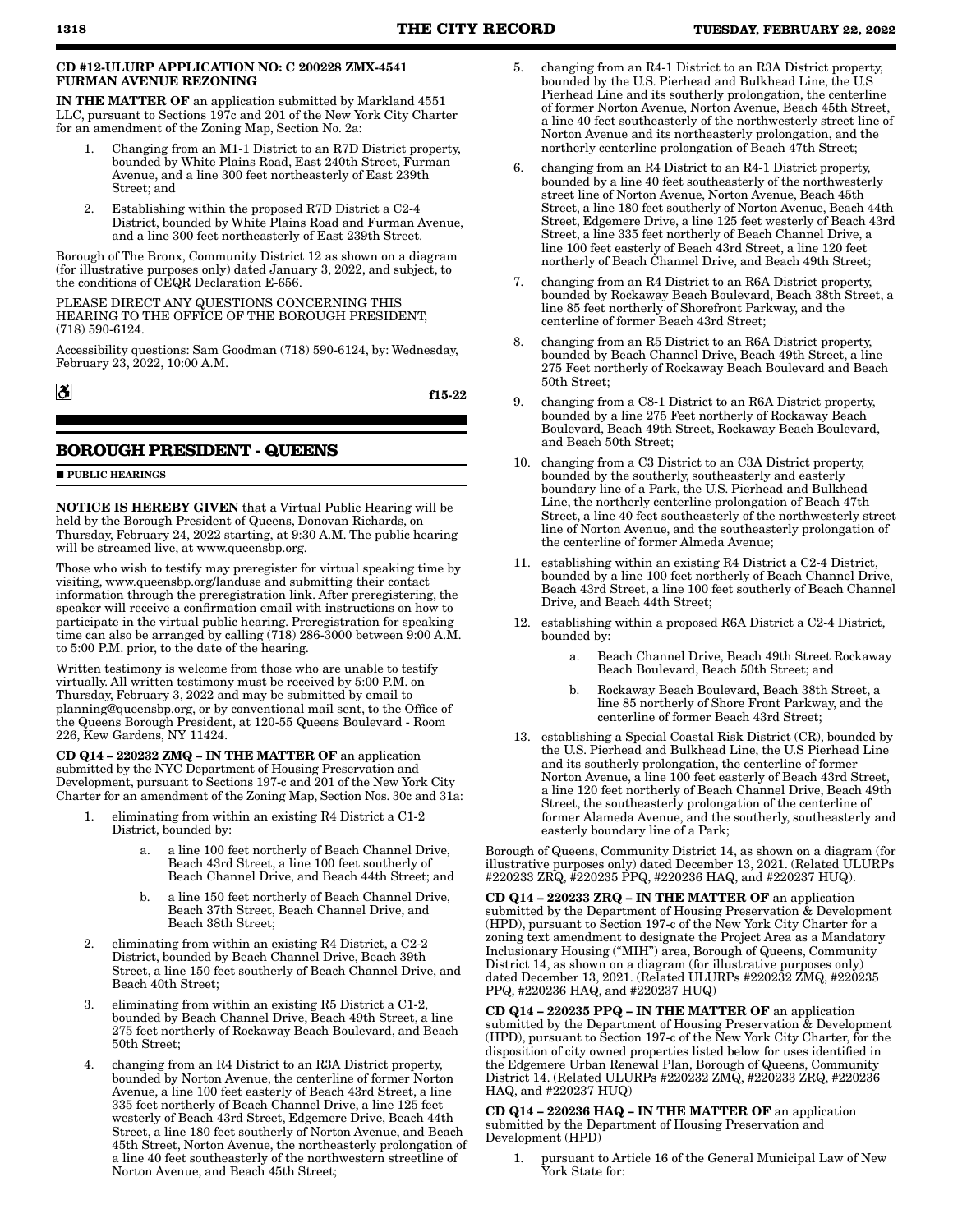- the designation of property, located, at Rockaway Beach Boulevard ( Block 15852, Lots 64, 68); (Block 15851, Lots 33, 35, 40, 42, 44, 58, 59); (Block 15850, Lot 6); (Block 15849, Lots 6, 8, 9, 10, 17, 18, 19, 20, 27, 28, 29); (Block 15848, Lots 52, 54, 55, 57, 58, 60, 62, 63, 65, 67), (Block 15847, Lots 79, 80, 81, 82, 83, 84, 85, 86, 87, 88, 89), the demapped roadbed of Beach 43rd Street between Blocks 15852 and 15851 and the demapped roadbed of Beach 39th Street between Blocks 15848 and 15849;
- b. an Urban Development Action Area Project for such area; and
- 2. pursuant to Section 197-c of the New York City Charter for the disposition of such property to a developer to be selected by HPD;

to facilitate the development of approximately 1,222 residential housing units, and commercial, community facility and open space, Borough of Queens, Community District 14. (Related ULURPs #220232 ZMQ, #220233 ZRQ, #220235 PPQ, and #220237 HUQ).

CD Q14 – 220237 HUQ – IN THE MATTER OF an application submitted by the Department of Housing Preservation and Development (HPD), pursuant to Section 505 of Article 15 of the General Municipal (Urban Renewal) Law of New York State and Section 197-c of the New York City Charter, for the second amendment, to the Edgemere Urban Renewal Plan, Borough of Queens, Community District 14. (Related ULURPs #220232 ZMQ, #220233 ZRQ, #220235 PPQ, and #220236 HAQ).

f17-24

# **CITY PLANNING COMMISSION**

**PURLIC HEARINGS** 

In support of the City's efforts to contain the spread of COVID-19, the City Planning Commission will hold a remote public hearing, via the teleconferencing application Zoom, at 10:00 A.M. Eastern Daylight Time, on Wednesday, March 2, 2022, regarding the calendar items listed below.

The meeting will be live streamed through Department of City Planning's (DCP's) website and accessible from the following webpage, which contains specific instructions on how to observe and participate, as well as materials relating, to the meeting: https://www1.nyc.gov/site/ nycengage/events/city-planning-commission-public-meeting/331545/1

Members of the public should observe the meeting through DCP's website.

Testimony can be provided verbally by joining the meeting using either Zoom or by calling the following number and entering the information listed below:

877 853 5247 US Toll-free 888 788 0099 US Toll-free

253 215 8782 US Toll Number

213 338 8477 US Toll Number

Meeting ID: 618 237 7396

[Press # to skip the Participation ID] Password: 1

To provide verbal testimony via Zoom please follow the instructions available through the above webpage (link above).

Written comments will also be accepted until 11:59 PM, one week before the date of vote. Please use the CPC Comments form that is accessible through the above webpage.

Please inform the Department of City Planning if you need a reasonable accommodation, such as a sign language interpreter, in order to participate in the meeting. The submission of testimony, verbal or written, in a language other than English, will be accepted, and real time interpretation services will be provided based on available resources. Requests for a reasonable accommodation or foreign language assistance during the meeting should be emailed to *[AccessibilityInfo@planning.nyc.gov]* or made by calling *[212-720-3508].* Requests must be submitted, at least five business days before the meeting.

#### BOROUGH OF MANHATTAN Nos. 1 - 6 *ONE 45 / MUSEUM OF CIVIL RIGHTS* No. 1

 $CD 10$   $C 220134 ZMM$ IN THE MATTER OF an application submitted by One45 Lenox LLC,

pursuant to Sections 197-c and 201 of the New York City Charter for an amendment of the Zoning Map, Section No. 6a:

- 1. eliminating from an existing R7-2 District a C1-4 District, bounded by a line midway between West 144<sup>th</sup> Street and West 145th Street, Lenox Avenue – Malcolm X. Boulevard, West  $144<sup>th</sup> Street$ , and a line 100 feet northwesterly of Lenox Avenue – Malcolm X. Boulevard;
- 2. changing from an R7-2 District to a C4-6 District property, bounded by a line midway between West 144th Street and West 145th Street, Lenox Avenue – Malcolm X. Boulevard, West  $144<sup>th</sup> Street$ , and a line 100 feet northwesterly of Lenox Avenue – Malcolm X. Boulevard; and
- 3. changing from a C8-3 District to a C4-6 District property, bounded by West 145th Street, Lenox Avenue – Malcolm X. Boulevard, a line midway between West 144th Street and West 145th Street, and a line 160 feet southeasterly of Adam Clayton Powell Jr. Boulevard;

as shown on a diagram (for illustrative purposes only) dated November 15, 2021, and subject, to the conditions of CEQR Declaration E-651.

CD 10 N 220135 ZRM IN THE MATTER OF an application submitted by One45 Lenox LLC, pursuant to Section 201 of the New York City Charter, for an amendment of the Zoning Resolution of the City of New York, modifying Article VII, Chapter 4 for the purpose of amending location of commercial use regulations, and modifying APPENDIX F for the purpose of establishing a Mandatory Inclusionary Housing area.

No. 2

Matter underlined is new, to be added;

Matter struck out is to be deleted;

Matter within # # is defined in Section 12-10;

\* \* \* indicates where unchanged text appears in the Zoning Resolution.

# 74-744

# Modification of use regulations

\* \* \* (b) Location of #commercial# #uses#

> For any #large-scale general development#, the Commission may permit #residential and non-#residential# #uses# to be arranged within a #building# without regard for the regulations set forth in Section 32-42 (Location Within Buildings) provided that the Commission finds that:

- (1) the #commercial# #uses# are located in a portion of the #mixed# #building# that has separate access, to the outside with no opening of any kind, to the #residential# portion of the #building#, at any story*;*
- (2) the #commercial# #uses# are not located directly over any #story# containing #dwelling units#, except in C4-6 zoning districts within Community District 10 in the Borough of Manhattan, where an acoustical barrier provides sufficient noise abatement; and
- (3) the modifications shall not have any adverse effect on the #uses# located within the #building#. \* \* \*

Inclusionary Housing Designated Areas and Mandatory Inclusionary Housing Areas

MANHATTAN

APPENDIX F

Manhattan Community District 10

\* \* \*

\* \* \*

\* \* \*

Map 2 – [date of adoption]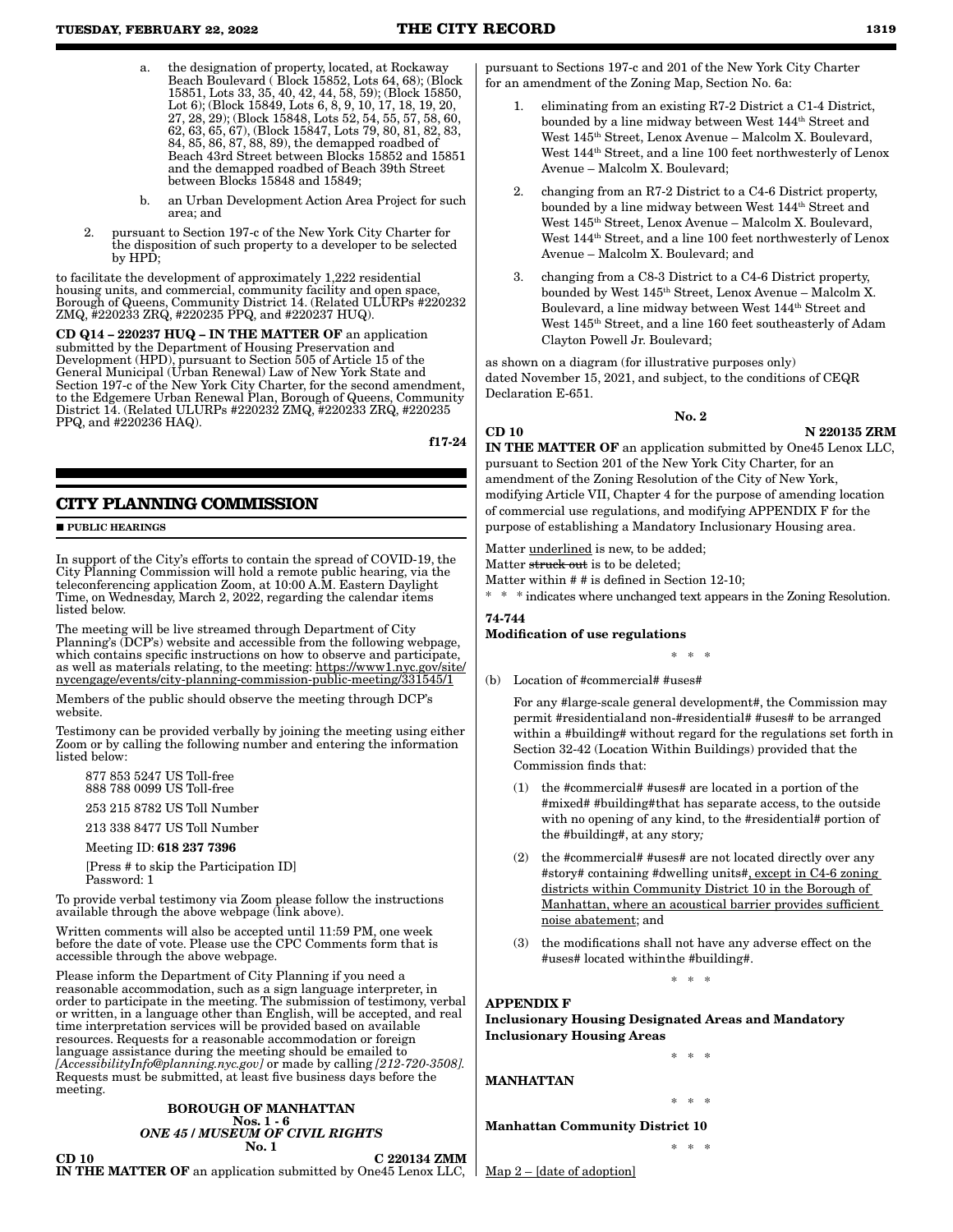

 $\frac{1}{2}$ 

#### Portion of Community District 10, Manhattan

\* \* \* No. 3

 $CD 10$  Q C 220136 ZSM

IN THE MATTER OF an application submitted by One45 Lenox LLC, pursuant to Sections 197-c and 201 of the New York City Charter for the grant of a special permit, pursuant to Section 74-743 of the Zoning Resolution to modify the tower regulations of Section 35-64 (Special Tower Regulations for Mixed Buildings) of a mixed-use building (Building 1), in connection with a proposed mixed-use development, within a large-scale general development, bounded by West 145<sup>th</sup> Street, Lenox Avenue – Malcolm X. Boulevard, West 144th Street, a line 100 feet northwesterly of Lenox Avenue – Malcolm X. Boulevard, a line midway between West 144<sup>th</sup> Street and West 145<sup>th</sup> Street, and a line 160 feet southeasterly of Adam Clayton Powell Jr. Boulevard (Block 2013, Lots 29, 33, 38, 44 and 50), in a C4-6\* District.

\* Note: This site is proposed to be rezoned by changing existing R7-2/ C1-4 and C8-3 Districts to a C4-6 District, under a concurrent related application for a Zoning Map change (C 220134 ZMM).

Plans for this proposal are on file with the City Planning Commission and may be seen, at 120 Broadway,  $31^{st}$  Floor, New York, NY 10271-0001. No. 4

## CD 10 C 220137 ZSM

IN THE MATTER OF an application submitted by One45 Lenox LLC, pursuant to Sections 197-c and 201 of the New York City Charter for the grant of a special permit, pursuant to Section 74-744\* of the Zoning Resolution to modify requirements of Section 32-42 (Location Within Buildings) to allow commercial uses (banquet hall use & office amenity space) to be located above residential use, and to modify the requirements of Section 32-423 (Limitation on ground floor location) to allow Use Group 9 uses (banquet hall use) to be located within 50 feet of the street wall of a mixed-use building (Building 1), in connection with a proposed mixed-use development, within a large-scale general development, bounded by West 145th Street, Lenox Avenue – Malcolm X. Boulevard, West 144th Street, a line 100 feet northwesterly of Lenox Avenue – Malcolm X. Boulevard, a line midway between West 144th Street and West 145<sup>th</sup> Street, and a line 160 feet southeasterly of Adam Clayton Powell Jr. Boulevard (Block 2013, Lots 29, 33, 38, 44 and 50), in a C4-6\* District.

\* Note: A zoning text amendment is proposed to Section 74-744 under a concurrent related application for a Zoning Text change (N 220135 ZRM).

\*\* Note: This site is proposed to be rezoned by changing existing R7-2/ C1-4 and C8-3 Districts to a C4-6 District, under a concurrent related application for a Zoning Map change (C 220134 ZMM).

Plans for this proposal are on file with the City Planning Commission and may be seen, at 120 Broadway,  $31^{st}$  Floor, New York, NY 10271-0001.

#### No. 5

#### $CD$  10 C 220137 A ZSM

IN THE MATTER OF an application submitted by One45 Lenox LLC pursuant to Sections 197-c and 201 and proposed for modification, pursuant to Section 2-06(c)(1) of the Uniform Land Use Review Procedure of the New York City Charter for the grant of special permits pursuant to:

1. Section 74-744(b)\* of the Zoning Resolution to modify requirements of Section 32-42 (Location Within

Buildings) to allow commercial uses (banquet hall use & office amenity space) to be located above residential use, and to modify the requirements of Section 32-423 (Limitation on ground floor location) to allow Use Group 9 uses (banquet hall use) to be located within 50 feet of the street wall of a mixed-use building (Building 1); and

2. Section 74-744(c) of the Zoning Resolution to modify the signage regulations of Section 32-641 (Total Surface Area of Signs), 32-642 (Non-Illuminated Signs), 32- 644 (Illuminated or Flashing Signs in C4, C5-4, C6 & C7 Districts), Section 32-652 (Permitted Projection in all other Commercial Districts) and Section 32-655 (Height of Signs in all other Commercial Districts);

in connection with a proposed mixed-use development, within a large-scale general development, bounded by West 145th Street, Lenox Avenue – Malcolm X. Boulevard, West 144th Street, a line 100 feet northwesterly of Lenox Avenue – Malcolm X. Boulevard, a line midway between West 144th Street and West 145th Street, and a line 160 feet southeasterly of Adam Clayton Powell Jr. Boulevard (Block 2013, Lots) 29, 33, 38, 44 and 50), in a C4-6\* District. 

\* Note: A zoning text amendment is proposed to Section 74- 744(b) under a concurrent related application for a Zoning Text change (N 220135 ZRM). 

\*\* Note: This site is proposed to be rezoned by changing existing R7-2/ C1-4 and C8-3 Districts to a C4-6 District, under a concurrent related application for a Zoning Map change (C 220134 ZMM). 

Plans for this proposal are on file with the City Planning Commission and may be seen, at 120 Broadway, 31<sup>st</sup> Floor, New York, NY 10271-0001. No. 6

 $CD 10$   $C 220142 ZSM$ IN THE MATTER OF an application submitted by One45 Lenox LLC, pursuant to Sections 197-c and 201 of the New York City Charter for the grant of a special permit, pursuant to Section 74-533 of the Zoning Resolution to reduce the required accessory off-street parking spaces to 130 spaces (20%) for dwelling units in a development within a Transit Zone, that includes, at least 20 percent of all dwelling units as income-restricted housing units, in connection with a proposed mixed-use development, within a large-scale general development, bounded by West 145<sup>th</sup> Street, Lenox Avenue – Malcolm X. Boulevard, West 144th Street, a line 100 feet northwesterly of Lenox Avenue – Malcolm X. Boulevard, a line midway between West 144th Street and West 145th Street, and a line 160 feet southeasterly of Adam Clayton Powell Jr. Boulevard (Block 2013, Lots 29, 33, 38, 44 and 50), in a C4-6\* District.

\* Note: This site is proposed to be rezoned by changing existing R7-2/ C1-4 and C8-3 Districts to a C4-6 District, under a concurrent related application for a Zoning Map change (C 220134 ZMM).

Plans for this proposal are on file with the City Planning Commission and may be seen, at 120 Broadway,  $31^{st}$  Floor, New York, NY 10271-0001.

#### NOTI

On Wednesday, March 2, 2022, a public hearing is being held by the City Planning Commission (CPC), accessible remotely, in conjunction with the above ULURP hearing to receive comments related to a Draft Environmental Impact Statement (DEIS) concerning an application by One45 Lenox, LLC (the Applicant). The Applicant is seeking a series of land use actions including a zoning map amendment, zoning text amendments, special permits and CPC certifications (the Proposed Actions) from the City Planning Commission (CPC) to facilitate the development of two mixed-use buildings with mixed income residential, commercial, community facility uses, and a banquet hall/event space (the "Proposed Development") on the proposed development site comprised of Block 2013, Lots 29, 33, 38, 44, and 50 (the "Proposed Development Site") in the West Harlem neighborhood of Manhattan, Community District (CD) 10.

The Proposed Actions would result in approximately 940,900 gross square feet (gsf) development, comprised of 48,000 gsf of community facility use (intended for a Museum of Civil Rights); between approximately 17,700 gsf and 75,000 gsf of commercial office use (a portion of which is intended for a new replacement headquarters for the National Action Network (NAN), a nationally renowned civil rights organization); approximately 866–939 new dwelling units (DUs), a portion of which would be permanently affordable, pursuant to Mandatory Inclusionary Housing (MIH); approximately 42,000 gsf of ground-floor retail space; and a banquet hall/event space with a 200-person capacity. The proposed buildings would have an approximately 85-foot tall base and two towers each with a height of approximately 363 feet.

The public hearing will also consider a modification, to the Proposed Action (ULURP No C220137 (A) ZSM).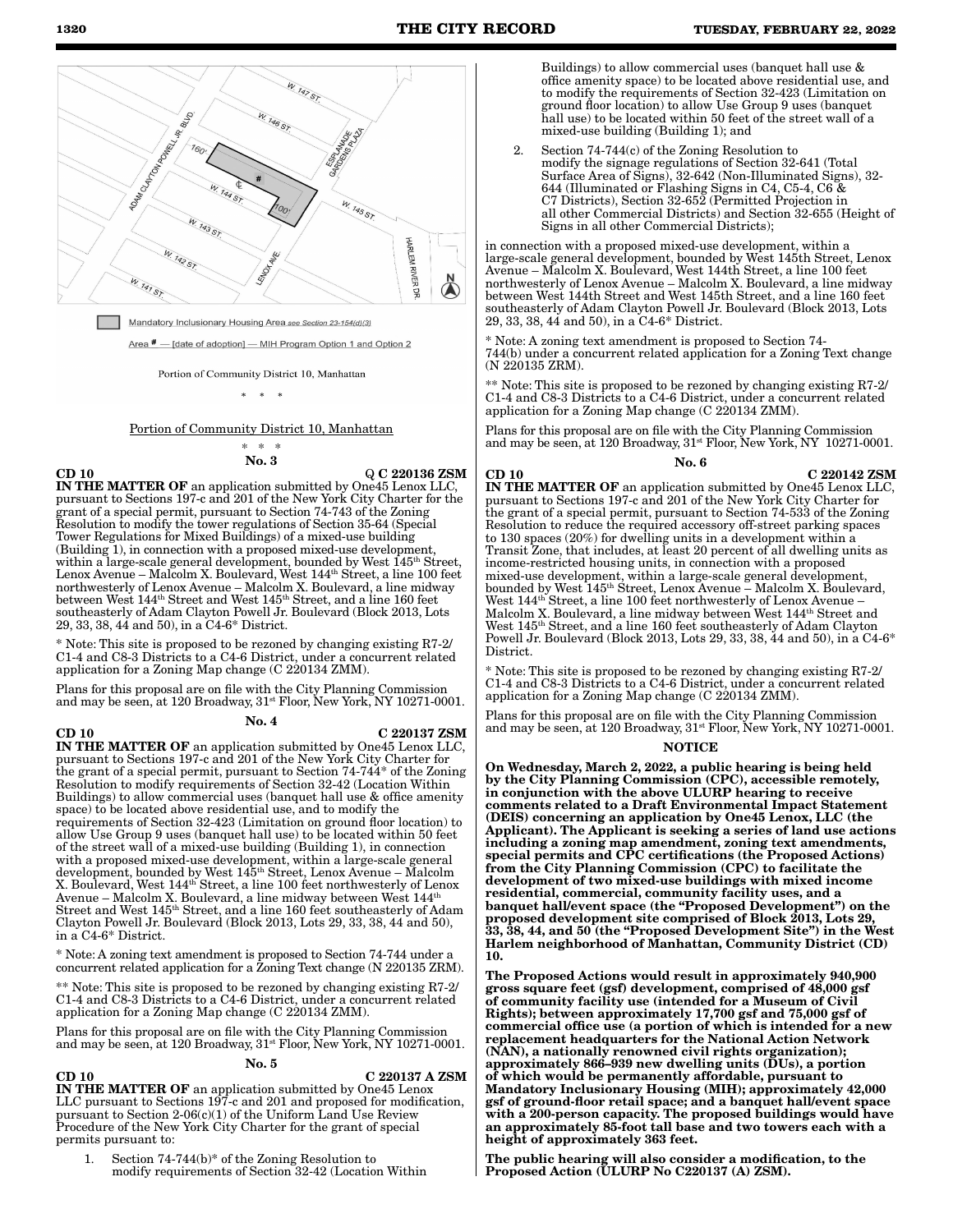Written comments on the DEIS are requested and will be received and considered by the Lead Agency through 5:00 P.M. on Monday, March 14, 2022.

For instructions on how to submit comments and participate remotely, please refer, to the instructions, at the beginning of this agenda.

This hearing is being held, pursuant to the State Environmental Quality Review Act (SEQRA) and City Environmental Quality Review (CEQR), CEQR No. 21DCP167M.

Sara Avila, Calendar Officer City Planning Commission 120 Broadway, 31st Floor, New York, NY 10271 Telephone (212) 720-3366

Accessibility questions: (212) 720-3508, AccessibilityInfo@planning.nyc. gov, by: Friday, February 25, 2022, 5:00 P.M.

 $\mathbf{\mathcal{E}}$ 

f15-m2

# **CIVIC ENGAGEMENT COMMISSION**

**MEETING** 

Pursuant to section 104 of the Public Officers Law, notice is hereby given of an open meeting of the Commissioners of the Civic Engagement Commission. Join the meeting to learn about programs and upcoming initiatives.

#### Date: Tuesday, February 22, 2022 Time: 11:00 A.M.

To join the meeting, enter the Webex URL:

https://civicengagement.webex.com/civicengagement/j.php?MTID=m4e 0e5f999eb5eb7e307c5e213faa91d7

If prompted to provide a password or number, please enter the following: Meeting Password: 0222

Meeting Number: 2633 117 6798

#### To join via phone dial-in:

When joining the meeting you can join via device audio, or dial-in via phone. To dial-in via phone, please use the following local dial-in phone number and participant code:

Phone: 646-992-2010

Access Code: 2633 117 6798

If you have low bandwidth or inconsistent internet connection, use the dial-in option for the meeting. This will reduce the possibility of dropped audio and glitching.

#### Reasonable Accommodations

You must contact the Commission if you need a reasonable accommodation for a disability. To request a sign language interpreter, please contact the Commission no later than 10:00 A.M., Friday, 18, 2022 by calling or texting (646) 769-6026, or by emailing info@ civicengagement.nyc.gov. Closed Captioning is available.

The Commission will provide 30 minutes at the end of its meeting for public comment related to the mission and activities of the Commission. Please note that public comment is limited to three minutes. This time is intended for comment and is not designated for questions and answers. To allow for comment in an orderly fashion, please sign up in advance by emailing your name and affiliation to info@civicengagement.nyc.gov, by 5:00 P.M., Monday, February 21, 2022. Participants who will be dialing-in via phone are strongly encouraged to register in advance.

#### Further instructions on how to participate during the Webex meeting:

Please note that participants will be muted upon entry to the meeting.

#### Using the Chat panel

Click the Chat icon on the main meeting screen to open the Chat panel and chat directly with the meeting host. You may communicate your intention to offer public comment through the chat. The meeting host will then enable the audio to allow for public comment.

During the meeting participants can place an icon beside their name to communicate with the host without disrupting the flow of the meeting. For example, click the Raise Hand icon beside your name to alert the meeting host that you would like to offer comment.

For participants who will be dialing-in via phone during the meeting and do not have access to a computer monitor, please text your name and affiliation to (646) 763-2189 to offer public comment. The meeting host

will then enable the audio and call on the dial-in participant by name to offer public comment in the order the text request was received.

Participants who do not have access to text or short message services (SMS) are strongly encouraged to register for public comment in advance by calling (646) 763-2189 or by emailing the Commission at info@civicengagement.nyc.gov, by 5:00 P.M., Monday, February 21, 2022.

Accessibility questions: Francis Urroz, furroz@civicengagement.nyc.gov, 646-763-2189, by: Friday, February 18, 2022, 10:00 A.M.

f15-22

### **COMPTROLLER**

**MEETING** 

 $cc$ 

The City of New York Audit Committee Meeting, is scheduled for Thursday, February 24, 2022, at 9:30 A.M., via video conference call. The meeting will be open to the general public.

f16-24

# **BOARD OF EDUCATION RETIREMENT SYSTEM**

**MEETING** 

#### *\* \* \* CANCELLED MEETING \* \* \**

The Board of Education Retirement System Board of Trustees Meeting, originally scheduled for Thursday, February 24, 2022, from 4:00 P.M. - 6:00 P.M. via Webex has been CANCELLED.

f15-24

# **FRANCHISE AND CONCESSION REVIEW COMMITTEE**

### **MEETING**

PUBLIC NOTICE IS HEREBY GIVEN that the Franchise and Concession Review Committee, will hold a remote public meeting on Wednesday, March 9, 2022, at 2:30 P.M., via Microsoft Teams dial-in. The dial-in information is below:

Dial-in #: +1 646-893-7101 Access Code: 657 721 239 Press # on further prompts

For further information on accessibility or to make a request for accommodations, such as sign language interpretation services, please contact the Mayor's Office of Contract Services (MOCS) via email, at DisabilityAffairs@mocs.nyc.gov, or via phone at (646) 872-0231. Any person requiring reasonable accommodation for the public meeting should contact MOCS at least five (5) business days in advance of the meeting, to ensure availability.

f18-m9

# **HOUSING AUTHORITY**

#### **MEETING**

Because of the on-going COVID-19 health crisis and in relation to Chapter 417 of the Laws of 2021, the Board Meeting of the New York City Housing Authority, scheduled for Wednesday, February 23, 2022, at 10:00 A.M., will be limited to viewing the live-stream or listening via phone, instead of attendance in person.

For public access, the meeting will be streamed live, on NYCHA's YouTube Channel, http://nyc.gov/nycha, and NYCHA's Website, http://www1.nyc.gov/site/nycha/about/board-calendar.page, or can be accessed, via Zoom, by calling (646) 558-8656 using Webinar ID: 891 8751 2750 and Passcode: 5814107684.

For those wishing to provide public comment, pre-registration is required, via email, to corporate.secretary@nycha.nyc.gov, or by contacting (212) 306-6088, no later than 5:00 P.M., on the day prior to the Board Meeting. When pre-registering, please provide your name, development, or organization name, contact information and item you wish to comment on. You will then be contacted with instructions for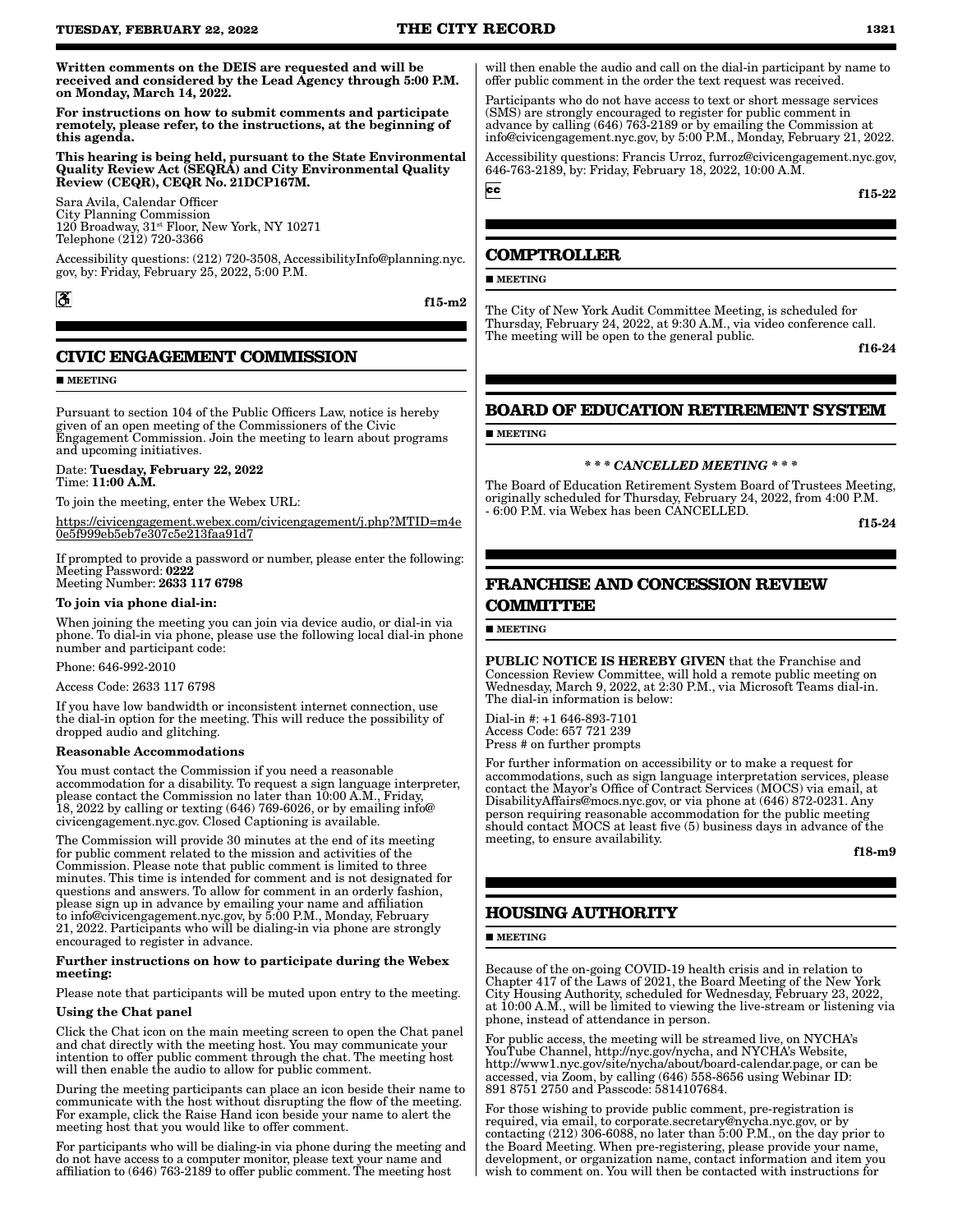providing comment. Comments are limited to the items on the Calendar.

Speaking time will be limited to three (3) minutes. Speakers will provide comment in the order in which the requests to comment are received. The public comment period will conclude upon all speakers being heard or at the expiration of thirty (30) minutes allotted for public comment, whichever occurs first.

Copies of the Calendar are available on NYCHA's Website, at http:// www1.nyc.gov/site/nycha/about/board-calendar.page, to the extent practicable, no earlier than 24 hours before the upcoming Board Meeting. Copies of the draft Minutes are available on NYCHA's Website, at http://www1.nyc.gov/site/nycha/about/board-calendar.page, no earlier than 3:00 P.M., on the Thursday following the Board Meeting.

Any changes to the schedule will be posted on NYCHA's Website, at http://www1.nyc.gov/site/nycha/about/board-calendar.page, and via social media, to the extent practicable, at a reasonable time before the meeting.

Any person requiring a reasonable accomodation in order to participate in the Board Meeting, should contact the Office of the Corporate Secretary, by phone, at (212) 306-6088, or by email, at corporate. secretary@nycha.nyc.gov, no later than Wednesday, February 16, 2022, at 5:00 P.M.

For additional information regarding the Board Meeting, please contact the Office of the Corporate Secretary, by phone, at (212) 306-6088, or by email, at corporate.secretary@nycha.nyc.gov.

f7-23

# **LANDMARKS PRESERVATION COMMISSION**

**PUBLIC HEARINGS** 

NOTICE IS HEREBY GIVEN that, pursuant to the provisions of Title 25, Chapter 3 of the Administrative Code of the City of New York (Sections 25-303, 25-307, 25-308, 25-309, 25-313, 25-318, 25-320) on Tuesday, March 1, 2022, the Landmarks Preservation Commission (LPC or agency) will hold a public hearing by teleconference with respect, to the properties list below, and then followed by a public meeting.

The final order and estimated times for each application will be posted on the Landmarks Preservation Commission website, the Friday before the hearing. Please note that the order and estimated times are subject to change. The teleconference will be by the Zoom app and will be live streamed on the LPC's YouTube channel, www.youtube.com/nyclpc. Members of the public should observe the meeting on the YouTube channel and may testify on particular matters by joining the meeting using either the Zoom app or by calling in from any phone.

Specific instructions on how to observe and testify, including the meeting ID and password, and the call-in number, will be posted on the agency's website, under the "Hearings" tab, https://www1.nyc.gov/site/lpc/ hearings/hearings.page, on the Monday before the public hearing. Any person requiring language assistance services or other reasonable accommodation in order to participate in the hearing or, attend the meeting should contact the LPC by contacting Sasha Sealey, Community and Intergovernmental Affairs, at ssealey@lpc.nyc.gov, at least five (5) business days before the hearing or meeting. Please note: Due, to the City's response to COVID-19, this public hearing and meeting is subject to change and/or cancellation.

# 205 Clinton Street - Cobble Hill Historic District LPC-22-04393 - Block 292 - Lot 6 - Zoning: R6 CERTIFICATE OF APPROPRIATENESS

A rowhouse built c. 1850s. Application is to construct a rear yard addition, excavate, at the cellar and rear yard, alter the roof, construct a bulkhead, extend chimney flues, remove stained glass and replace windows.

#### 44 Walker Street - Tribeca East Historic District LPC-21-07542 - Block 194 - Lot 7502 - Zoning: C6-2A CERTIFICATE OF APPROPRIATENESS

An Italiante style store and loft building, designed by T. Thomas & Son and built in 1854-55. Application is to legalize the installation of storefront infill without Landmarks Preservation Commission permit(s).

# 14 Gay Street - Greenwich Village Historic District LPC-21-03671 - Block 593 - Lot 48 - Zoning: R6 CERTIFICATE OF APPROPRIATENESS

A Federal style house, built in 1827-28. Application is to reconstruct the stoop, replace railings and install a stoop gate, and replace the under-stoop gate.

16 Gay Street - Greenwich Village Historic District LPC-22-03343 - Block 593 - Lot 47 - Zoning: R6 CERTIFICATE OF APPROPRIATENESS

A Federal style house, built in 1828 with later alterations. Application is to reconstruct the stoop, replace railings and install a stoop gate, and replace the under-stoop gate.

#### 1083 Fifth Avenue - Expanded Carnegie Hill Historic District LPC-22-05211 - Block 1501 - Lot 4 - Zoning: R10, Pl CERTIFICATE OF APPROPRIATENESS

A Beaux-Arts style townhouse, designed by Turner & Kilian and built in 1901-02, with significant alterations by Ogden Codman in 1913-15. Application is to alter the areaway and construct an areaway wall.

112 East 75th Street - Upper East Side Historic District LPC-22-06581 - Block 1409 - Lot 68 - Zoning: 8C CERTIFICATE OF APPROPRIATENESS

A Modern style synagogue building, designed by Schuman & Lichtenstein and, built in 1964-1968. Application is to alter façade, enclose the recessed ground floor and replace windows.

613 West 155th Street - Audubon Terrace Historic District LPC-22-06782 - Block 2134 - Lot 8 - Zoning: R8 CERTIFICATE OF APPROPRIATENESS

A Neo-Renaissance style institutional building, designed by Charles P. Huntington and, built in 1904. Application is to install barrier-free access lifts, rooftop mechanical equipment and bulkheads, and signage.

f15-m1

# **TRANSPORTATION**

**PUBLIC HEARINGS** 

NOTICE IS HEREBY GIVEN, pursuant to law, that the following proposed revocable consents, have been scheduled for a public hearing by the New York City Department of Transportation. The hearing will be held remotely commencing on Thursday, March 4, 2022 at 2:00 P.M., via the WebEx platform and in person, on the following petitions for revocable consent.

WebEx: https://meet125.webex.com/meet125/j.php?MTID=m 9901efb1d75fb2b5b67f128722989357 Meeting Number (access code): 2633 384 0262 Meeting Password: X7ngPngvQ74

The hearing will be held in person, at 55 Water Street, BID ROOM, in the Borough of Manhattan. Masks are required to be worn, to enter the building and during the hearing. If you or a representative are planning to attend in person, please complete the health screening available, at dotcovidvisitorscreening.info

If you do not have internet access, conduct a self-screening using the information below:

Please do not attend this meeting if:

- You have experienced any symptoms of COVID-19 within the past 10 days (a fever of 100.0 degrees Fahrenheit or greater, a new cough, new loss of taste or smell, or shortness of breath).
- You have tested positive for COVID-19 within the past 10 days.
- You have been in close contact (within 6 feet for at least 10 minutes over a 24-hour period) with anyone while they had COVID-19 within the past 10 days and are required to quarantine under existing CDC guidance (you have not had COVID-19 within the past 3 months, and you are not fully vaccinated).

#1 IN THE MATTER OF a proposed revocable consent authorizing CHPE LLC, to use a concrete duct bank, containing two (2) eight-inch (8") and one (1) two-inch (2") PVC duct pipes, and, for the horizontal directionally drilled segment, two (2) eighteen-inch (18") HDPE conduits, all connected via two (2) cable splicing vaults under Randall's Island, between the Harlem River and the East River, at Block 1819, Lot 203, in the Borough of Manhattan. The proposed revocable consent is for a term of ten years from Approval Date by the Mayor and provides among other terms and conditions for compensation payable to the City according to the following schedule: **R.P.** # 2561

From the Approval Date by the Mayor to June 30, 2022-

| $$148,169$ /per annum                                    |
|----------------------------------------------------------|
| For the period July 1, 2022 to June 30, 2023 - \$150,581 |
| For the period July 1, 2023 to June 30, 2024 - \$152,993 |
| For the period July 1, 2024 to June 30, 2025 - \$155,405 |
| For the period July 1, 2025 to June 30, 2026 - \$157,817 |
| For the period July 1, 2026 to June 30, 2027 - \$160,229 |
| For the period July 1, 2027 to June 30, 2028 - \$162,641 |
| For the period July 1, 2028 to June 30, 2029 - \$165,053 |
| For the period July 1, 2029 to June 30, 2030 - \$167,465 |
| For the period July 1, 2030 to June 30, 2031 - \$169,877 |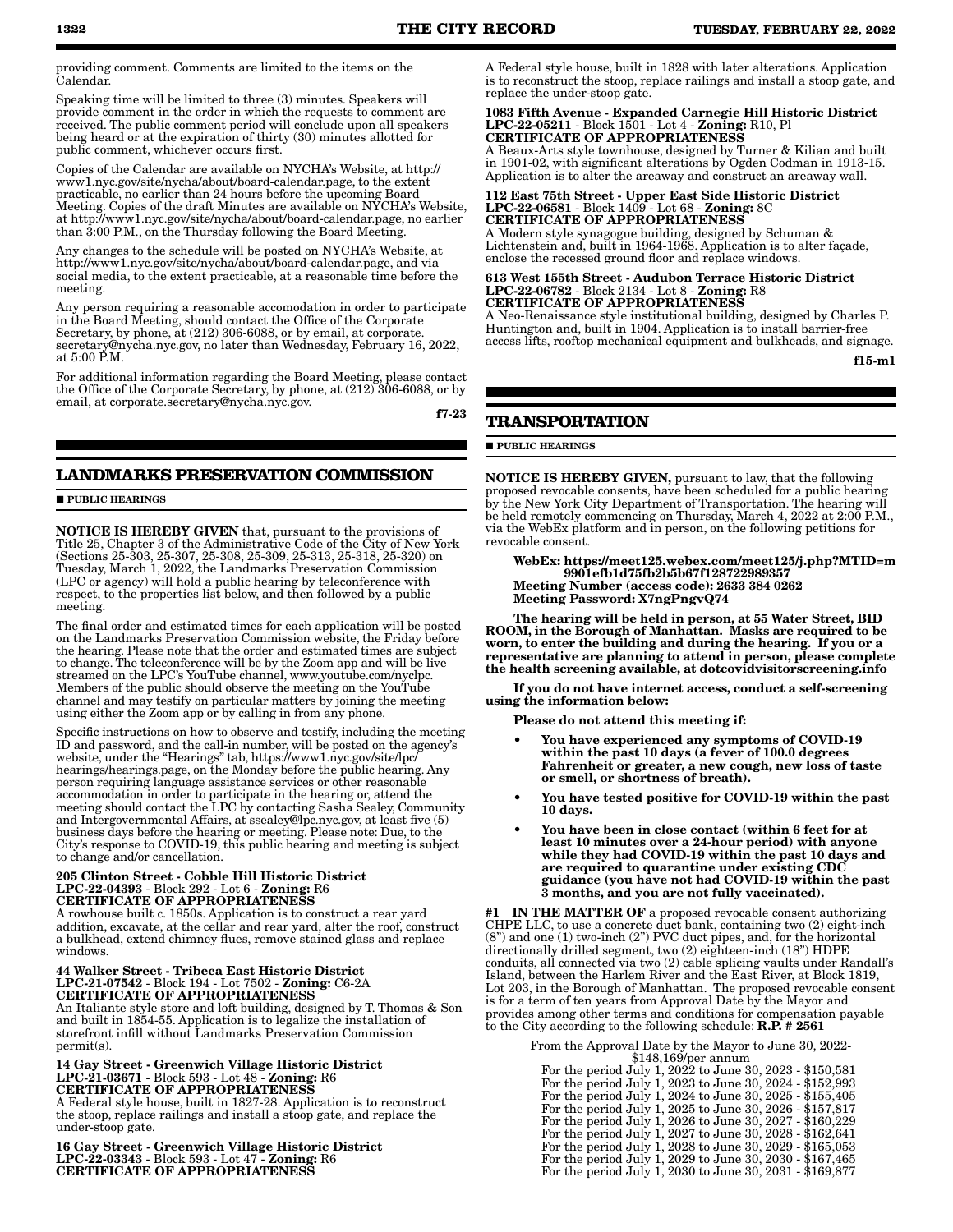For the period July 1, 2031 to June 30, 2032 - \$172,289

with the maintenance of a security deposit in the sum of \$2,491,131.00 the insurance shall be in the amount of Two Million Dollars (\$2,000,000) per occurrence for bodily injury and property damage, One Million Dollars (\$1,000,000) for personal and advertising injury, Two Million Dollars (\$2,000,000) aggregate, and Two Million Dollars (\$2,000,000) products/completed operations.

f11-m4

# **PROPERTY DISPOSITION**

# **CITYWIDE ADMINISTRATIVE SERVICES**

**SALE** 

The City of New York in partnership with PropertyRoom.com posts vehicle and heavy machinery auctions online every week, at: https://www.propertyroom.com/s/nyc+fleet

All auctions are open,, to the public and registration is free.

Vehicles can be viewed in person, at: Kenben Industries Ltd., 1908 Shore Parkway, Brooklyn, NY 11214 Phone: (718) 802-0022

No previous arrangements or phone calls are needed to preview. Hours are Monday and Tuesday from 10:00 A.M. – 2:00 P.M.

f23-a4

# **HOUSING PRESERVATION AND DEVELOPMENT**

**PUBLIC HEARINGS** 

All Notices Regarding Housing Preservation and Development Dispositions of City-Owned Property, appear in the Public Hearing Section.

j5-d30

# **PROCUREMENT**

### *"Compete To Win" More Contracts!*

*Thanks to a new City initiative - "Compete To Win" - the NYC Department of Small Business Services offers a new set of FREE services to help create more opportunities for minority and Women-Owned Businesses to compete, connect and grow their business with the City. With NYC Construction Loan, Technical Assistance, NYC Construction Mentorship, Bond Readiness, and NYC Teaming services, the City will be able to help even more small businesses than before.*

*Win More Contracts, at nyc.gov/competetowin*

*"The City of New York is committed to achieving excellence in the design and construction of its capital program, and building on the tradition of innovation in architecture and engineering that has contributed,, to the City's prestige as a global destination. The contracting opportunities for construction/construction services and construction-related services that appear in the individual agency listings below reflect that commitment to excellence."*

#### HHS ACCELERATOR PREQUALIFICATION

To respond to human services Requests for Proposals (RFPs), in accordance with Section 3-16 of the Procurement Policy Board Rules of the City of New York ("PPB Rules"), vendors must first complete and submit an electronic HHS Accelerator Prequalification Application using the City's PASSPort system. The PASSPort system is a web-based system maintained by the City of New York for use by its Mayoral Agencies to manage procurement. Important business information collected in the Prequalification Application is required every three years. Documents related to annual corporate filings must be submitted on an annual basis to remain eligible to compete. Prequalification applications will be reviewed to validate compliance with corporate filings and organizational capacity. Approved organizations will be eligible to compete and would submit electronic proposals through the PASSPort system. The PASSPort Public Portal, which lists all RFPs, including HHS RFPs that require HHS Accelerator Prequalification, may be viewed, at https://passport. cityofnewyork.us/page.aspx/en/rfp/request\_browse\_public. All current and prospective vendors should frequently review information listed on roadmap to take full advantage of upcoming opportunities for funding. For additional information about HHS Accelerator Prequalification and PASSPort, including background materials, user guides and video tutorials, please visit https://www1.nyc.gov/site/mocs/systems/ about-go-to-passport.page.

#### **ADMINISTRATION FOR CHILDREN'S SERVICES**

#### **AWARD**

*Services (other than human services)*

ONE-YEAR RENEWAL OF COURIER AND MESSENGER SERVICES CONTRACT FROM 4/1/22 - 3/31/23 - Renewal - PIN#06819B8195KXLR001 - AMT: \$485,481.47 - TO: Deluxe Delivery Systems Inc, 729 Seventh Avenue, 2nd Floor, New York, NY 10019.

 $-$ f22

#### **ADMINISTRATION**

**SOLICITATION** 

*Human Services/Client Services*

ALTERNATIVE TO DETENTION CONCEPT PAPER - Competitive Sealed Proposals - Judgment required in evaluating proposals - PIN# 06822Y0082 - Due 4-11-22 at 5:00 P.M.

ACS, is releasing this Concept Paper to inform New York City service providers, community-based organizations, and the general public about an RFP that ACS expects to release by the summer of 2022. Readers have the opportunity to assess and comment on the requirements listed in this Concept Paper. Through the ATD, RFP, ACS will seek appropriately qualified vendors to collectively provide a varied range of alternative to detention programing aimed at ensuring that youth appear at all court dates during the pendency of their case and remain arrest-free throughout their time of participation in the assigned ATD.

The Concept Paper will be released on February 25, 2022, through the PASSPort Public Portal at: https://passport.cityofnewyork.us/page. aspx/en/rfp/request\_browse\_public.

All comments and feedback regarding this Concept Paper must be received no later than April 11, 2022, by 5:00 P.M. Comments should be sent via email to: ATD-CP@acs.nyc.gov.

*Use the following address* unless otherwise specified in notice, to secure, examine or submit bid/proposal documents, vendor prequalification and other forms; specifications/blueprints; other information; and for opening and reading of bids at date and time specified above.

*Administration for Children's Services, 150 William Street, 9th Floor, New York, NY 10038. Maryann Lauria (212) 341-3515; Maryann.Lauria@acs.nyc.gov*

f18-25

## **CITYWIDE ADMINISTRATIVE SERVICES**

# **ADMINISTRATION**

**SOLICITATION** 

*Goods*

GRP: LINCOLN LUBRICATION PROD & EQUIP. INDUSTRIAL RE-AD - Competitive Sealed Bids - PIN#85722B0110 - Due 3-29-22 at 10:30 A.M.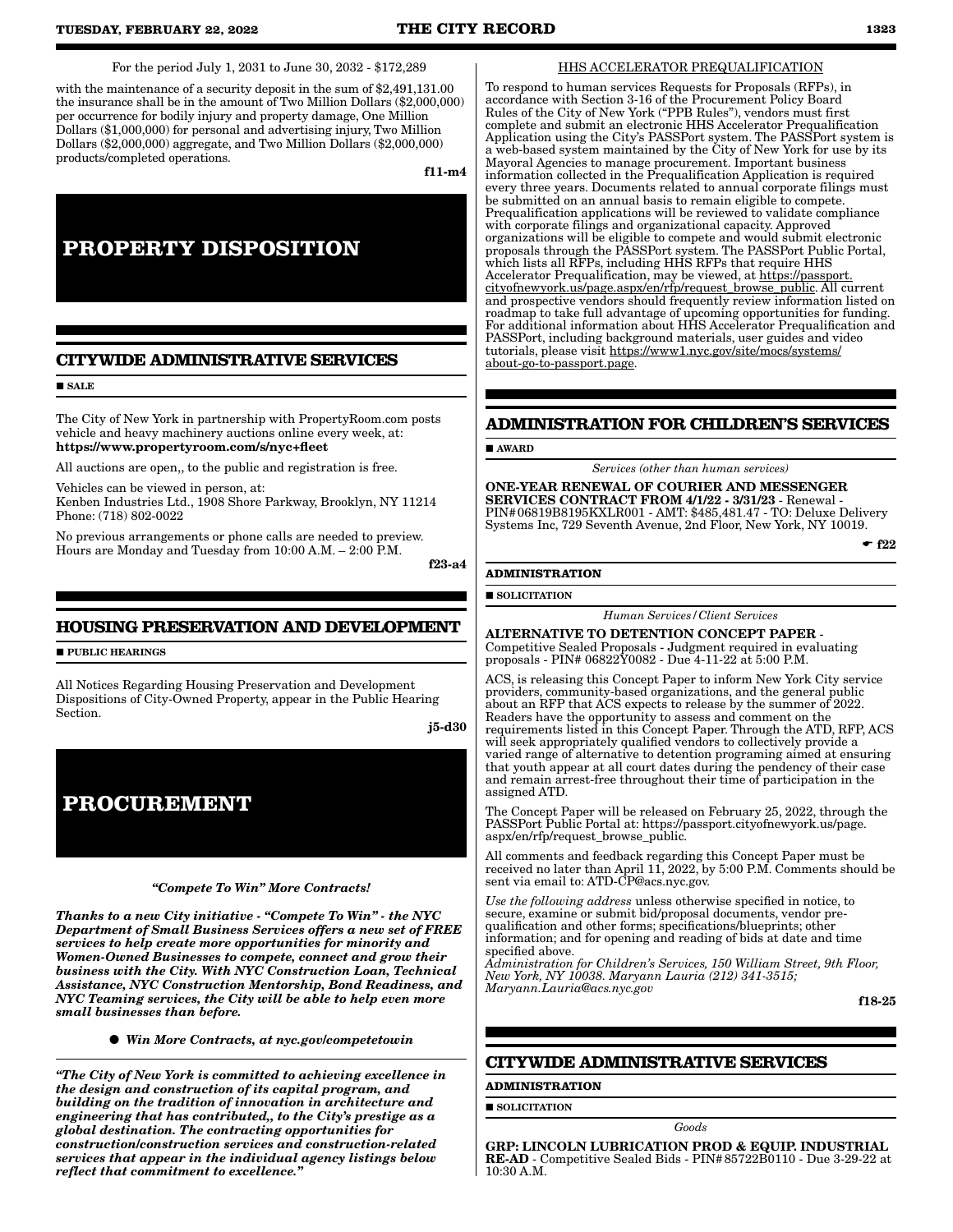https://passport.cityofnewyork.us/page.aspx/en/rfp/request\_browse\_ public

*Use the following address* unless otherwise specified in notice, to secure, examine or submit bid/proposal documents, vendor prequalification and other forms; specifications/blueprints; other information; and for opening and reading of bids at date and time specified above.

*Citywide Administrative Services, 1 Centre Street, 18th Floor, New York, NY 10007-1602. Anne-Sherley Almonor (212) 386-0419; aalmonor@ dcas.nyc.gov*  $-$  f<sub>22</sub>

BBRAUN CATALOG BRAND SPECIFIC-FDNY - Competitive Sealed Bids - PIN#85722B0121 - Due 3-29-22 at 10:30 A.M.

All Bids are submitted electronically using NYC PASSPort. To review the details of this soliciation and participate, please use the link below and use the "keyword" search field, to locate the solicitation for "BBRAUN CATALOG BRAND SPECIFIC-FDNY". You may also search using the PIN#85722B0121.

https://passport.cityofnewyork.us/page.aspx/en/rfp/request\_browse\_ public

If you have any issues with PASSPort, please email the PASSPort Helpdesk at: help@mocs.nyc.gov

*Use the following address* unless otherwise specified in notice, to secure, examine or submit bid/proposal documents, vendor prequalification and other forms; specifications/blueprints; other information; and for opening and reading of bids at date and time specified above.

*Citywide Administrative Services, 1 Centre Street, 18th Floor, New York, NY 10007-1602. Michelle McCoy (212) 386-0469; mmccoy@dcas.nyc.gov*

 $-$ f $22$ 

# **DESIGN AND CONSTRUCTION**

#### **AWARD**

*Construction Related Services*

RQ\_A&E, ARCHITECTURAL DESIGN REQUIREMENTS CONTRACTS FOR SMALL, MEDIUM AND LARGE PROJECTS, CITYWIDE (ARCHITECT PRIME) - MED CATEGORY - Competitive Sealed Proposals - Other - PIN# 85020P0013013 - AMT: \$10,000,000.00 - TO: Tod Williams Billie Tsien Architects Plus Partners, 222 Central Park South, New York, NY 10019.

 $-$ f22

#### **SOLICITATION**

*Construction/Construction Services*

85022B0059-SANDTWOBR - COASTAL RESILIENCE FROM ROBERT F. WAGNER SR. PLACE TO MONTGOMERY STREET - Competitive Sealed Bids - PIN# 85022B0059 - Due 3-31-22 at 11:00 A.M.

Installation of Brooklyn Bridge - Montgomery Street Coastal Resilience, from Robert F. Wagner Sr. Place, to Montgomery Street.

Bid opening Location - Virtual Bid Opening, at Zoom Link, https:// us02web.zoom.us/j/83069861517?pwd=M2E5czE1OWVmc2E5U0t UWFVCdVBUUT09. MeetingID: 830 6986 1517 NY Code: DDC2022.

 $-$ f22-23

# **DISTRICT ATTORNEY - NEW YORK COUNTY**

**PROCUREMENT AND CONTRACT MANAGEMENT**

**INTENT TO AWARD** 

*Human Services/Client Services*

NEW YORK COUNTY RE-ENTRY TASK FORCE RENEWAL - Negotiated Acquisition - Other - PIN#2020NA002 - Due 2-24-22 at 5:00 P.M.

Renewal of current contract - Term is 4/1/22 thru 3/31/23. Pursuant to Section 3-04 (b) (2) (iii) of the Procurement Policy Board Rules the District Attorney's Office of NY County, is renewing the NY Re-Entry Task Force.

*Use the following address* unless otherwise specified in notice, to secure, examine or submit bid/proposal documents, vendor prequalification and other forms; specifications/blueprints; other information; and for opening and reading of bids, at date and time specified above.

*District Attorney - New York County, One Hogan Place, New York, NY 10013. Barbara Kaye (212) 335-9816; kayeb@dany.nyc.gov*

f17-24

## **BOARD OF ELECTIONS**

#### **PROCUREMENT**

#### **SOLICITATION**

*Services (other than human services)*

STORAGE, TRANSPORTATION AND INSTALLATION OF ADA RAMPS AT BOE POLL SITES - FRANKIE SOFIA LLC - Negotiated Acquisition - Available only from a single source PIN#00308262016 - Due 3-7-22 at 4:00 P.M.

It is not practical to rebid a single class when the board is issuing a new solicitation for these services. The Board has entered into a negotiated acquisition, with Contractor, pursuant to the New York City Procurement Policy Board Rules, Section 3-04 (b) (2) (ii).

This Agreement shall commence on January 1, 2022, and terminate on December 31, 2022.

*Use the following address* unless otherwise specified in notice, to secure, examine or submit bid/proposal documents, vendor prequalification and other forms; specifications/blueprints; other information; and for opening and reading of bids at date and time specified above. *Board of Elections, 32 Broadway, 7th Floor, New York, NY, 10004.* 

*Jose Zapata (212) 487-2314; Jzapata@boe.nyc*

 $-$  f<sub>22-28</sub>

# **HOMELESS SERVICES**

AWARD

*Human Services/Client Services*

SHELTER FACILITIES FOR HOMELESS FWC AT BRIARWOOD - Negotiated Acquisition - Other - PIN# 07122N0005001 - AMT: \$3,733,488.00 - TO: The Salvation Army, 440 West Nyack Road, West Nyack, NY 10994-1753.

PROGRAM: Briarwood, PURPOSE: This Negotiated Acquisition Extension, for 12 months, is to provide Funding and Allowance, for Repairs, for existing contract. LOCATION: 80-20 134th Street, Briarwood, NY 11435. NAE Term: 7/1/2021 - 6/30/2022.

This is a negotiated acquisition extension, with incumbent provider, to maintain continuity of services, for the minimum amount of time, until a new RFP is processed.

 $-622$ 

# **HOUSING AUTHORITY**

**PROCUREMENT**

**SOLICITATION** 

*Services (other than human services)*

SMD\_SERVICES\_INDEFINITE DELIVERY IDEFINITE QUANTITY (IDIQ) CONTRACT FOR REPLACEMENT OF UNDERGROUND PIPING (SEWER AND FIRE UTILITY DISTRIBUTION) - CITYWIDE - Competitive Sealed Bids - Due 3-24-22 at 10:00 A.M.

PIN#348906 - Borough of Bronx Focus PIN#364905 - Borough of Brooklyn Focus PIN#364906 - Borough of Manhattan Focus

PIN#364907 - Borough of Queens & Staten Island Focus

This Contract shall be subject to the New York City Housing Authority's Project Labor Agreement and, as part of its bid, the Bidder must submit (1) a Letter of Assent to the Project Labor Agreement signed by the Bidder; and (2) Letters of Assent signed by each of the Bidder's proposed Subcontractors. The Bidder must submit along with its bid a Letter of Assent signed by the Bidder. Bidders are strongly encouraged to submit all Letters of Assent signed by the Bidder's proposed Subcontractors along with the Bidder's Bid.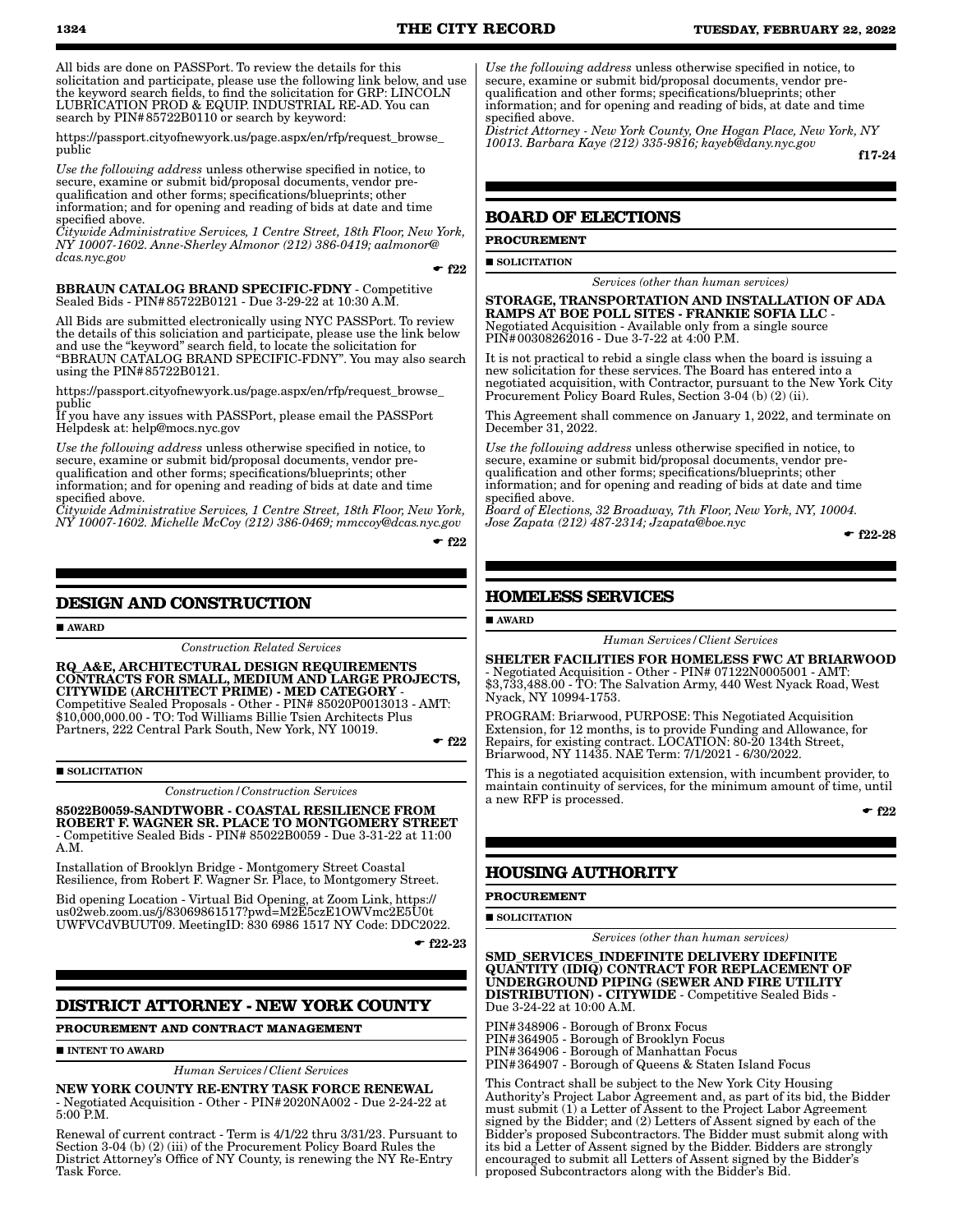The work under this contract consists of underground water, fire, and sewer piping replacement and related work including asbestos abatement. All new domestic water supply piping including fittings & valves shall be Lead-free.

A non-mandatory virtual Pre-Bid Conference, will be held, on Wednesday, March 2, 2022, at 11:00 A.M., and will be conducted remotely, via Microsoft Teams meeting. Although attendance is not mandatory at the Pre-Bid Conference, it is strongly recommended that all interested Bidders attend and that bidders thoroughly review bid documents in advance of the meeting. To participate in the Pre-Bid conference, please follow the below:

Join on your computer or mobile app

#### Copy the below into your browser

https://teams.microsoft.com/l/meetup-join/19%3ameeting\_NTc0N2Y4YzA tN2Y4Yi00MDhiLTk3NjMtN2M4NTUzMTc1NjZm%40thread.v2/0?conte xt=%7b%22Tid%22%3a%22709ab558-a73c-4f8f-98ad-20bb096cd0f8%22% 2c%22Oid%22%3a%220627172b-156e-4bd1-8ad3-36b0ce6267dc%22%7d

Or call in (audio only) +1 646-838-1534,,451504429# United States, New York City Phone Conference ID: 451 504 429#

- Pre-Bid Conference 3/2/2022
- RFQ Question Deadline 3/822
- Question and Answer Release Date 3/11/22
- RFQ Bid Due Date: 3/24/22, at 10:00 A.M.

Interested vendors are invited to obtain a copy of the opportunity, at NYCHA's website, by going, to the http://www.nyc.gov/nychabusiness. On the left side, click on "iSupplier Vendor Registration/Login" link. (1) If you have an iSupplier account, then click on the "Login for registered vendors" link and sign into your iSupplier account. (2) If you do not have an iSupplier account you can Request an account by clicking on "New suppliers register in iSupplier" to apply for log-in credentials. Once you have accessed your iSupplier account, log into your account, then choose under the Oracle Financials home page, the menu option "Sourcing Supplier", then choose "Sourcing", then choose "Sourcing Homepage"; and conduct a search in the "Search Open Negotiations" box for the RFQ Number (s) 348906, 363905, 364906 & 364907.

Note: In response to the COVID-19 outbreak, we are accepting only electronic bids submitted online via iSupplier. Paper bids will not be accepted or considered. Please contact NYCHA Procurement, at procurement@nycha.nyc.gov, for assistance.

*Use the following address* unless otherwise specified in notice, to secure, examine or submit bid/proposal documents, vendor prequalification and other forms; specifications/blueprints; other information; and for opening and reading of bids at date and time specified above.

*Housing Authority, 90 Church Street, 6th Floor, New York, NY 10007. Mimose Julien (212) 306-8141; mimose.julien@nycha.nyc.gov*

 $-$ f22

# **HOUSING PRESERVATION AND DEVELOPMENT**

AWARD

*Construction/Construction Services*

DEMOLITION EMERGENCIES AT 857 & 859 LAFAYETTE AVE, BROOKLYN (E-6043 / DM00013) - Emergency Purchase -PIN#80622E0011001 - AMT: \$799,995.00 - TO: State Contracting Corp of NY, 555 Saw Mill River Road, Yonkers, NY 10701.

 $\cdot$  f22

BUILDING SEAL-UPS FOR MANHATTAN & THE BRONX - Competitive Sealed Bids - PIN# 80619B0065001 - AMT: \$200,000.00 - TO: Density H Contracting Corp, 731 Macon Place, Uniondale, NY 11553.

Requirements contract, for sealing vacant and unguarded buildings, in the Boroughs of Manhattan and The Bronx.

 $-$ f22

#### **EDC/APM/PM & CS - PROCUREMENT & SPECIAL INITIATIVES**

#### **INTENT TO AWARD**

*Human Services/Client Services*

HOUSING MANAGEMENT & MAINTENANCE TRAINING NAE - Negotiated Acquisition - Other - PIN#80622N0001 - Due 2-28-22 at 5:00 A.M.

1 year extension of the Housing Management & Maintenance Training contract for continuity of service.

# **HUMAN RESOURCES ADMINISTRATION**

### **INTENT TO AWARD**

*Services (other than human services)*

GCOM SOFTWARE, LLC - CONSULTING SERVICES - Negotiated Acquisition - Other - PIN#06922N0035 - Due 2-25-22 at 10:00 P.M.

The Department of Social Services Information Technology Services' (DSS – ITS) is requesting a payment of \$186,739.00 be made, to the vendor, GCOM for the fiscal year (FY) 2017 consultant services provided under the ITCS3 change order (CO) 3-071-3061C that could not be paid under DoITT's Master Agreement # MMA1-858- 20156200182. Thus, the payment is being processing via Negotiated Acquisition PIN 22OPEMI08501.

f17-24

# **MAYOR'S OFFICE OF CRIMINAL JUSTICE**

AWARD

*Human Services/Client Services*

ART 10 FAMILY COURT FOR LEGAL SERVICES-CITYWIDE - Negotiated Acquisition - Other - PIN# 00221N0043001 - AMT: \$3,485,014.00 - TO: Neighborhood Defender Service Inc, 317 Lenox Avenue, 10th Floor, New York, NY 10027.

The City recognizes the need to provide constitutionally mandated representation in Family Court, for Legal services, to indigent respondents in Article 10 cases and subsequent Termination of Parental Rights proceedings, pursuant of the Family Court Act of the State of New York. During each fiscal year of the term of this Agreement, the Contractor will provide representation for new cases/ clients in Family Court. The Parties will monitor new cases, pending caseloads, and cases per attorney throughout the term of the Agreement to discuss progress toward these numbers.

The Amendment stipulates that the Vendor will provide representation for cases during Fiscal Year 2022 (including direct appeals per fiscal year). The Parties acknowledge the impacts of new cases on pending caseloads and cases per attorney. The Parties will monitor new cases, pending caseloads, and on-going cases per attorney throughout the term of the Agreement and will meet at the end of each quarter to discuss progress toward these numbers. The budget and or anticipated targets may be adjusted throughout the term of the Agreement to reflect systemic changes. This amendment extends the contract an additional year to FY2022.

 $\blacktriangleright$  f22

# **NYC HEALTH + HOSPITALS**

**SUPPLY CHAIN SERVICES**

#### **SOLICITATION**

*Construction/Construction Services*

NCB CONSTRUCTION MANAGEMENT SERVICES - Request for Proposals - PIN#2594 - Due 3-18-22 at 5:00 P.M.

NYC Health + Hospitals' Office of Facility Development ("OFD"), is seeking an appropriately qualified construction/program management firm ("PMCM"), to provide comprehensive construction management services at NCB Hospital for multiple capital projects ("capital projects"), to enable initiation, design award, design completion, procurement and construction of the various capital projects from 2022 through the completion of all projects identified. The capital projects are in various stages and require comprehensive construction management services to support the Hospital's capital team, to ensure the projects are delivered in a timely manner, within budget with minimal disruption to the facility. Working collaboratively with the hospital stakeholders, designers and OFD, the construction manager will provide expertise in coordinating the multiple capital projects and determining the appropriate order of projects, should there be potential operational conflict with the scale on ongoing capital work.

*Use the following address* unless otherwise specified in notice, to secure, examine or submit bid/proposal documents, vendor prequalification and other forms; specifications/blueprints; other information; and for opening and reading of bids at date and time specified above.

*NYC Health + Hospitals, 50 Water Street, 5th Floor, New York, NY 10004. Nishant Kondamudi (332) 215-1558; kondamun@nychhc.org*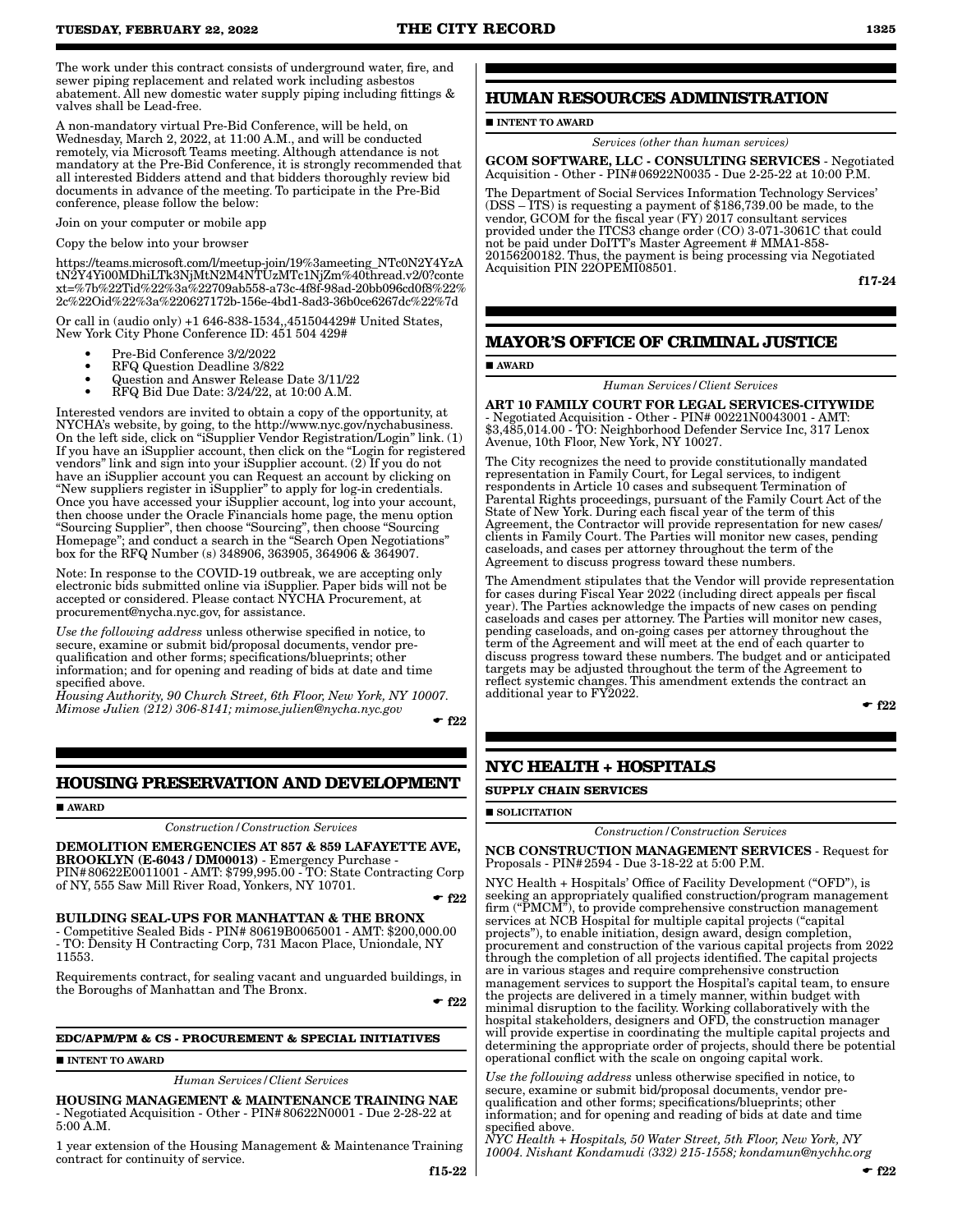ELMHURST CONSTRUCTION MANAGEMENT - Request for Proposals - PIN#2591 - Due 3-18-22 at 5:00 P.M.

NYC Health + Hospitals' Office of Facility Development ("OFD"), is seeking an appropriately qualified construction/program management firm ("PMCM"), to provide comprehensive construction management services at Elmhurst Hospital for multiple capital projects ("capital projects"), to enable initiation, design award, design completion, procurement and construction of the various capital projects from 2021 through the completion of all projects identified. The capital projects are in various stages and require comprehensive construction management services to support the Hospital's capital team to ensure the projects are delivered in a timely manner, within budget with minimal disruption to the facility. Working collaboratively with hospital stakeholders, designers and OFD. The construction manager will provide expertise in coordinating and managing the multiple capital projects and determining the appropriate order of projects should there be potential operational conflict with the scale on ongoing capital work.

*Use the following address* unless otherwise specified in notice, to secure, examine or submit bid/proposal documents, vendor prequalification and other forms; specifications/blueprints; other information; and for opening and reading of bids at date and time specified above.

*NYC Health + Hospitals, 50 Water Street, 5th Floor, New York, NY 10004. Nishant Kondamudi (332) 215-1558; kondamun@nychhc.org*

 $-$ f22

# **PARKS AND RECREATION**

**CAPITAL PROGRAM MANAGEMENT**

SOLICITATION

*Services (other than human services)*

84621P0004-ARCHITECTURAL DESIGN SERVICES FOR PARKS, PLAYGROUNDS AND FACILITIES CITYWIDE - CAPITAL - Competitive Sealed Proposals - Other - PIN#84621P0004 - Due 3-17-22 at 2:00 P.M.

Pre bid conference location - https://us02web.zoom.us/j/9573076290 ?pwd=cnVXVzN2Q014SjBLaktvVzIzWnlvUT09. Meeting ID: 957 307 6290; Passcode: 118035, Corona, NY 11368. Mandatory: no Date/Time - 2022-03-03 14:00:00.

 $-$ f22

# **CONTRACT AWARD HEARINGS**

**NOTE: LOCATION(S) ARE ACCESSIBLE TO INDIVIDUALS USING WHEELCHAIRS OR OTHER MOBILITY DEVICES. FOR FURTHER INFORMATION ON ACCESSIBILITY OR TO MAKE A REQUEST FOR ACCOMMODATIONS, SUCH AS SIGN LANGUAGE INTERPRETATION SERVICES, PLEASE CONTACT THE MAYOR'S OFFICE OF CONTRACT SERVICES (MOCS) VIA E-MAIL AT DISABILITYAFFAIRS@MOCS.NYC.GOV OR VIA PHONE AT (212) 788-0010. ANY PERSON REQUIRING REASONABLE ACCOMMODATION FOR THE PUBLIC HEARING SHOULD CONTACT MOCS AT LEAST THREE (3) BUSINESS DAYS IN ADVANCE OF THE HEARING TO ENSURE AVAILABILITY.**  $\mathbf{\mathcal{E}}$ 

# **ADMINISTRATION FOR CHILDREN'S SERVICES**

**PUBLIC HEARINGS** 

NOTICE IS HEREBY GIVEN that a Public Hearing will be held via a WebEx conference call on Thursday, March 3, 2022, commencing at 10:00 A.M. on the following:

IN THE MATTER OF one (1) proposed contract between the Administration for Children's Services (ACS) and Sheltering Arms Children and Family Services for the provision of a pre-placement reception center program for foster youth. Sheltering Arms Children and Family Services is located at 25 Broadway, 18th Floor, New York, NY 10004. The term of the contract will be from July 1, 2022 thru June 30, 2023. The proposed budget for this negotiated acquisition is \$3,080,589.00. The EPIN for this contract is 06822N0011001.

The proposed contractor has been selected by means of the Negotiated Acquisition Extension procurement method, pursuant to 3-04(b)(2)(i) (D)(iii) of the Procurement Policy Board Rules.

In order to access the Public Hearing or to testify, please join the public hearing WebEx call by calling 1-646-992-2010 (New York), 1-408-418- 9388 (outside of NY), Meeting ID: 2344 261 3224, no later than 9:50 A.M., on the date of the hearing.

 $-$ f22

# **AGENCY RULES**

# **FINANCE**

**NOTICE** 

#### Notice of Public Hearing and Opportunity to Comment on Proposed Rule

What are we proposing? The New York City Department of Finance is proposing an amendment to the Department's rules concerning the Partial Tax Abatement for Residential Real Property Held in the Cooperative or Condominium Form of Ownership. The proposed rule would amend Chapter 50 of Title 19 of the Rules of the City of New York to effectuate section 467-a of the Real Property Tax Law ("RPTL"), as amended by Chapter 422 of the laws of 2021.

When and where is the hearing? The Department of Finance will hold a public hearing on the proposed rule. The public hearing will take place at  $11:00$  A.M. on March 24, 2022. The hearing will be conducted remotely through Webex Event Center. To participate in the public hearing, enter the Webex URL, https://nycdof.webex.com. If prompted to provide the meeting number, please enter: 2338 923 1594; If prompted for a password, please enter the following: ABATE32022. You can also participate in the hearing via telephone by calling 646-992-2010 (New York City); or 408-418-9388. The meeting access code is 2338 923 1594.

How do I comment on the proposed rule? Anyone can comment on the proposed rule by:

- Website. You can submit comments to the Department of Finance through the NYC rules website: http://rules. cityofnewyork.us.
- Email. You can email written comments to DOFRules@finance.nyc.gov.
- Mail. You can mail written comments to NYC Department of Finance, Legal Affairs Division, 375 Pearl Street, 30<sup>th</sup> Floor, New York, NY 10038, Attn: Dara Jaffee.
- Fax. You can fax written comments to NYC Department of Finance, Attn: Dara Jaffee, at (212) 748-6981.
- By speaking at the hearing. Anyone who wants to comment on the proposed rule at the public hearing must sign up to speak. You can sign up before the hearing by calling Joan Best at (212) 748-7214. You can speak for up to three minutes.

Is there a deadline to submit written comments? The deadline to submit written comments is March 28, 2022.

What if I need assistance to participate in the hearing? Please contact DOF's Office of Legal Affairs if you need a reasonable accommodation of a disability at the hearing. You must tell us if you need a sign language interpreter. You can make any accommodation request by mail at the address given above. You may also make such request by contacting Joan Best by telephone at (212) 748-7214; TTY (212) 504-4115, or by email at bestj@finance.nyc.gov. Advance notice is requested to allow sufficient time to arrange the accommodation. Please provide at least 72 hours' notice prior to the hearing to ensure availability.

This hearing has the following accessibility options available: Simultaneous transcription for people who are deaf or hard of hearing and audio-only access.

Can I review the comments made on the proposed rule? You can review the comments that have been submitted online by visiting the NYC rules website: http://rules.cityofnewyork.us/. A few days after the hearing, copies of all comments submitted online, copies of all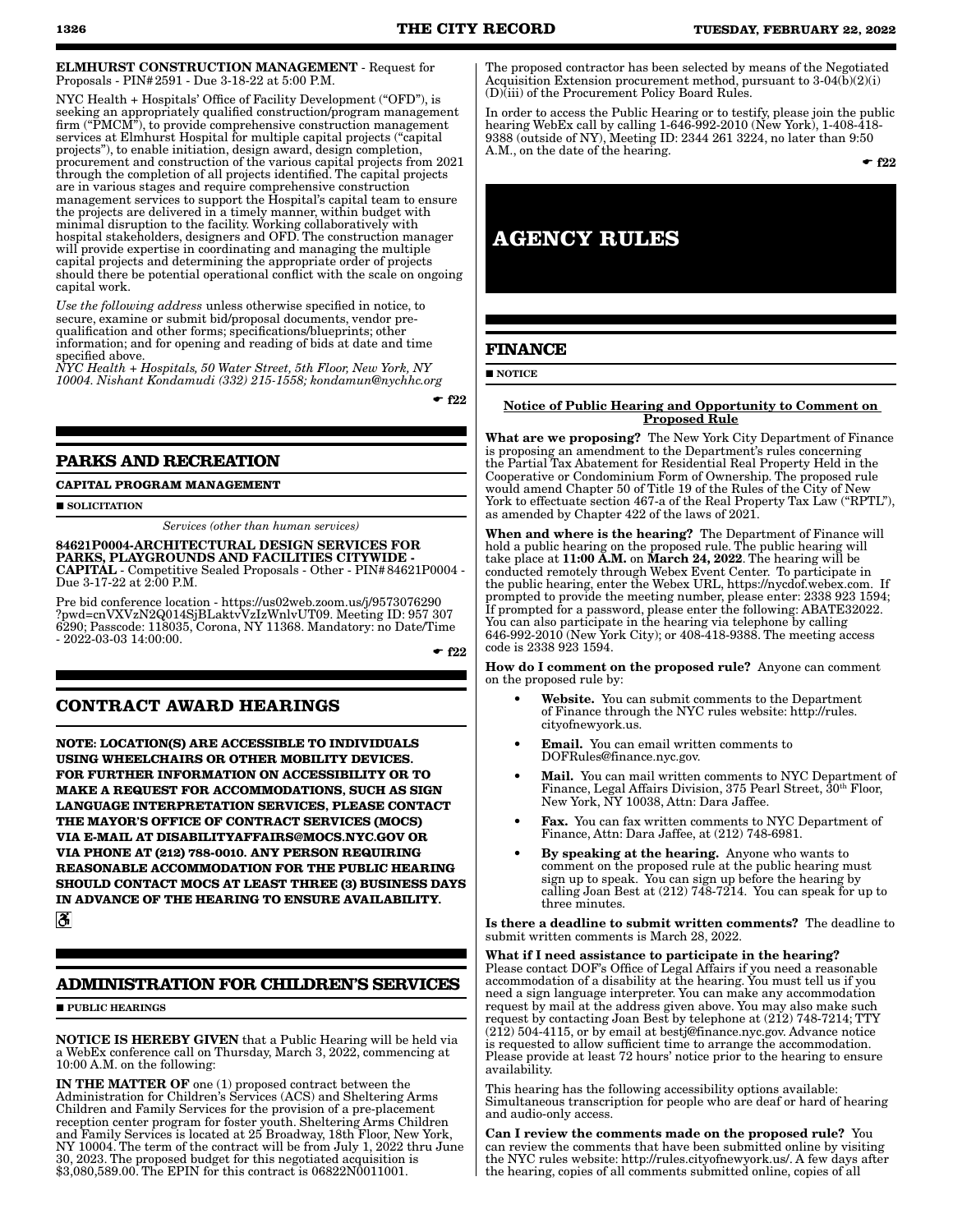written comments, and a summary of oral comments concerning the proposed rule will be available to the public at NYC Department of Finance, Legal Affairs Division, 375 Pearl Street, 30th Floor, New York, NY 10038.

What authorizes Department of Finance to adopt this rule? RPTL section 467-a, Tax Law section 666(eee) and New York City Charter ("Charter") sections 1043(a) and 1504 authorize the Department of Finance to adopt this proposed rule. This proposed rule was not included in the Department's regulatory agenda for this Fiscal Year because it was not contemplated when the Department published its agenda.

Where can I find the Department of Finance's rules? The Department of Finance's rules can be found in Title 19 of the Rules of the City of New York. See the link below. https://codelibrary.amlegal.com/codes/newyorkcity/latest/ <u>Crules/0-0-0-41374</u>

What laws govern the rulemaking process? The Department of Finance must meet the requirements of § 1043 of the Charter when creating or amending rules. This notice is made according to the requirements of § 1043 of the Charter.

#### Statement of Basis and Purpose of Proposed Rule

Section 467-a of the New York State Real Property Tax Law provides for an abatement from real property taxes for dwelling units in real property held in the cooperative or condominium form of ownership that meet the qualification criteria of this law. Chapter 422 of the laws of 2021 ("Chapter 422") amended section 467-a to require that prevailing wages be paid to building staff at various real properties (i.e., buildings) in order for these buildings to qualify for the abatement under section 467-a. Building staff includes but is not limited to watchman, guard, doorman, building cleaner, porter, handyman, janitor, gardener, groundskeeper, elevator operator and starter, and window cleaner.

Chapter 422 also requires the New York City Commissioner of Finance to issue a rule requiring the unit owner or shareholder of a dwelling unit to certify that such dwelling unit is the primary residence of the unit owner or shareholder. The proposed rule amends Chapter 50 of Title 19 of the Rules of the City of New York to implement the amendments to section 467-a with respect to:

- Requiring unit owners and shareholders to certify their primary residence status to the board of directors of a building held in the cooperative form of ownership or the board of managers of a building held in the condominium form of ownership (hereinafter "the board of a building") or to an authorized agent of such board and authorizing such board or authorized agent to indicate the primary residence status of unit owners and shareholders on the application;
- Establishing an interim procedure for compliance with the primary residence certification requirement for fiscal year 2022/23 that requires the board of a building, or an authorized agent of such board, to report primary residence status of unit owners and shareholders through the Abatement Initial Application or the Abatement Renewal and Change Form;
- Requiring submission of an affidavit to certify the payment of the prevailing wage as provided in section 467-a;
- Establishing dates for submission of the affidavit regarding the payment of the prevailing wage for fiscal year 2022/23 and future fiscal years; and
- Providing guidance for compliance with the obligation to pay prevailing wage and prevailing supplemental benefits based on the building service employee prevailing wage schedule of the City Comptroller's Office and customary practice in the industry.

In addition, the proposed rule updates the presumption of primary residence in paragraph (1) of subdivision (b) of section 50-06 of Title 19 to include a dwelling unit for which the owner of such dwelling unit receives the STAR credit under subsection (eee) of section 606 of the Tax Law.

#### New material is underlined

[Deleted material is bracketed]

"Shall" and "must" denote mandatory requirements and may be used interchangeably in the rules of this department unless otherwise specified or unless the context clearly indicates otherwise.

#### Section 1. Section 50-01 of title 19 of the rules of the City of New York is amended to read as follows:

#### § 50-01. Purpose and scope of rules.

Section 467-a of the Real Property Tax Law, originally enacted in 1996, established an abatement from real property taxes for dwelling units in real property held in the cooperative or the condominium

form of ownership that meet the qualification criteria of the law. This law was amended in 2013 to change certain provisions relating to eligibility and application for the abatement for fiscal years beginning in 2012, 2013 and 2014. Section 467-a was again amended in 2021 to add certain requirements regarding the payment of prevailing wage to building service employees and the certification and verification of the primary residence status of an owner. Section 467-a authorizes the Commissioner of Finance of the City of New York to promulgate rules necessary to effectuate the purposes of the law. These rules are intended to clarify the criteria for eligibility for the abatement and the requirements concerning application for the abatement [for fiscal years beginning in 2012, 2013 and 2014].

#### § 2. Section 50-02 of title 19 of the rules of the City of New York is amended to read as follows:

#### § 50-02. Definitions.

Unless the context requires otherwise, as used in this chapter:

[(a)] "Abatement" means the partial tax abatement for residential real property held in the cooperative or condominium form of ownership authorized by § 467-a of the Real Property Tax Law. As used in this chapter, the term "abatement" includes both the "primary residence abatement" and the "non-primary residence abatement."

[(b)] "Administrative Code" means the Administrative Code of the City of New York.

[(c)] "Assessed value" means the actual assessed value of real property, which is not reduced by any exemption from real property taxes.

"Authorized agent" means any person authorized by the board to act on the board's behalf with respect to an application for an abatement, including, but not limited to, a managing agent.

[(d)] "Board" means, in the case of real property held in the cooperative form of ownership, the board of directors of the cooperative, and in the case of real property held in the condominium form of ownership, the board of managers of the condominium.

"Building service employee" means any person who is regularly employed at a building who performs work in connection with the care or maintenance of such building. "Building service employee" includes, but is not limited to, watchman, guard, doorman, building cleaner, porter, handyman, janitor, gardener, groundskeeper, elevator operator and starter, and window cleaner, but shall not include persons regularly scheduled to work fewer than eight hours per week in the building.

"Building service employee schedule" means the schedule of wage rates and supplemental benefit rates for building service employees published by the Comptroller on an annual basis pursuant to paragraph (a) of subdivision 1 of § 234 of the Labor Law.

[(e)] "Commissioner" means the Commissioner of Finance of the City of New York and any employee of the Department of Finance authorized by the Commissioner to act on his or her behalf.

"Comptroller" means the Comptroller of the City of New York.

"Department" means the Department of Finance of the City of New York.

"Designated property" means real property designated as class two, pursuant to § 1802 of the Real Property Tax Law, held in the cooperative or condominium form of ownership.

[(f)] "Dwelling unit" means a unit used primarily for residential purposes in residential real property designated as class two real property under § 1802 of the [real property tax law] Real Property Tax Law that is held in the cooperative or condominium form of ownership, and does not include a unit used primarily for professional or commercial purposes or used solely for parking vehicles or for storage.

 $[(g)]$  "Fiscal year 2011/12" means the fiscal year that begins on July 1, 2011 and ends on June 30, 2012.

[(h)] "Fiscal year 2012/13" means the fiscal year that begins on July 1, 2012 and ends on June 30, 2013.

 $[(i)]$  "Fiscal year 2013/14" means the fiscal year that begins on July 1, 2013 and ends on June 30, 2014.

 $[{\rm (i)}]$  "Fiscal year 2014/15" means the fiscal year that begins on July 1, 2014 and ends on June 30, 2015.

"Fiscal year 2021/22" means the fiscal year that begins on July 1, 2021 and ends on June 30, 2022.

"Fiscal year 2022/23" means the fiscal year that begins on July 1, 2022 and ends on June 30, 2023.

"Fiscal year 2023/24" means the fiscal year that begins on July 1, 2023 and ends on June 30, 2024.

 $[(i-1)]$  "Law enforcement officer" means anyone who is, or was, employed as a federal, state or local judge, prosecutor, state or local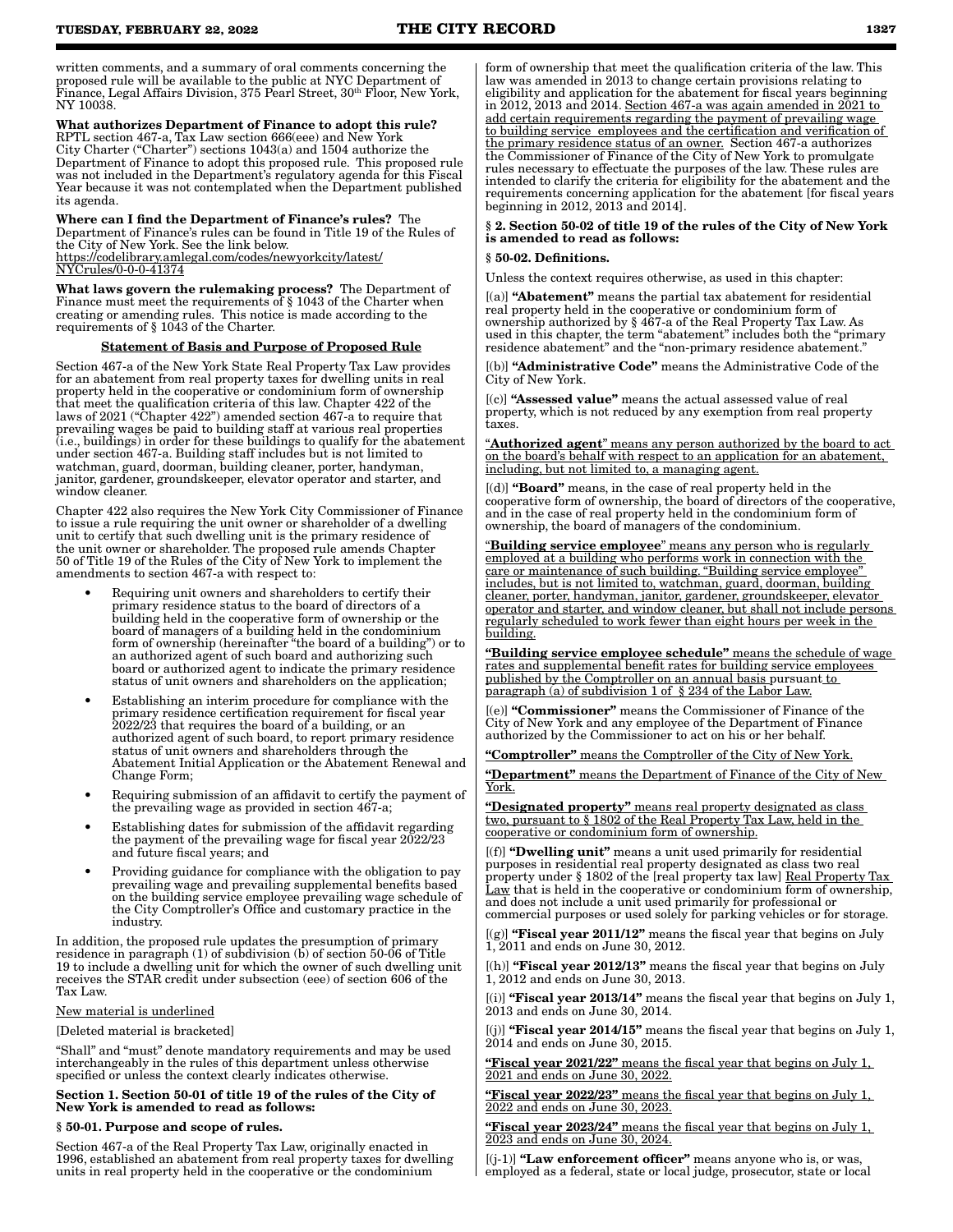police or peace officer or federal law enforcement officer as defined by the United States Code.

[(k)] "Owner" means the owner, in whole or in part, of a dwelling unit in real property held in the condominium form of ownership, or a tenant-stockholder of a cooperative apartment corporation who owns, in whole or in part, a dwelling unit, as represented by his or her shares of stock in such cooperative apartment corporation. For purposes of these rules, with respect to any dwelling unit, or the shares representing a dwelling unit, held in trust solely for the benefit of a person or persons who would otherwise be eligible for an abatement pursuant to these rules were such person or persons the owner or owners of such dwelling unit, such person or persons are each deemed to be an "owner" of the dwelling unit. With respect to any dwelling unit, or the shares representing a dwelling unit, held in trust, the trustee or trustees of the trust are each deemed to be an "owner" of the dwelling unit. The holder or holders of a life estate in a dwelling unit are deemed to be "owner(s)" of the dwelling unit. An "owner" can only be an individual and cannot be a corporation, limited liability company, partnership or other entity, unless a waiver is granted pursuant to subdivision (d) of section 50-05 for a limited liability company or limited partnership.

"Prevailing wage" means the rate of wages and supplemental benefits paid in the locality to workers in the same trade or occupation and annually determined by the Comptroller in accordance with the provisions of § 234 of the Labor Law.

[(l)] "Primary residence" means the dwelling unit in which the owner of the dwelling unit actually resides and maintains a permanent and continuous physical presence.

"Qualified property" means (i) a designated property with an average unit assessed value of less than or equal to \$60,000; or (ii) a designated property with an average unit assessed value of more than \$60,000 and less than or equal to \$100,000, and less than 30 dwelling units; or (iii) a designated property with respect to which an applicant has submitted an affidavit required under § 467-a of the Real Property Tax Law certifying that all building service employees employed or to be employed at the property shall receive the applicable prevailing wage for the duration of such property's tax abatement.

"Regularly employed" means employed for a period of at least 90 days.

[(m)] "Sponsors" means persons or business entities who make or take part in a public offering or sale of securities consisting primarily of shares or investments in real estate, including condominium units and other cooperative interests in realty. Sponsors will be deemed to include successors who succeed to the rights and assume the obligations of sponsors.

 $[$ (n)] "Taxable status date" for a fiscal year means the January 5 that immediately precedes the commencement of such fiscal year. The taxable status date is the date as of which the condition and ownership of real property is considered for the purposes of determining the eligibility of a dwelling unit for the abatement for such fiscal year.

§ 3. Section 50-03 of title 19 of the rules of the City of New York is amended by adding a new subdivision (g) to read as follows:

(g) *Qualified property requirement*. For fiscal year 2022/23 and all subsequent fiscal years, no dwelling unit in a designated property other than a qualified property shall be eligible to receive an abatement.

§ 4. Section 50-05 of title 19 of the rules of the City of New York is amended by adding a new subdivision (b-1) to read as follows:

(b-1) *Application for fiscal years subsequent to fiscal year 2014/15*. For any fiscal year subsequent to fiscal year 2014/15, the deadline for filing an application for an abatement for the fiscal year commencing on July 1 is February 15 of the same calendar year.

#### § 5. Subdivision (e) of section 50-05 of title 19 of the rules of the City of New York is amended to read as follows:

(e) *Owner designated as applicant*. [For purposes of paragraph (a) of subdivision 1 of section 467-a of the Real Property Tax Law, an owner is designated as an applicant.] The owner shall be designated as an applicant for the limited purpose of submitting information to verify the primary residence of the owner.

#### § 6. Section 50-05 of title 19 of the rules of the City of New York is amended by adding new subdivisions (f) and (g) to read as follows:

(f) *Certification*. (1) The owner is required to certify the primary residence of such owner in the dwelling unit. Such certification must be in the form and manner prescribed by the Commissioner and must be submitted to the board or an authorized agent of the designated property where the dwelling unit is situated. The board or authorized agent must indicate the primary residence status of the owner of each dwelling unit in the application.

(2) Notwithstanding paragraph (1) of this subdivision, the owner will not be required to certify the primary residence of such owner for fiscal year 2022/23, provided that the board or authorized agent reports primary residence status for such owner on the Abatement Initial Application or the Abatement Renewal and Change Form. The Department may request information from an owner to verify the primary residence status of such owner.

(3) The board or the authorized agent is responsible for maintaining the certifications required by paragraph (1). The Department shall have the right to inspect and review the certifications.

(g) *Documentation of authority of authorized agent*. The Commissioner may require any authorized agent to submit documentation, of the type and in the form acceptable to the Commissioner, affirming the authorized agent's authority to act on behalf of the board with respect to the application for abatement.

#### § 7. Subdivision (b) of section 50-06 of title 19 of the rules of the City of New York is amended to read as follows:

(b) *Presumption of primary residence.* (1) Except as provided in paragraph (2) of this subdivision, a dwelling unit will be presumed to serve as the primary residence of one or more of the owners of the dwelling unit for a particular fiscal year if <u>such owner certifies primary</u> residence status pursuant to subdivision (f) of § 50-05 of this title and either:

(A) the dwelling unit receives a real property tax exemption pursuant to § 425 of the Real Property Tax Law for such fiscal year <u>or the owner</u> of the dwelling unit receives a tax credit pursuant to subsection (eee) of § 606 of the Tax Law; or

(B) an owner of the dwelling unit entered the address of the dwelling unit as such owner's permanent home address on a New York State Resident Income Tax Return filed during the calendar year immediately preceding the calendar year in which such fiscal year commences.

(2) Notwithstanding the presumption provided in this subdivision, the Commissioner may determine based on additional facts that a dwelling unit is not the primary residence of one or more of the owners of the dwelling unit.

(3) If the Commissioner determines that a dwelling unit will not be presumed to serve as the primary residence of one or more of the owners of the dwelling unit because the dwelling unit does not meet [either of] the criteria contained in paragraph (1) of this subdivision the owner may file a supplemental application as described in subdivision (c) of  $\S 50-05$  of this title to prove eligibility for the primary residence abatement.

§ 8. Section 50-07 of title 19 of the rules of the City of New York is amended to read as follows:

#### § 50-07. Denial or revocation of abatement [for property in arrears].

(a) *Unpaid charges requiring denial or revocation of abatement.* An application for the abatement will be denied, and an abatement granted will be revoked retroactively, in the event that the Commissioner determines that there are arrears in real property taxes, water and sewer charges, assessments, payments in lieu of taxes and/or other municipal charges, including interest on any of the aforementioned amounts, and including tax liens that have been sold by the City:

(1) on a condominium dwelling unit totaling in the aggregate at least \$1,000; or

(2) on cooperative apartment corporation property, totaling in the aggregate at least \$25,000. For purposes of this subdivision, taxes and/or charges that are in arrears do not include any taxes and/or charges that are included in a written agreement to pay such taxes and/or charges in installments with the Department of Finance or, in the case of water and sewer charges, the New York City Department of Environmental Protection or the New York City Water Board, if all payments that have become due under such agreement have been made.

(a-1) *Denial or revocation of abatement upon a final determination of the Comptroller regarding the payment of prevailing wage for building service workers*.

(1) The Comptroller shall have the power to conduct an investigation and hearing and file a final determination as to the payment of wages owed by an owner, successor, or any employer of building service employees as provided in subdivisions 1, 4, 5, 6, 8 and 9 of § 235 of the Labor Law.

(2) An application for abatement will be denied, and an abatement granted will be revoked retroactively, where the Commissioner is notified in writing that:

(A) the Comptroller has issued a final determination, pursuant to subdivision (10) of § 467-a of the Real Property Tax Law, as to the payment of wages owed by an owner, successor, or any employer of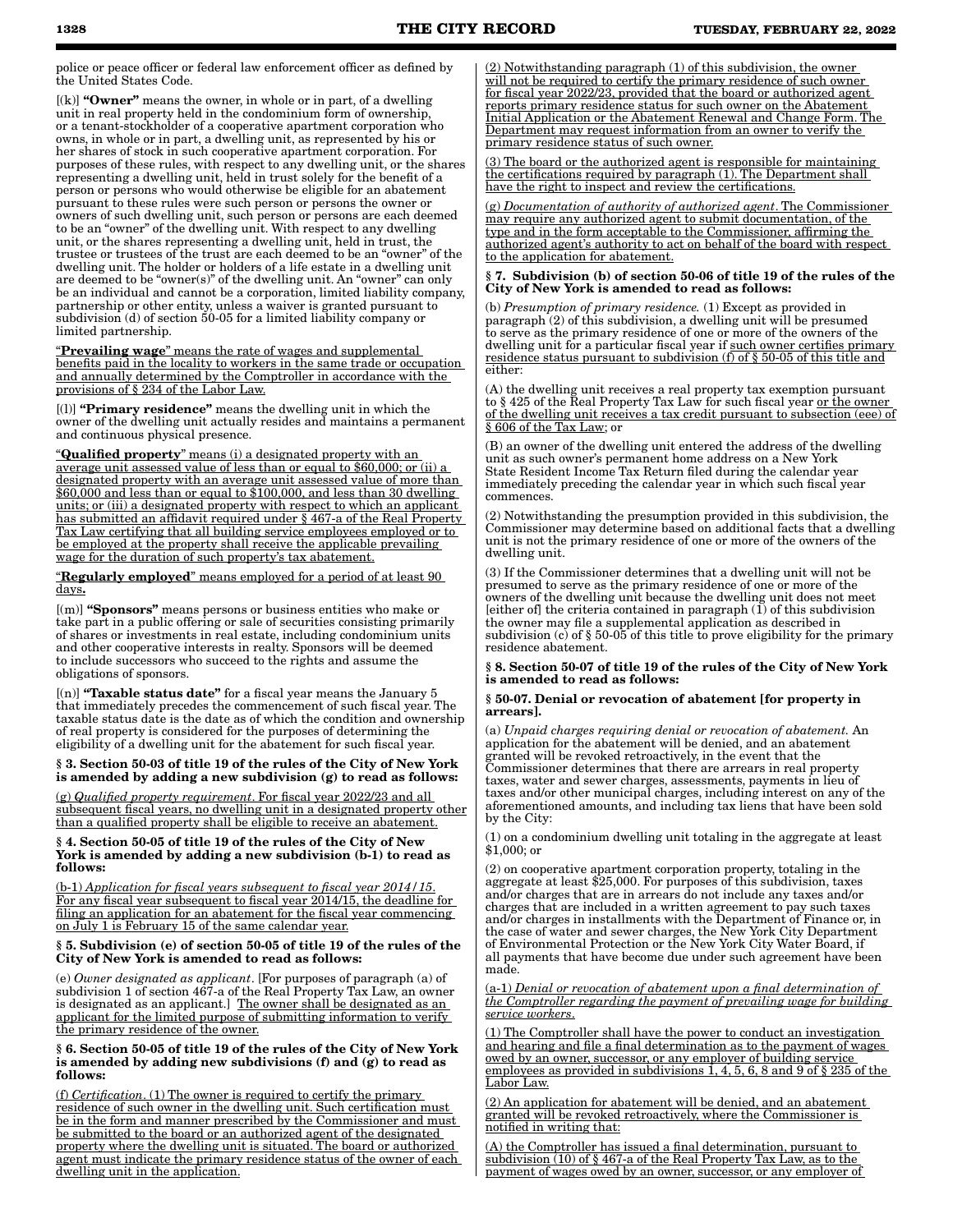building service employees that (i) requires such owner, successor or other employer to make a payment, and such owner, successor or other employer has failed to make such payment within 120 calendar days of receiving such final determination; (ii) finds a willful failure to pay prevailing wage, and two or more such determinations have been issued within a six-year period for the same designated property; or (iii) finds a willful failure to pay prevailing wage that involves a falsification of payroll records or the kickback of wages or supplements; and

(B) there is no relevant proceeding for judicial review pending relating to such final determination, and the period for initiation of such proceeding has expired.

(3) The written notification described in paragraph (2) of this subdivision may be in a form and manner as required by the Commissioner, including in an electronic form.

(b) *Restoration of taxes upon revocation of abatement.* If an abatement is revoked retroactively pursuant to subdivision (a) <u>or (a-1)</u> of this section, then the real property taxes that were abated will be restored and must be paid to the Commissioner [of Finance] no later than the due and payable date provided on a notice of the amount payable, which may be in the form of a statement of account or an amended bill for real property taxes. Such notice will be mailed by the Commissioner to the address for the affected condominium unit or cooperative apartment corporation property on record with the Department for mailing statements of account or real property tax bills. The amount payable will constitute a tax lien on the affected cooperative apartment corporation property or condominium unit as of the due and payable date provided on such notice. If the amount payable is not paid by such due and payable date, interest at the rate applicable to delinquent real property taxes on the affected condominium unit or cooperative apartment corporation property will be imposed from the due and payable date provided on such notice to the date of payment, and such amount payable will be enforceable as a tax lien in accordance with provisions of chapters 3 and 4 of title 11 of the Administrative Code.

(c) *Effective date of revocation of abatement.* In no event will revocation of an abatement pursuant to this section be effective prior to the earliest date on which any of the unpaid taxes or charges that are the basis for the revocation were first due and payable. A revocation based on a final determination of the Comptroller as described in this section shall apply to an abatement for the fiscal year or fiscal years that are the subject of such final determination.

#### § 9. Section 50-09 of title 19 of the rules of the City of New York is amended to read as follows:

#### § 50-09. Audit authority.

The Commissioner may inspect or examine the books and records of the owner or the board, relevant to determining eligibility of a unit for the abatement, including the amount of abatement to which a unit may be entitled. The Comptroller shall have the power to conduct an investigation and hearing and file a final determination as provided in § 50-07 of this title.

### § 10. Chapter 50 of title 19 of the rules of the City of New York is amended to add a new section 50-10 to read as follows:

#### § 50-10. Required Affidavit for Qualified Property.

(a) *Required affidavit*. (1) With respect to any application for an abatement, other than (i) an abatement for a designated property with an average unit assessed value of less than or equal to  $$60,000$ ; or (ii) a designated property with an average unit assessed value of more than \$60,000 and less than or equal to \$100,000, and less than 30 dwelling units; an officer or authorized agent of the designated property must submit an affidavit certifying that all building service employees employed or to be employed at the designated property shall receive the applicable prevailing wage for the duration of such abatement. The requirement to submit such affidavit applies regardless of whether the designated property employs or will employ any building service employees.

(2) Such affidavit must be submitted to the Department as part of an application or renewal application for an abatement for fiscal year 2022/23 and all subsequent fiscal years, in a form and manner, including an electronic form or through a web-based application, as required by the Commissioner, on or before the due date for submission of the application for an abatement for such fiscal year as provided in subdivision  $(b-1)$  of  $\S 50-05$  of this title.

(3) The Department may accept an affidavit after the due date set forth in paragraph (2) of this subdivision, provided (i) a timely application for abatement for the designated property that is otherwise complete has been submitted and (ii) the board or the authorized agent has satisfied such other conditions as the Commissioner in his or her discretion may establish.

(b) *Failure to submit affidavit*. If the affidavit required under subdivision (a) of this section is not submitted or is not submitted in a form and manner required by the Commissioner, the designated property with respect to which such affidavit is required shall not constitute a qualified property.

(c) *Prevailing wage*. (1) The applicable prevailing wage and supplement rates for a building service employee are set forth in the building service employee schedule.

(2) The obligation to pay prevailing supplemental benefits may be discharged either by the provision of:

(A) bona fide fringe benefits that cost no less than the prevailing supplement rate in the applicable building service employee schedule;

(B) a supplement to the hourly wage in an amount no less than such prevailing supplement rate; or

(C) a combination of bona fide fringe benefits and wage supplements that, collectively, costs no less than such prevailing supplement rate. The provision of a dwelling unit free of a charge to a building service employee shall be considered a bona fide fringe benefit with a cost of no more than the value of prevailing rentals in the locality for comparable dwelling units.

(3) Notwithstanding any provision of paragraph (2) of this subdivision, the obligation to pay prevailing wage cannot be reduced or discharged through the provision of bona fide fringe benefits that cost more than the prevailing supplement rate in the building service employee schedule.

(d) The obligation to pay prevailing wage applies to any building service employee who performs building services at a designated property regardless of whether the owner of such designated property employs such employee.

#### NEW YORK CITY MAYOR'S OFFICE OF OPERATIONS 253 BROADWAY, 10th FLOOR NEW YORK, NY 10007 212-788-1400

#### CERTIFICATION/ANALYSIS PURSUANT TO CHARTER SECTION 1043(d)

RULE TITLE: Amendment of Real Property Tax Abatement Rules

#### REFERENCE NUMBER: DOF-56

#### RULEMAKING AGENCY: Department of Finance

I certify that this office has analyzed the proposed rule referenced above as required by Section 1043(d) of the New York City Charter, and that the proposed rule referenced above:

- (i) Is understandable and written in plain language for the discrete regulated community or communities;
- (ii) Minimizes compliance costs for the discrete regulated community or communities consistent with achieving the stated purpose of the rule; and
- (iii) Does not provide a cure period because it does not establish a violation, modification of a violation, or modification of the penalties associated with a violation.

 */s/ Francisco X. Navarro February 10, 2022* Mayor's Office of Operations Date

#### NEW YORK CITY LAW DEPARTMENT DIVISION OF LEGAL COUNSEL 100 CHURCH STREET NEW YORK, NY 10007 212-356-4028

#### CERTIFICATION PURSUANT TO CHARTER §1043(d)

RULE TITLE: Amendment of Real Property Tax Abatement Rules

REFERENCE NUMBER: 2022 RG 011

#### RULEMAKING AGENCY: Department of Finance

I certify that this office has reviewed the above-referenced proposed rule as required by section 1043(d) of the New York City Charter, and that the above-referenced proposed rule:

- (i) is drafted so as to accomplish the purpose of the authorizing provisions of law;
- (ii) is not in conflict with other applicable rules;
- (iii) to the extent practicable and appropriate, is narrowly drawn to achieve its stated purpose; and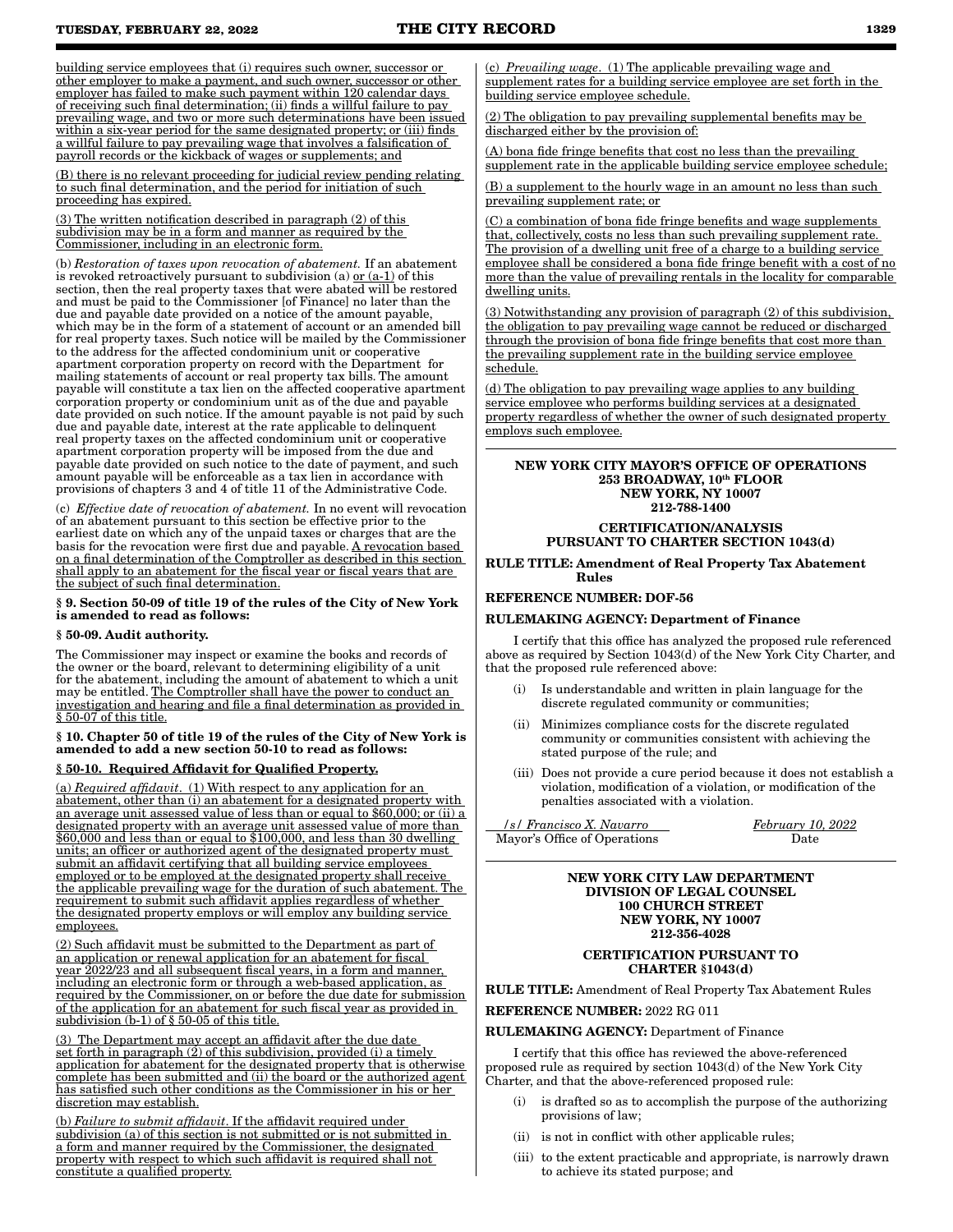- **1330 THE CITY RECORD TUESDAY, FEBRUARY 22, 2022**
	- (iv) to the extent practicable and appropriate, contains a statement of basis and purpose that provides a clear explanation of the rule and the requirements imposed by the rule.

/s/ STEVEN GOULDEN Date: February 10, 2022 Acting Corporation Counsel

 $-$ f22

# **HEALTH AND MENTAL HYGIENE**

**NOTICE** 

#### Notice of Adoption of Amendments to Chapter 3 in Title 24 of the Rules of the City of New York Concerning Child Day Care Performance Summary Cards

A Notice of Public Hearing and Opportunity to Comment on a proposal by the Department of Health and Mental Hygiene ("Department") to amend Chapter 3 in Title 24 of the Rules of the City of New York concerning the Child Day Care Performance Summary Cards was published in the City Record on October 7, 2021. A virtual public hearing was held on November 8, 2021. Two people testified at the hearing and 10 written comments were received.

After consideration of the testimony and written comments, the Department is lowering the penalty for operating without a performance summary card to \$500 from \$1,000.

#### Statement of Basis and Purpose

#### *Background*

Pursuant to Social Services Law Section 390-j enacted by Chapter 513 of the Laws of 2016, the Department is required to issue performance summary cards to child care programs and to adopt related regulations. The Department enacted such regulations in a new Chapter 3 ("Performance Summary Cards and Penalties for Child Care Programs") of Title 24 of the Rules of the City of New York, effective Jan. 28, 2018.

#### *The Amendments*

The Department is amending Chapter 3 of Title 24 of the Rules of the City of New York to modify the contents of the performance summary card. The revised performance summary card will more effectively communicate important information summarizing the child care program's performance. Numerous fields that were part of the initial card are being redesigned to improve clarity. The data that is displayed will be available on the Department's website, and the revised card will provide information on how to access the website.

#### *Facility and Program Violations*

To more clearly inform parents and caregivers about the type of violations that a child care program has received, the revised performance summary card will present violations in two categories: facility maintenance violations and program operations violations. The amended rule adds definitions for both categories of violations.

# *Lower and Higher Risk Violations*

The Department will distinguish violations within each category based on risk level. "Lower risk violations" would be all violations of the Health Code or a Department rule with a fixed penalty of \$200, which is the minimum penalty set forth in the Health Code. "Higher risk violations" would be all violations that have a fixed penalty over \$200. The majority of the Department's relevant penalties for this proposal are set forth in Chapter 7 ("Adjudicatory Hearings and Violation Fines and Penalties") of the Department rules.

#### *Excellent, Satisfactory, or Needs Improvement Rating*

In order to clarify and make more meaningful the information to be presented to the public, the performance summary cards displays ratings of Excellent, Satisfactory, or Needs Improvement for each category of violations, based on the number of violations a program received in that category, and the risk level of those violations. The thresholds for these ratings are specified in the amended rule.

The amendments are as follows:

#### Underlined language is new.

[Language in brackets is to be deleted.] Asterisks (\*\*\*) indicate unamended text.

Section 1. Chapter 3 of Title 24 of the Rules of the City of New York is amended to read as follows:

#### § 3-01 Scope and applicability.

This Chapter applies to any child care program holding a permit to operate in New York City pursuant to Article 47 of the Health Code ("Health Code") located in Title 24 of the Rules of the City of New York.

#### § 3-02 Definitions.

When used in this Chapter, the following terms have the following meanings:

[Adjudicated violations.] "Adjudicated violation[s]" means a cited violation[s] of the Health Code or Department rules sustained following a hearing or default, pursuant to a decision by a hearing officer at the Office of Administrative Trials and Hearings ("OATH")[,] or pursuant to a settlement agreement between the Department and a child care program, to the extent that such decision or settlement agreement remains in effect. "Adjudicated violation[s]" also [means] includes any cited violation[s] for which a hearing has not been held but for which the hearing date has been rescheduled at the request of the child care program more than one time.

"Facility maintenance violation" means a violation of the Health Code or Department rules related to the physical space of the child care, reflecting an environmental hazard or other physical deficiency in the real property covered by the permit, including but not limited to a violation of requirements related to internal and external spaces, physical plant, equipment and structural maintenance, sanitation, egress, fire and general safety, lighting, ventilation, plumbing, food safety or pest control.

"Higher risk violation" means a violation, other than a violation of this Chapter, with a penalty amount fixed by the Health Code or Department rules at over \$200.

[Initial inspection.] "Initial inspection" means an inspection conducted other than for the purpose of ascertaining whether a prior violation has been abated, or [of responding] in response to [the receipt of] a complaint.

"Lower risk violation" means a violation with a penalty amount fixed by the Health Code or Department rules at \$200, or a violation of this Chapter.

[Permit.] "Permit" means a permit issued by the Department[,] pursuant to <u>Article 47 of the[</u> 24 RCNY] Health Code[ Article 47]. [Permit suspension.] "Permit suspension" means a suspension of a child care program's permit to operate due to a violation of the Health Code or any rule promulgated by the Department, other than a suspension [based on a cited violation] that is subsequently [dismissed] vacated.

"Program operations violation" means a violation of the Health Code or Department rules related to permitting, written safety plan, staff qualifications, clearances, training, child supervision, child and staff health requirements, personal hygiene, child development policies, performance summary cards, records or documentation, Department inspections, or any other violation of the Health Code or Department rules that does not constitute a facility maintenance violation.

[Public health hazard. "Public health hazard" has the same meaning as "imminent or public health hazard," as such term is defined in 24 RCNY Health Code Article 47.]

[Site.] "Site" means the location, specified in a permit, where child care services are provided.

[Teaching staff.] "Teaching staff" means the education[al] directors, group teachers, and assistant teachers, and teacher aides of a child care program.

#### § 3-03 Performance summary cards.

 $(a)$ 

 (b) A performance summary card issued [in 2018, or issued at any time] to a child care program [that has held a permit to operate at a site for less than one year] shall include the following information, as known as of the date such card is issued:

 (1) the number of full years the child care program has been permitted to operate at the site, except that [for a child care program that has been permitted to operate at a site for] more than  $10$  years <u>of</u> operation[, such number] shall be indicated by "10+" and less than one year of operation shall be indicated by "<1";<br>(2) \*\*\*

- $(3)$  \*\*\*  $(4)$  \*\*\*
	- $(5)$  \*\*\*
	- (6) \*\*\*

 (c) A performance summary card issued [after 2018] to a child care program that has held a permit to operate at a site for at least one year shall also include[, as of the date such card is issued,] the following information[, as known as of the date such card is issued] for the prior calendar year:

- (2) \*\*\*
- $(3)$  \*\*\*<br> $(4)$  \*\*\*
- $(4)$

 (5) the total number of [public health hazard] facility maintenance violations based on the prior calendar year's initial inspection(s) at the site and adjudicated [in the previous year] by OATH, to be reflected by the following ratings:

- $\frac{(\mathbf{A}) \cdot \mathbf{''}$  Excellent" means having no such violations;<br>(B) "Satisfactory" means having no more than two
	- "Satisfactory" means having no more than two lower risk
	- violations and no higher risk violations; and
- (C) "Needs improvement" means having more than two lower risk level violations or one or more higher risk level violation; and

 $(6)$  [the average number of public health hazard violations per inspection at the site adjudicated in the previous year] the total number of program operations violations based on the prior calendar

 $(2)$  \*\*\*

 $(1)$  \*\*\*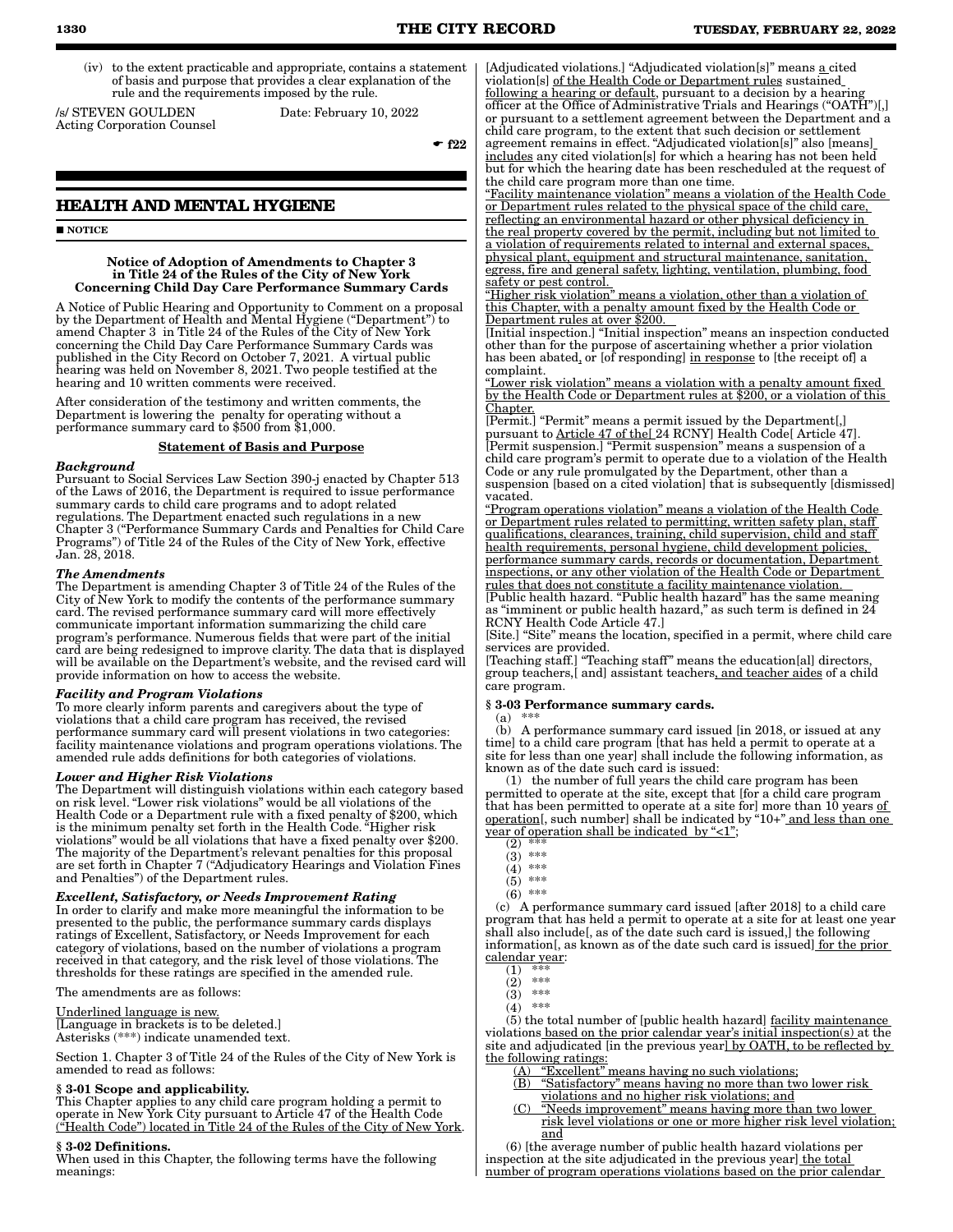year's initial inspection(s) at the site and adjudicated by OATH, to be reflected by the following ratings:

- (A) "Excellent" means having no such violations;
- (B) "Satisfactory" means having no more than two lower risk
- violations and no higher risk violations; and (C) "Needs improvement" means having more than two lower risk level violations or one or more higher risk level
- violations.

 (7) [ the average number of violations of the Health Code or rules of the Department, other than public health hazard violations, at the site adjudicated in the previous year;

 (8) the Citywide averages for the numbers of violations specified in paragraphs (6) and (7) of this subdivision for all child care programs, as calculated by the Department for the prior calendar year; and

 (9)] information on how to find the child care program's inspection record for the site online.

- $§ 3.04$  Posting.<br>(a) \*\*\*  $(a)$  \*\*\*
- $(b)$  \*\*\*
- $(c)$  \*\*\*

 (d) A child care program shall immediately [remove] surrender to the Department a posted performance summary card upon a permit suspension.

(e) \*\*\*

 (f) [A child care program site that is permitted to reopen following a permit suspension shall post the applicable performance summary card in accordance with subdivision (a) of this section before reopening.

 (g)] If a child care program's performance summary card is damaged or stolen, the child care program shall immediately contact the Department to request a replacement card.

#### § 3-05 Updated performance summary cards.

Upon request from a child care program based on a change to the number of adjudicated violations for the prior calendar year that would change either of the program's ratings, the Department shall provide such program with an updated performance summary card. The Department may also provide an updated performance summary card to reflect a new permit suspension. Updated performance summary cards shall reflect a child care program's adjudicated violations that were cited by the Department in the prior calendar year [adjudicated] in the 12 months prior to the date of issuance] and permit suspensions imposed in the 36 months prior to the date of issuance. [The issuance of an updated performance summary card shall not require the Department to provide revised Citywide averages for the numbers of violations specified in §§ 3-03(c)(5) and (6).] Upon receipt of an updated performance summary card, the child care program shall post the updated card and dispose of the prior performance summary card in a manner that prevents its reuse.

# $§ 3.06$  Penalties.

(a) \*\*\*

 $(1)$  \*\*\*

 (2) For a violation of [§§] Section 3-04(a) of this Chapter for operating without posting [the required] a performance summary card issued to the program: [\$1,000] \$500; and

(3) For a violation of any other requirement of  $\S$  3-04] this Chapter [not listed in paragraph (2) of this subdivision]: \$500.  $(b)$  \*\*\*

 $-$ f22

# **BOARD OF STANDARDS AND APPEALS**

#### **NOTICE**

#### NOTICE OF PUBLIC HEARING AND OPPORTUNITY TO COMMENT ON PROPOSED RULES

What are we proposing? The Board of Standards and Appeals (the Board) is proposing a rule to clarify the Board's environmental review requirements under the State Environmental Quality Review Act and City Environmental Quality Review.

When and where is the hearing? The Board of Standards and Appeals will hold a public hearing on the proposed rule. The public hearing will take place at 10:00 a.m. on Monday, March 28, 2022. The hearing will be a hybrid hearing: a remote Zoom webinar (by dialing (646) 558-8656 or (888) 475-4499, ID 960 1176 8373; passcode 533514; or register in advance: https://bsa-nyc.zoom.us/webinar/register/WN\_ Pblja6D8Q42lshnrXX4odg), or in person at 22 Reade Street, New York, NY 10007.

#### How do I comment on the proposed rules? Anyone can comment on the proposed rules by:

Website. You can submit comments to the Board of Standards and Appeals through the NYC rules website, at http://rules. cityofnewyork.us.

- Email. You can email comments to submit@bsa.nyc.gov.
- Mail. You can mail comments to the Board of Standards and Appeals, 22 Reade Street, New York, NY 10007.
- Fax. You can fax comments to the Board of Standards and Appeals, (646) 500-6271.
- By speaking at the hearing. Anyone who wants to comment on the proposed rule at the public hearing must sign up to speak. You can sign up beforehand (https://bsa-nyc.zoom.us/webinar/register/ WN\_Pblja6D8Q42lshnrXX4odg) or simultaneously as you join the Zoom webinar (ID 960 1176 8373; passcode 533514) when the hearing begins on Monday, March 28, 2022. If you wish to speak in person at 22 Reade Street, New York, NY 10007, please sign up beforehand by emailing, tmatias@bsa.nyc.gov or calling  $(212)$  386-0085 by Friday, March 25, 2022. You can speak for up to three minutes.

Is there a deadline to submit comments? Yes, Friday, March 25, 2022.

What if I need assistance to participate in the hearing? You must tell the Board's Deputy Director (tmatias@bsa.nyc.gov) if you need a reasonable accommodation of a disability at the hearing. You must tell us if you need a sign language interpreter. You can tell us by mail at the address given above. You may also tell us by telephone at (212) 386-0085. Advance notice is requested to allow sufficient time to arrange the accommodation. Please tell us by Friday, March 18, 2022.

This location has the following accessibility option(s) available: reasonable accommodations are available upon request.

Can I review the comments made on the proposed rules? You can review the comments made online on the proposed rules by going to the website, at http://rules.cityofnewyork.us/. A few days after the hearing, copies of all comments submitted online and copies of all written comments concerning the proposed rule will be available to the public at 22 Reade Street, New York, New York. A video of the hearing will also be available through the Board's website, http://www.nyc.gov/ bsa.

What authorizes the Board of Standards and Appeals to make this rule? Sections 1043 and 666 of the City Charter authorize the Board of Standards and Appeals to make this proposed rule. This proposed rule was not included in the Board of Standards and Appeals' regulatory agenda for this Fiscal Year because it was not contemplated when the Board of Standards and Appeals published the agenda.

Where can I find the Board of Standards and Appeals' rules? The Board of Standards and Appeals' rules are in Title 2 of the Rules of the City of New York.

What laws govern the rulemaking process? The Board of Standards and Appeals must meet the requirements of Section 1043 of the City Charter when creating or changing rules. This notice is made according to the requirements of Section 1043 of the City Charter.

#### STATEMENT OF BASIS AND PURPOSE

#### Background About the Board of Standards and Appeals

Since 1916 the Board of Standards and Appeals (the "Board") has worked to administer zoning, building, and housing regulations in a fair and just manner to protect the City's interest in safeguarding the general welfare while balancing private property interests.

Under the New York City Charter, the Board is an independent agency that consists of five full-time commissioners. Three commissioners must have experience in architecture, urban planning, and engineering, and at the present time the Board's two other commissioners have knowledge of real-property feasibility analysis and applicable law. Using their technical expertise and independent judgment, each commissioner scrutinizes every land use application with the utmost of care.

For each application, the Board holds hearings that are open to the general public where applicants and their team of design professionals present proposals to the Board. Other stakeholders, including tenants, members of the community, other government agencies, and elected officials, are also welcome to present additional information that the Board should consider before voting on an application. Commissioners' reviews frequently require analyzing intricate construction documents, financial statements, testimony from other government agencies, and site conditions observed through visits to the properties and neighborhoods at issue. After considering the record in its entirety and deliberating, the Board votes on an application. A majority of the Board must affirmatively approve an application; otherwise, the application is denied.

#### Purpose of Proposed Rule

A state or local agency that approves a permit or project must comply with the State Environmental Quality Review Act, known as SEQRA. SEQRA requires that state and local governmental agencies assess environmental effects of discretionary actions before approving such actions, unless they fall within certain statutory or regulatory exemptions from the requirements for review. City Environmental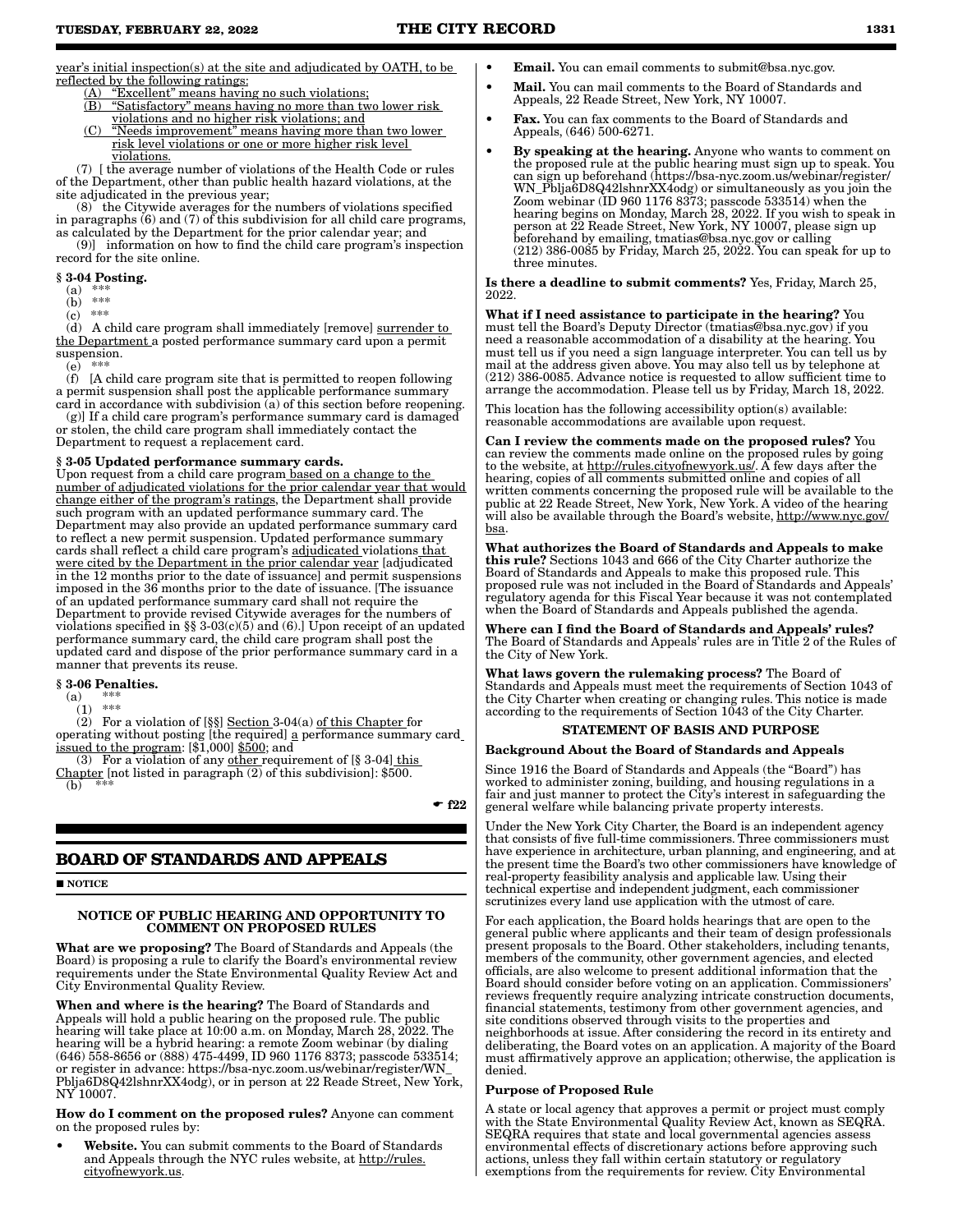Quality Review, or CEQR, is the process by which agencies of the City of New York review proposed discretionary actions to identify the effects those actions may have on the environment. CEQR is New York City's process for implementing SEQRA and can be no less stringent than its state counterpart. The Board restates the obligations under SEQRA and CEQR to ensure that the Board's Rules accurately reflect applicable SEQRA and CEQR requirements.

The Board of Standards and Appeals' authority for these rules is found in sections 666 and 1043 of the New York City Charter.

#### New material is underlined

#### [Deleted matter is in brackets]

Section 1. Section 1-08.1 of Chapter 1 of Title 2 of the Rules of the City of New York is amended to read as follows:

#### § 1-08.1. Subject Matter.

Applications [for variances and special permits] filed at the Board, in accordance with Mayoral Executive Order No. 91 of 1977, as amended, the Rules for City Environmental Quality Review, Title 62, Chapter 5, § 5-01 et seq. of the Rules of the City of New York ("CEQR"), and the State Environmental Quality Review Act ("SEQRA") regulations, 6 NYCRR Part 617, and any subsequent amendments thereto, [will be] are subject to SEQRA and CEQR [unless the Board determines that the application is for a Type II action and thus not subject to environmental review, or is otherwise exempt from CEQR in accordance with such regulations] as appropriate.

#### § 2. Section 1-08.2 of Chapter 1 of Title 2 of the Rules of the City of New York is amended to read as follows:

#### § 1-08.2. Environmental Assessment Statement (EAS).

Applicants must complete the CEQR checklist provided by the Board. Pursuant to the checklist, if the application is for an action identified as a Type I or Unlisted Action, the application must be accompanied by an EAS. Applications accompanied by an EAS will receive a CEQR number that is different from the calendar number, and all CEQR submissions will refer to both numbers, where applicable. Applicants may request a pre-application conference with the Board to seek their assistance in determining what information is required and the potential scope of the environmental review of the proposed action, including whether a Type II submission may be appropriate.

# NEW YORK CITY LAW DEPARTMENT DIVISION OF LEGAL COUNSEL 100 CHURCH STREET NEW YORK, NY 10007 212-356-4028

CERTIFICATION PURSUANT TO CHARTER §1043(d)

RULE TITLE: Environmental Review of Certain Applications REFERENCE NUMBER: 2021 RG 092

RULEMAKING AGENCY: Board of Standards and Appeals

I certify that this office has reviewed the above-referenced proposed rule as required by section 1043(d) of the New York City Charter, and that the above-referenced proposed rule:

- is drafted so as to accomplish the purpose of the authorizing provisions of law;
- (ii) is not in conflict with other applicable rules;
- (iii) to the extent practicable and appropriate, is narrowly drawn to achieve its stated purpose; and
- (iv) to the extent practicable and appropriate, contains a statement of basis and purpose that provides a clear explanation of the rule and the requirements imposed by the rule.

/s/ STEVEN GOULDEN Date: February 4, 2022 Acting Corporation Counsel

#### NEW YORK CITY MAYOR'S OFFICE OF OPERATIONS 253 BROADWAY, 10th FLOOR NEW YORK, NY 10007 212-788-1400 CERTIFICATION / ANALYSIS

PURSUANT TO CHARTER SECTION 1043(d)

RULE TITLE: Environmental Review of Certain Applications REFERENCE NUMBER: BSA-6

RULEMAKING AGENCY: Bureau of Standards and Appeals

I certify that this office has analyzed the proposed rule referenced above as required by Section 1043(d) of the New York City Charter, and that the proposed rule referenced above:

- (i) Is understandable and written in plain language for the discrete regulated community or communities;
- (ii) Minimizes compliance costs for the discrete regulated community or communities consistent with achieving the stated purpose of the rule; and
- (iii) Does not provide a cure period because it does not establish a violation, modification of a violation, or modification of the penalties associated with a violation.

*s* / *Francisco X. Navarro February 7, 2022*<br>Alexandria *February 7, 2022* Mayor's Office of Operations

 $-$ f22

# **SPECIAL MATERIALS**

# **HOUSING PRESERVATION AND DEVELOPMENT**

**NOTICE** 

REQUEST FOR COMMENT REGARDING AN APPLICATION FOR A CERTIFICATION OF NO HARASSMENT

Notice Date: February 15, 2022

To: Occupants, Former Occupants, and Other Interested Parties

| <b>Property: Address</b>             |         | <b>Application # Inquiry Period</b>  |
|--------------------------------------|---------|--------------------------------------|
| 536 West 149th Street,<br>Manhattan  | 11/2022 | <b>January 6, 2019</b><br>to Present |
| 352 State Street,<br><b>Brooklyn</b> | 12/2022 | January 12, 2019<br>to Present       |
| 120 West 124th Street,<br>Manhattan  | 13/2022 | January 24, 2019<br>to Present       |
| 118 West 124th Street,<br>Manhattan  | 14/2022 | January 24, 2019<br>to Present       |
|                                      |         |                                      |

#### Authority: SRO, Administrative Code §27-2093

Before the Department of Buildings can issue a permit for the alteration or demolition of a single room occupancy multiple dwelling, the owner must obtain a "Certification of No Harassment" from the Department of Housing Preservation and Development ("HPD") stating that there has not been harassment of the building's lawful occupants during a specified time period. Harassment is conduct by an owner that is intended to cause, or does cause, residents to leave or otherwise surrender any of their legal occupancy rights. It can include, but is not limited to, failure to provide essential services (such as heat, water, gas, or electricity), illegally locking out building residents, starting frivolous lawsuits, and using threats or physical force.

The owner of the building identified above has applied for a Certification of No Harassment. If you have any comments or evidence of harassment at this building, please notify HPD at CONH Unit, 100 Gold Street, 6th Floor, New York, NY 10038 by letter postmarked not later than 30 days from the date of this notice or by an in-person statement made within the same period. To schedule an appointment for an in-person statement, please call  $(212)$  863-5277 or  $(212)$ 863-8211.

*For the decision on the Certification of No Harassment Final Determination please visit our website at, www.hpd.nyc.gov or call (212) 863-8266.*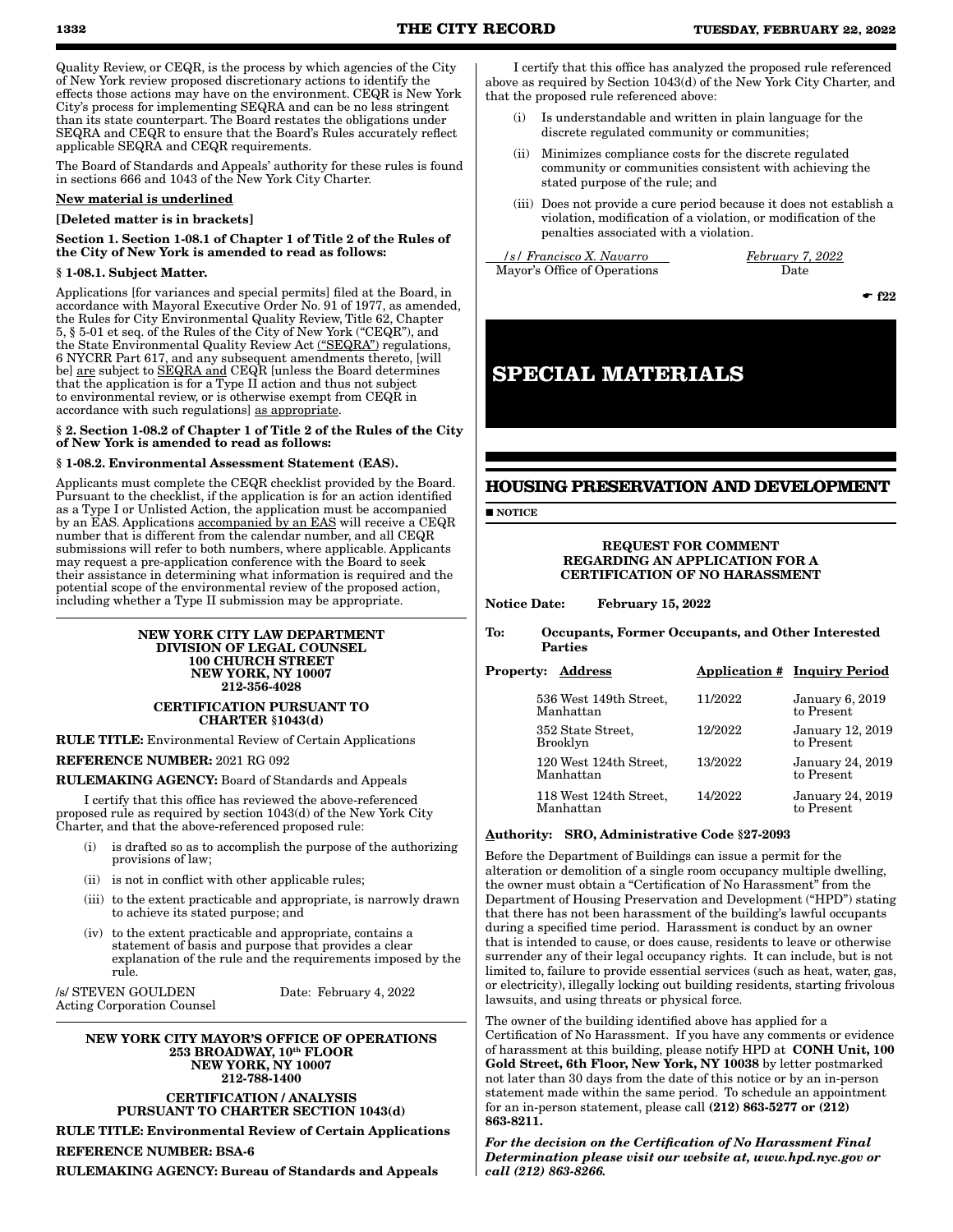#### PETICIÓN DE COMENTARIO SOBRE UNA SOLICITUD PARA UN CERTIFICACIÓN DE NO ACOSO

Fecha de notificacion: February 15, 2022

Para: Inquilinos, Inquilinos Anteriores, y Otras Personas Interesadas

| Propiedad: Dirección                 | Solicitud # | Período de<br>consulta               |
|--------------------------------------|-------------|--------------------------------------|
| 536 West 149th Street,<br>Manhattan  | 11/2022     | <b>January 6, 2019</b><br>to Present |
| 352 State Street,<br><b>Brooklyn</b> | 12/2022     | January 12, 2019<br>to Present       |
| 120 West 124th Street,<br>Manhattan  | 13/2022     | January 24, 2019<br>to Present       |
| 118 West 124th Street,<br>Manhattan  | 14/2022     | January 24, 2019<br>to Present       |

#### Autoridad: SRO, Código Administrativo §27-2093

Antes de que el Departamento de Edificios pueda conceder un permiso para la alteración o demolición de una vivienda múltiple de ocupación de cuartos individuales, el propietario debe obtener una "Certificación de No Acoso" del Departamento de Preservación y Desarrollo de la Vivienda ("HPD") que indique que tiene no haber sido hostigado a los ocupantes legales del edificio durante un período de tiempo especificado. El acoso es una conducta por parte de un dueño de edificio que pretende causar, o causa, que los residentes se vayan o renuncien a cualquiera de sus derechos legales de ocupación. Puede incluir, entre otros, no proporcionar servicios esenciales (como calefacción, agua, gas o electricidad), bloquear ilegalmente a los residentes del edificio, iniciar demandas frívolas y utilizar amenazas o fuerza física.

El dueño del edificio identificado anteriormente ha solicitado una Certificación de No Acoso. Si tiene algún comentario o evidencia de acoso en este edificio, notifique a HPD al  $\,$  CONH Unit, 100 Gold  $\,$ Street, 6th Floor, New York, NY 10038 por carta con matasellos no mas tarde que 30 días después de la fecha de este aviso o por una declaración en persona realizada dentro del mismo período. Para hacer una cita para una declaración en persona, llame al (212) 863-5277 o (212) 863-8211.

Para conocer la decisión final sobre la Certificación de No Acoso, visite nuestra pagina web en *www.hpd.nyc.gov o llame al 212-863-8266.*

f15-24

#### REQUEST FOR COMMENT REGARDING AN APPLICATION FOR A CERTIFICATION OF NO HARASSMENT PILOT PROGRAM

Notice Date: February 15, 2022

To: Occupants, Former Occupants, and Other Interested Parties

| <b>Property:</b> | <b>Address</b>                    |        | <b>Application # Inquiry Period</b> |
|------------------|-----------------------------------|--------|-------------------------------------|
|                  | 506 Brook Avenue,<br><b>Bronx</b> | 1/2022 | January 24, 2017<br>to Present      |

#### Authority: Pilot Program Administrative Code §27-2093.1, §28-505.3

Before the Department of Buildings can issue a permit for the alteration or demolition of a multiple dwelling on the Certification of No Harassment Pilot Program building list, the owner must obtain a "Certification of No Harassment" from the Department of Housing Preservation and Development ("HPD") stating that there has not been harassment of the building's lawful occupants during a specified time period. Harassment is conduct by an owner that is intended to cause, or does cause, residents to leave or otherwise surrender any of their legal occupancy rights. It can include, but is not limited to, failure to provide essential services (such as heat, water, gas, or electricity), illegally locking out building residents, starting frivolous lawsuits, and using threats or physical force.

The owner of the building identified above has applied for a Certification of No Harassment. If you have any comments or evidence of harassment at this building, please notify HPD at  $\rm \,COMH$  Unit, 100 Gold Street, 6th Floor, New York, NY 10038 by letter postmarked not later than 45 days from the date of this notice or by an in-person statement made within the same period. To schedule an appointment

for an in-person statement, please call (212) 863-5277 or (212) 863-8211.

*For the decision on the Certification of No Harassment Final Determination please visit our website at, www.hpd.nyc.gov or call (212) 863-8266.*

#### PETICIÓN DE COMENTARIO SOBRE UNA SOLICITUD PARA UN CERTIFICACIÓN DE NO ACOSO PROGRAMA PILOTO

Fecha de notificacion: February 15, 2022

Para: Inquilinos, Inquilinos Anteriores, y Otras Personas Interesadas

| Propiedad | Dirección                         | Solicitud # | Período de<br>consulta                |
|-----------|-----------------------------------|-------------|---------------------------------------|
|           | 506 Brook Avenue,<br><b>Bronx</b> | 1/2022      | <b>January 24, 2017</b><br>to Present |

#### Autoridad: PILOT, Código Administrativo §27-2093.1, §28-505.3

Antes de que el Departamento de Edificios pueda conceder un permiso para la alteración o demolición de una vivienda múltiple de ocupación de cuartos individuales, el propietario debe obtener una "Certificación de No Acoso" del Departamento de Preservación y Desarrollo de la Vivienda ("HPD") que indique que tiene no haber sido hostigado a los ocupantes legales del edificio durante un período de tiempo especificado. El acoso es una conducta por parte de un dueño de edificio que pretende causar, o causa, que los residentes se vayan o renuncien a cualquiera de sus derechos legales de ocupación. Puede incluir, entre otros, no proporcionar servicios esenciales (como calefacción, agua, gas o electricidad), bloquear ilegalmente a los residentes del edificio, iniciar demandas frívolas y utilizar amenazas o fuerza física.

El dueño del edificio identificado anteriormente ha solicitado una Certificación de No Acoso. Si tiene algún comentario o evidencia de acoso en este edificio, notifique a HPD al CONH Unit, 100 Gold Street, 6th Floor, New York, NY 10038 por carta con matasellos no mas tarde que 45 días después de la fecha de este aviso o por una declaración en persona realizada dentro del mismo período. Para hacer una cita para una declaración en persona, llame al (212) 863-5277 o (212) 863-8211.

Para conocer la decisión final sobre la Certificación de No Acoso, visite nuestra pagina web, en *www.hpd.nyc.gov o llame al (212) 863-8266.*

f15-24

# **MAYOR'S OFFICE OF CONTRACT SERVICES**

#### **NOTICE**

Notice of Intent to Issue New Solicitation(s) Not Included in FY 2022 Annual Contracting Plan and Schedule

NOTICE IS HEREBY GIVEN that the Mayor will be issuing the following solicitation(s) not included in the FY 2022 Annual Contracting Plan and Schedule that is published, pursuant to New York City Charter § 312(a):

Agency: Department of Design and Construction Description of services sought: Design Services Wildlife Conservation Society (WCS) Bronx Zoo Heating Upgrades (Boilers and Chiller and Air Handling Unit Upgrades and Building Management System (BMS)) – DCAS ACE Round 10-11 Grant

Start date of the proposed contract: 5/1/2022

End date of the proposed contract: 6/30/2027

Method of solicitation the agency intends to utilize: RFP Personnel in substantially similar titles within agency: Administrative Architect, Administrative Architect NM, Administrative Construction Project Manager, Administrative City Planner, Administrative City Planner NM, Administrative Engineer, Administrative Engineer NM, Administrative Landmarks Preservationist, Administrative Landscape Architect, Administrative Landscape Architect NM, Administrative Project Manager, Administrative Project Manger NM, Architect, Assistant Architect, Assistant Chemical Engineer, Assistant Civil Engineer, Assistant Electrical Engineer, Assistant Landscape Architect, Assistant Mechanical Engineer, Assistant Urban Designer, Associate Project Manager, Associate Urban Designer, Civil Engineer, Civil Engineer Intern, City Planner, Electrical Engineer, Highways and Sewers Inspector, Landscape Architect, Mechanical Engineer, Mechanical Engineering Intern, Project Manager, Project Manager Intern Headcount of personnel in substantially similar titles within agency: 618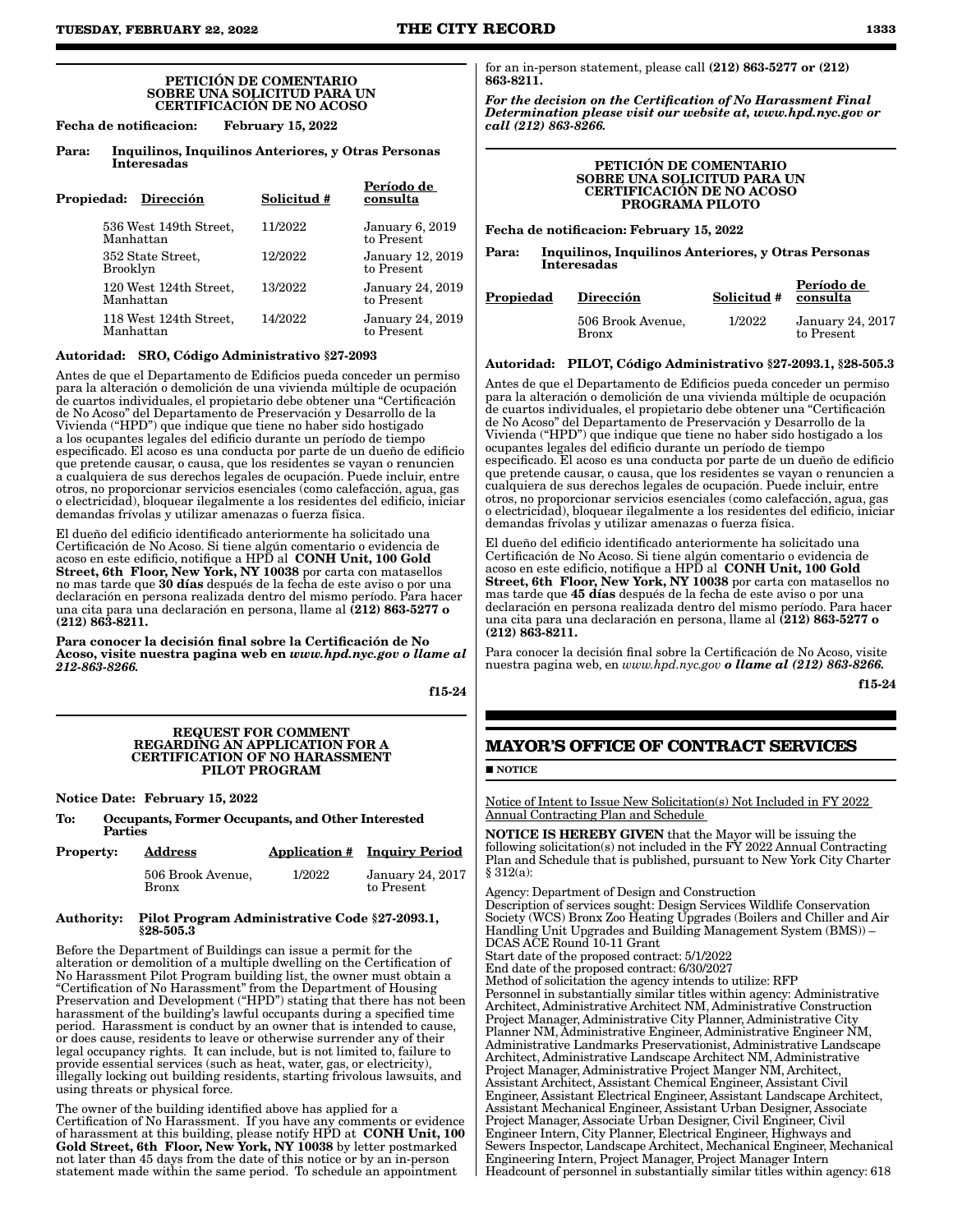Agency: Department of Design and Construction Description of services sought: Construction Management Wildlife Conservation Society (WCS) Bronx Zoo Heating Upgrades (Boilers and Chiller and Air Handling Unit Upgrades and Building Management System (BMS)) – DCAS ACE Round 10-11 Grant Start date of the proposed contract: 5/1/2022 End date of the proposed contract: 6/30/2027 Method of solicitation the agency intends to utilize: RFP Personnel in substantially similar titles within agency: Administrative Architect, Administrative Architect NM, Administrative Construction Project Manager, Administrative Engineer, Administrative Engineer NM, Administrative Landmarks Preservationist, Administrative Landscape Architect, Administrative Landscape Architect NM, Administrative Project Manager, Administrative Project Manger NM, Architect, Assistant Architect, Assistant Electrical Engineer, Assistant Mechanical Engineer, Assistant Landscape Architect, Assistant Civil Engineer, Associate Project Manager, Civil Engineer, Construction Project Manager, Construction Project Manager Intern, Electrical Engineer, Highways and Sewers Inspector, Mechanical Engineer, Project Manager, Project Manager Intern, Surveyor

Headcount of personnel in substantially similar titles within agency: 697

Agency: Department of Design and Construction

Description of services sought: Resident Engineering Inspection Services Wildlife Conservation Society (WCS) Bronx Zoo Heating Upgrades (Boilers and Chiller and Air Handling Unit Upgrades and Building Management System (BMS)) – DCAS ACE Round 10-11 Grant Start date of the proposed contract: 5/1/2022 End date of the proposed contract: 6/30/2027

Method of solicitation the agency intends to utilize: RFP Personnel in substantially similar titles within agency: Administrative Architect, Administrative Architect NM, Administrative Construction Project Manager, Administrative Engineer, Administrative Engineer NM, Administrative Landmarks Preservationist, Administrative Landscape Architect, Administrative Landscape Architect NM, Administrative Project Manager, Administrative Project Manager NM, Architect, Assistant Architect, Assistant Electrical Engineer, Assistant Mechanical Engineer, Assistant Landscape Architect, Assistant Civil Engineer, Associate Project Manager, Civil Engineer, Construction Project Manager, Construction Project Manager Intern, Electrical Engineer, Highways and Sewers Inspector, Mechanical Engineer, Project Manager, Project Manager Intern, Surveyor

Headcount of personnel in substantially similar titles within agency: 697

Agency: Department of Design and Construction

Description of services sought: Consultant Contract Administration: research, training, data analysis, and expert testimony, including services related to damages for delay claims, Wildlife Conservation Society (WCS) Bronx Zoo Heating Upgrades (Boilers and Chiller and Air Handling Unit Upgrades and Building Management System (BMS)) – DCAS ACE Round 10-11 Grant

Start date of the proposed contract: 5/1/2022

End date of the proposed contract: 6/30/2027

Method of solicitation the agency intends to utilize: RFP Personnel in substantially similar titles within agency: Accountant, Administrative Accountant, Administrative Architect, Administrative Architect NM, Administrative City Planner, Administrative City Planner NM, Administrative Construction Project Manager, Administrative Engineer, Administrative Engineer NM, Administrative Landscape Architect, Administrative Landscape Architect NM, Administrative Manager, Administrative Project Manager, Administrative Project Manager NM, Administrative Staff Analyst, Architect, Architectural Intern, Assistant Architect, Assistant Landscape Architect, Assistant Civil Engineer, Assistant Electrical Engineer, Assistant Landscape Architect, Assistant Mechanical Engineer, Assistant Urban Designer, Associate Investigator, Associate Project Manager, Associate Urban Designer, City Planner, Civil Engineer, Civil Engineering Intern, Construction Project Manager, Construction Project Manager Intern, Electrical Engineer, Estimator (General Construction), Estimator (Mechanical), Investigator, Landscape Architect, Management Auditor, Mechanical Engineer, Mechanical Engineer Inter, Project Manager, Project Manager Intern, Senior Estimator – General Construction, Supervisor of Electrical Installations & Maintenance Headcount of personnel in substantially similar titles within agency: 767

Agency: Department of Design and Construction

Description of services sought: Construction Support Services: asbestos, boring, testing, monitoring, sampling, site safety, inspections and environmental, Wildlife Conservation Society (WCS) Bronx Zoo Heating Upgrades (Boilers and Chiller and Air Handling Unit Upgrades and Building Management System (BMS)) – DCAS ACE Round 10-11 Grant Start date of the proposed contract: 5/1/2022 End date of the proposed contract: 6/30/2027

Method of solicitation the agency intends to utilize: RFP

Personnel in substantially similar titles within agency: Asbestos Hazard Investigator, Assistant Chemical Engineer, Assistant Mechanical Engineer, Assistant Civil Engineer, Associate Project Manager, Civil Engineering Intern, Construction Project Manager, Construction Project Manager Intern, Engineering Technician, Geologist, Industrial Hygienist, Project Manager, Surveyor

Headcount of personnel in substantially similar titles within agency: 428

Agency: Department of Design and Construction Description of services sought: Contract Administration: fiscal audit, reconciliation of accounts, preparation of change orders, analyzing and finalizing financial transactions and contract close out, Wildlife Conservation Society (WCS) Bronx Zoo Heating Upgrades (Boilers and Chiller and Air Handling Unit Upgrades and Building Management System (BMS)) – DCAS ACE Round 10-11 Grant Start date of the proposed contract: 5/1/2022 End date of the proposed contract: 6/30/2027

Method of solicitation the agency intends to utilize: RFP Personnel in substantially similar titles within agency: Accountant, Administrative Accountant, Administrative Architect, Administrative Architect NM, Administrative City Planner, Administrative City Planner NM, Administrative Construction Project Manager, Administrative Engineer, Administrative Engineer NM, Administrative Landscape Architect, Administrative Landscape Architect NM, Administrative Manager, Administrative Project Manager, Administrative Project Manager NM, Administrative Staff Analyst, Architect, Architectural Intern, Assistant Architect, Assistant Landscape Architect, Assistant Civil Engineer, Assistant Electrical Engineer, Assistant Landscape Architect, Assistant Mechanical Engineer, Assistant Urban Designer, Associate Investigator, Associate Project Manager, Associate Urban Designer, City Planner, Civil Engineer, Civil Engineering Intern, Construction Project Manager, Construction Project Manager Intern, Electrical Engineer, Estimator (General Construction), Estimator (Mechanical), Investigator, Landscape Architect, Management Auditor, Mechanical Engineer, Mechanical Engineer Inter, Project Manager, Project Manager Intern, Senior Estimator – General Construction, Supervisor of Electrical Installations & Maintenance Headcount of personnel in substantially similar titles within agency: 767

Agency: Department of Design and Construction Description of services sought: Community Outreach Consultants Wildlife Conservation Society (WCS) Bronx Zoo Heating Upgrades (Boilers and Chiller and Air Handling Unit Upgrades and Building Management System (BMS)) – DCAS ACE Round 10-11 Grant Start date of the proposed contract: 5/1/2022 End date of the proposed contract: 6/30/2027 Method of solicitation the agency intends to utilize: RFP Personnel in substantially similar titles within agency: None Headcount of personnel in substantially similar titles within agency: 0

Agency: Department of Design and Construction Description of services sought: Owner's Representative Requirements Contracts Wildlife Conservation Society (WCS) Bronx Zoo Heating Upgrades (Boilers and Chiller and Air Handling Unit Upgrades and Building Management System (BMS)) – DCAS ACE Round 10-11 Grant Start date of the proposed contract: 5/1/2022 End date of the proposed contract: 6/30/2027 Method of solicitation the agency intends to utilize: RFP Personnel in substantially similar titles within agency: Administrative Architect, Administrative Architect NM, Administrative Construction Project Manager, Administrative Engineer, Administrative Engineer NM, Administrative Landmarks Preservationist, Administrative Landscape Architect, Administrative Landscape Architect NM, Administrative Project Manager, Administrative Project Manager NM, Architect, Assistant Architect, Assistant Electrical Engineer, Assistant Mechanical Engineer, Assistant Landscape Architect, Assistant Civil Engineer, Associate Project Manager, Civil Engineer, Construction Project Manager, Construction Project Manager Intern, Electrical Engineer, Highways and Sewers Inspector, Mechanical Engineer, Project Manager, Project Manager Intern, Surveyor

Headcount of personnel in substantially similar titles within agency: 697

Agency: Department of Design and Construction Description of services sought: Design Services Façade and Roof Restoration at Queens Criminal Court House Start date of the proposed contract: 5/1/2022 End date of the proposed contract: 6/30/2027 Method of solicitation the agency intends to utilize: RFP Personnel in substantially similar titles within agency: Administrative Architect, Administrative Architect NM, Administrative Construction Project Manager, Administrative City Planner, Administrative City Planner NM, Administrative Engineer, Administrative Engineer NM, Administrative Landmarks Preservationist, Administrative Landscape Architect, Administrative Landscape Architect NM, Administrative Project Manager, Administrative Project Manager NM, Architect, Assistant Architect, Assistant Chemical Engineer, Assistant Civil Engineer, Assistant Electrical Engineer, Assistant Landscape Architect, Assistant Mechanical Engineer, Assistant Urban Designer, Associate Project Manager, Associate Urban Designer, Civil Engineer, Civil Engineer Intern, City Planner, Electrical Engineer, Highways and Sewers Inspector, Landscape Architect, Mechanical Engineer, Mechanical Engineering Intern, Project Manager, Project Manager Intern Headcount of personnel in substantially similar titles within agency: 618

Agency: Department of Design and Construction Description of services sought: Construction Management Façade and Roof Restoration at Queens Criminal Court House Start date of the proposed contract: 5/1/2022 End date of the proposed contract: 6/30/2027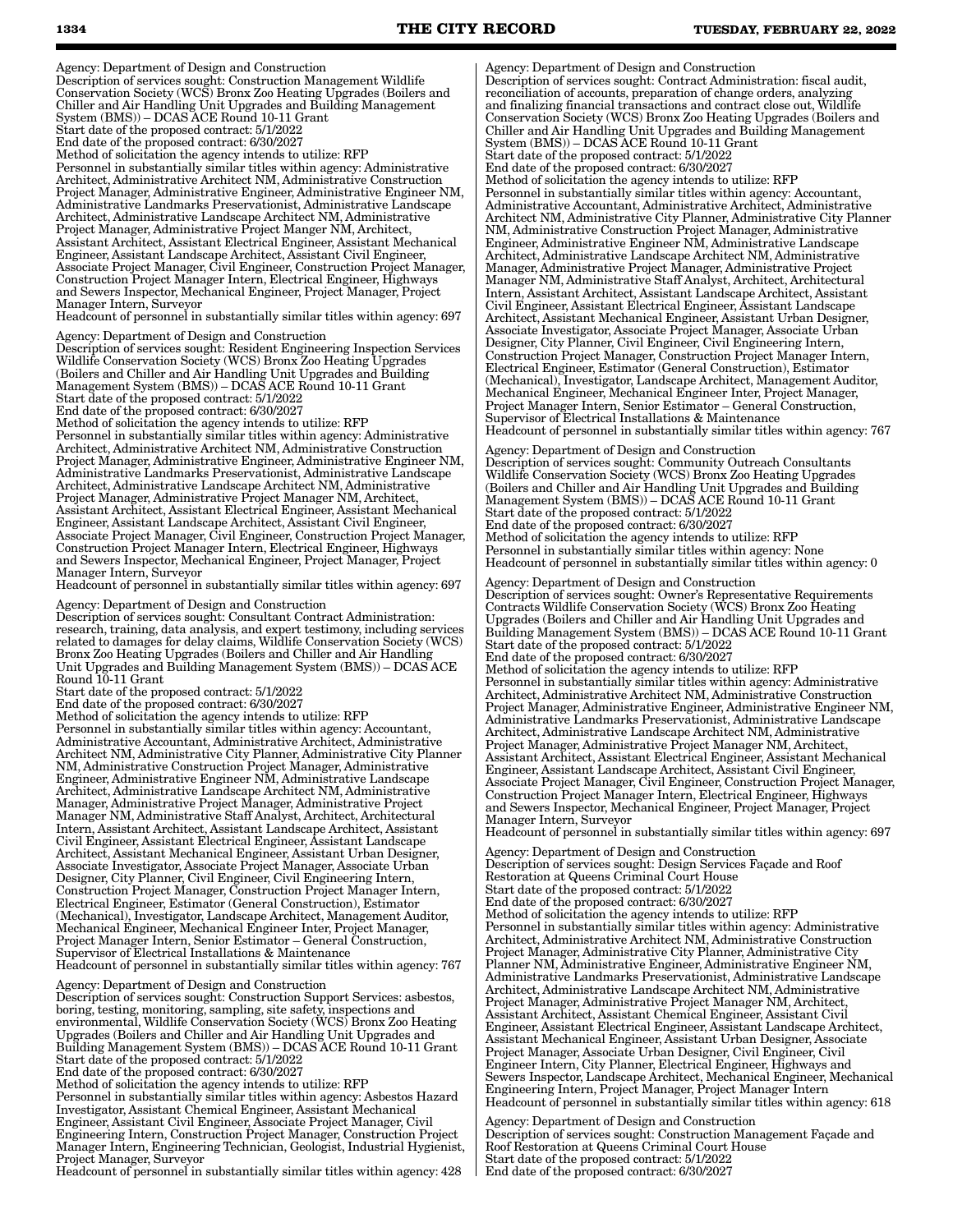Method of solicitation the agency intends to utilize: RFP

Personnel in substantially similar titles within agency: Administrative Architect, Administrative Architect NM, Administrative Construction Project Manager, Administrative Engineer, Administrative Engineer NM, Administrative Landmarks Preservationist, Administrative Landscape Architect, Administrative Landscape Architect NM, Administrative Project Manager, Administrative Project Manager NM, Architect, Assistant Architect, Assistant Electrical Engineer, Assistant Mechanical Engineer, Assistant Landscape Architect, Assistant Civil Engineer, Associate Project Manager, Civil Engineer, Construction Project Manager, Construction Project Manager Intern, Electrical Engineer, Highways and Sewers Inspector, Mechanical Engineer, Project Manager, Project Manager Intern, Surveyor

Headcount of personnel in substantially similar titles within agency: 697

Agency: Department of Design and Construction

Description of services sought: Resident Engineering Inspection Services Façade and Roof Restoration at Queens Criminal Court House Start date of the proposed contract: 5/1/2022

End date of the proposed contract: 6/30/2027

Method of solicitation the agency intends to utilize: RFP Personnel in substantially similar titles within agency: Administrative Architect, Administrative Architect NM, Administrative Construction Project Manager, Administrative Engineer, Administrative Engineer NM, Administrative Landmarks Preservationist, Administrative Landscape Architect, Administrative Landscape Architect NM, Administrative Project Manager, Administrative Project Manager NM, Architect, Assistant Architect, Assistant Electrical Engineer, Assistant Mechanical Engineer, Assistant Landscape Architect, Assistant Civil Engineer, Associate Project Manager, Civil Engineer, Construction Project Manager, Construction Project Manager Intern, Electrical Engineer, Highways and Sewers Inspector, Mechanical Engineer, Project Manager, Project Manager Intern, Surveyor

Headcount of personnel in substantially similar titles within agency: 697

Agency: Department of Design and Construction

Description of services sought: Consultant Contract Administration: research, training, data analysis, and expert testimony, including services related to damages for delay claims, Façade and Roof Restoration at Queens Criminal Court House

Start date of the proposed contract: 5/1/2022

End date of the proposed contract: 6/30/2027

Method of solicitation the agency intends to utilize: RFP Personnel in substantially similar titles within agency: Accountant, Administrative Accountant, Administrative Architect, Administrative Architect NM, Administrative City Planner, Administrative City Planner NM, Administrative Construction Project Manager, Administrative Engineer, Administrative Engineer NM, Administrative Landscape Architect, Administrative Landscape Architect NM, Administrative Manager, Administrative Project Manager, Administrative Project Manager NM, Administrative Staff Analyst, Architect, Architectural Intern, Assistant Architect, Assistant Landscape Architect, Assistant Civil Engineer, Assistant Electrical Engineer, Assistant Landscape Architect, Assistant Mechanical Engineer, Assistant Urban Designer, Associate Investigator, Associate Project Manager, Associate Urban Designer, City Planner, Civil Engineer, Civil Engineering Intern, Construction Project Manager, Construction Project Manager Intern, Electrical Engineer, Estimator (General Construction), Estimator (Mechanical), Investigator, Landscape Architect, Management Auditor, Mechanical Engineer, Mechanical Engineer Inter, Project Manager, Project Manager Intern, Senior Estimator – General Construction, Supervisor of Electrical Installations & Maintenance Headcount of personnel in substantially similar titles within agency: 767

Agency: Department of Design and Construction Description of services sought: Construction Support Services: asbestos, boring, testing, monitoring, sampling, site safety, inspections and environmental, Façade and Roof Restoration at Queens Criminal Court House

Start date of the proposed contract: 5/1/2022

End date of the proposed contract: 6/30/2027

Method of solicitation the agency intends to utilize: RFP

Personnel in substantially similar titles within agency: Asbestos Hazard Investigator, Assistant Chemical Engineer, Assistant Mechanical Engineer, Assistant Civil Engineer, Associate Project Manager, Civil Engineering Intern, Construction Project Manager, Construction Project Manager Intern, Engineering Technician, Geologist, Industrial Hygienist, Project Manager, Surveyor

Headcount of personnel in substantially similar titles within agency: 428

Agency: Department of Design and Construction Description of services sought: Contract Administration: fiscal audit, reconciliation of accounts, preparation of change orders, analyzing and finalizing financial transactions and contract close out, Façade and Roof Restoration at Queens Criminal Court House Start date of the proposed contract: 5/1/2022 End date of the proposed contract: 6/30/2027 Method of solicitation the agency intends to utilize: RFP Personnel in substantially similar titles within agency: Accountant, Administrative Accountant, Administrative Architect, Administrative Architect NM, Administrative City Planner, Administrative City Planner NM, Administrative Construction Project Manager, Administrative Engineer, Administrative Engineer NM, Administrative Landscape Architect, Administrative Landscape Architect NM, Administrative Manager, Administrative Project Manager, Administrative Project Manager NM, Administrative Staff Analyst, Architect, Architectural Intern, Assistant Architect, Assistant Landscape Architect, Assistant Civil Engineer, Assistant Electrical Engineer, Assistant Landscape Architect, Assistant Mechanical Engineer, Assistant Urban Designer, Associate Investigator, Associate Project Manager, Associate Urban Designer, City Planner, Civil Engineer, Civil Engineering Intern, Construction Project Manager, Construction Project Manager Intern, Electrical Engineer, Estimator (General Construction), Estimator (Mechanical), Investigator, Landscape Architect, Management Auditor, Mechanical Engineer, Mechanical Engineer Inter, Project Manager, Project Manager Intern, Senior Estimator – General Construction, Supervisor of Electrical Installations & Maintenance Headcount of personnel in substantially similar titles within agency: 767

Agency: Department of Design and Construction Description of services sought: Community Outreach Consultants Façade and Roof Restoration at Queens Criminal Court House Start date of the proposed contract: 5/1/2022 End date of the proposed contract: 6/30/2027 Method of solicitation the agency intends to utilize: RFP Personnel in substantially similar titles within agency: None Headcount of personnel in substantially similar titles within agency: 0

Agency: Department of Design and Construction Description of services sought: Owner's Representative Requirements Contracts Façade and Roof Restoration at Queens Criminal Court House Start date of the proposed contract: 5/1/2022 End date of the proposed contract: 6/30/2027 Method of solicitation the agency intends to utilize: RFP Personnel in substantially similar titles within agency: Administrative Architect, Administrative Architect NM, Administrative Construction Project Manager, Administrative Engineer, Administrative Engineer NM, Administrative Landmarks Preservationist, Administrative Landscape Architect, Administrative Landscape Architect NM, Administrative Project Manager, Administrative Project Manager NM, Architect, Assistant Architect, Assistant Electrical Engineer, Assistant Mechanical Engineer, Assistant Landscape Architect, Assistant Civil Engineer, Associate Project Manager, Civil Engineer, Construction Project Manager, Construction Project Manager Intern, Electrical Engineer, Highways and Sewers Inspector, Mechanical Engineer, Project Manager, Project Manager Intern, Surveyor

Headcount of personnel in substantially similar titles within agency: 697

 $\cdot$  f<sub>22</sub>

Notice of Intent to Issue New Solicitation(s) Not Included in FY 2022 Annual Contracting Plan and Schedule

NOTICE IS HEREBY GIVEN that the Mayor will be issuing the following solicitation(s) not included in the FY 2022 Annual Contracting Plan and Schedule that is published, pursuant to New York City Charter § 312(a):

Agency: Office of Chief Medical Examiner Description of Services: Sidewalk Shed Maintenance and Repair Services Start Date of Proposed Contract: 7/1/22 End Date of Proposed Contract: 6/30/27

Method of Solicitation: MWBE Noncompetitive Small Purchase Personnel in Substantially Similar Roles: None Head Count: 0

 $-$ f<sub>22</sub>

Notice of Intent to Issue New Solicitation(s) Not Included in FY 2022 Annual Contracting Plan and Schedule

NOTICE IS HEREBY GIVEN that the Mayor will be issuing the following solicitation(s) not included in the FY 2022 Annual Contracting Plan and Schedule that is published, pursuant to New York City Charter § 312(a):

Description of Services to be Procured: Marine Emergency Oil Spill Response & Training

Start date of the proposed contract: 4/1/22

End date of the proposed contract: 3/31/22

Method of solicitation the agency intends to utilize: Negotiated Acquisition Extension

Personnel in substantially similar titles within agency: 0

Headcount of personnel in substantially similar titles within agency: 0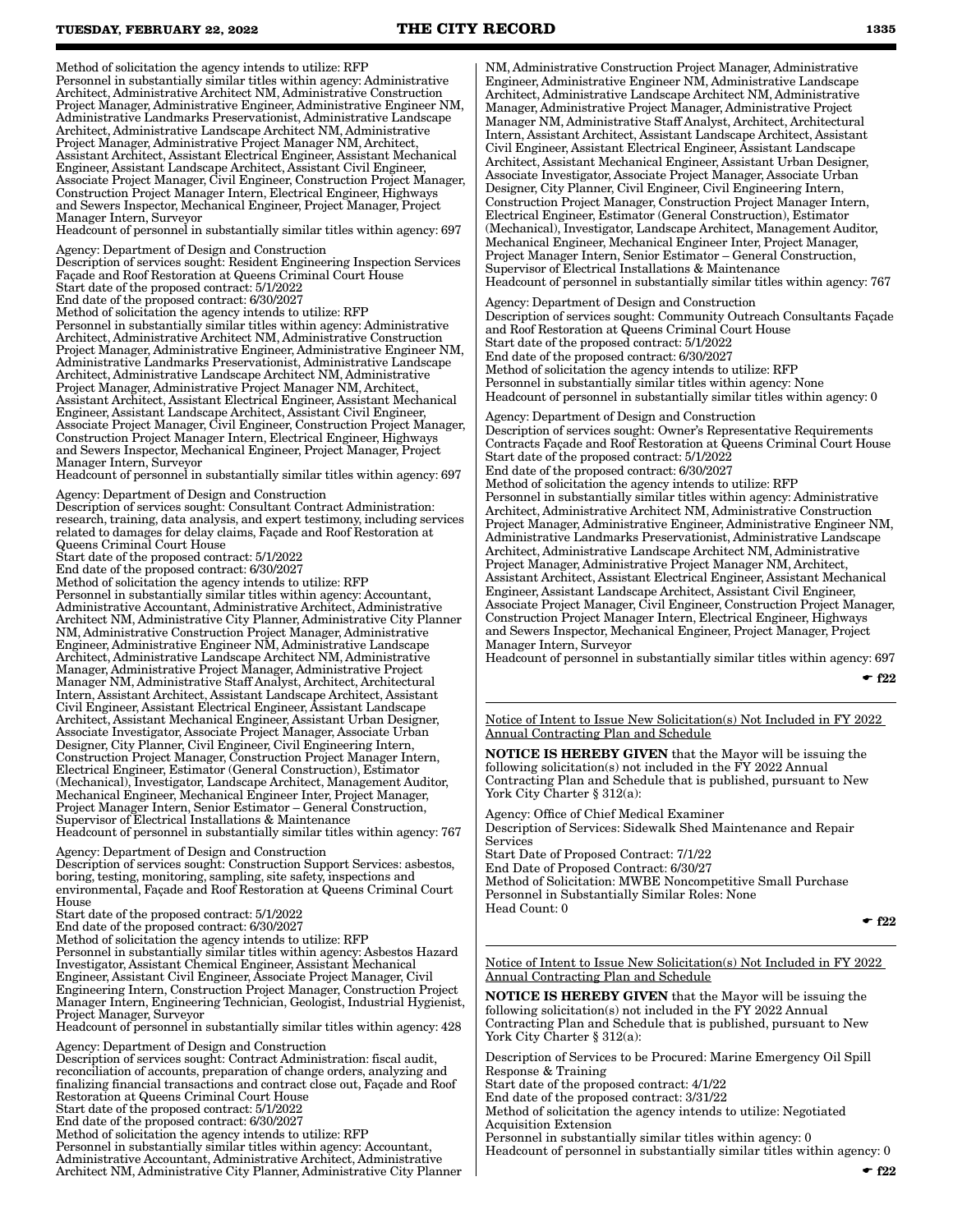Notice of Intent to Extend Contract(s) Not Included in FY 2022 Annual Contracting Plan and Schedule

NOTICE IS HEREBY GIVEN that the Mayor will be entering into the following extension(s) of (a) contract(s) not included in the FY 2022 Annual Contracting Plan and Schedule that is published, pursuant to New York City Charter § 312(a):

Agency: Department of Sanitation

Vendor: Colin P. Kelly

Nature of services: Better Bin

Method of extension the agency intends to utilize: Amendment New start date of the proposed extended contract: 4/26/2020

New end date of the proposed extended contract: 6/30/2022 Modifications sought to the nature of services performed under the

contract: None Reason(s) the agency intends to extend the contract: To continue

service

Personnel in substantially similar titles within agency: None

Headcount of personnel in substantially similar titles within agency: 0

 $-$ f22

## **CHANGES IN PERSONNEL**

| DEPARTMENT OF EDUCATION ADMIN |                 |   |       |                               |                  |     |               |               |
|-------------------------------|-----------------|---|-------|-------------------------------|------------------|-----|---------------|---------------|
|                               |                 |   |       | FOR PERIOD ENDING 01/07/22    |                  |     |               |               |
|                               |                 |   | TITLE |                               |                  |     |               |               |
| NAME                          |                 |   | NUM   | SALARY                        | <b>ACTION</b>    |     | PROV EFF DATE | <b>AGENCY</b> |
| <b>BATES</b>                  | LISA            |   | 10252 | \$56774.0000                  | RETIRED          | NO  | 12/01/21      | 740           |
| <b>BELTRAN</b>                | <b>ANTHONY</b>  | R | 40493 | \$59740.0000                  | <b>RESIGNED</b>  | YES | 12/28/21      | 740           |
| BELTRE                        | <b>DESIREE</b>  | М | 56057 | \$43968.0000                  | <b>APPOINTED</b> | YES | 12/16/21      | 740           |
| <b>BLOOMFIELD</b>             | <b>BRANDON</b>  |   | 10033 | \$81000.0000                  | <b>INCREASE</b>  | NO  | 07/01/21      | 740           |
| <b>BLUMSTEIN</b>              | <b>JEREMY</b>   |   | 51221 | \$73394.0000                  | APPOINTED        | YES | 12/19/21      | 740           |
| BRICE                         | AURORA          | F | 56058 | \$81302.0000                  | RESIGNED         | YES | 12/26/21      | 740           |
| <b>BROWN</b>                  | ANGELA          |   | 10031 | \$145000.0000                 | <b>INCREASE</b>  | NO  | 09/01/21      | 740           |
| <b>BURKE</b>                  | <b>LORRAINE</b> |   | 1003B | \$150696.0000                 | RETIRED          | NO. | 12/21/21      | 740           |
| <b>BUSUTTIL</b>               | KEVIN           |   | 12750 | \$46557.0000                  | APPOINTED        | YES | 12/19/21      | 740           |
| BYNUM                         | ALBEN           |   | 56057 | \$43968.0000                  | APPOINTED        | YES | 11/14/21      | 740           |
| CAHALL                        | <b>ALISHA</b>   |   | B0087 | \$99102.0000                  | RESIGNED         | YES | 12/19/21      | 740           |
| CAMACHO GODOY                 | MONICA          |   | 56057 | \$38235.0000                  | <b>APPOINTED</b> | YES | 12/02/21      | 740           |
| CAMERON                       | <b>ASHLEY</b>   |   | 56057 | \$50275.0000                  | <b>RESIGNED</b>  | YES | 12/03/21      | 740           |
| CAO                           | CAROL           |   | 51221 | \$75381.0000                  | APPOINTED        | YES | 12/19/21      | 740           |
| CAPPUCCIO                     | LUCIA           | с | 56058 | \$62055.0000                  | RESIGNED         | YES | 12/19/21      | 740           |
| CARABALLO                     | WENDY           | М | 56057 | \$38235.0000                  | <b>APPOINTED</b> | YES | 12/19/21      | 740           |
| CARBONE                       | ELLEN           |   | 10251 | \$54257.0000                  | RETIRED          | NO  | 11/22/21      | 740           |
| <b>CASTELLAR</b>              | CARLOS          | А | 10031 | \$122950.0000                 | <b>INCREASE</b>  | NO  | 12/01/21      | 740           |
| <b>CHAN</b>                   | BETTY           |   | 56057 | \$38235.0000                  | <b>APPOINTED</b> | YES | 12/12/21      | 740           |
| <b>CHAVEZ</b>                 | JOE             | R | 10026 | \$122950.0000                 | INCREASE         | NO  | 07/01/21      | 740           |
| CHEN                          | CHARLENE        |   | 56058 | \$72000.0000                  | <b>APPOINTED</b> | YES | 12/12/21      | 740           |
| CHONG                         | JUNG SOO        |   | 56058 | \$73722.0000                  | <b>INCREASE</b>  | YES | 10/28/21      | 740           |
| CODY                          | <b>AARON</b>    |   | 56056 | \$32440.0000                  | <b>APPOINTED</b> | YES | 12/14/21      | 740           |
| COLLADO                       | NEIDY           |   | 56058 | \$75000.0000                  | <b>INCREASE</b>  | YES | 11/28/21      | 740           |
| CONNORS                       | CHRISTOP M      |   | 31121 | \$72313.0000                  | <b>INCREASE</b>  | YES | 12/26/21      | 740           |
| CONQUEST                      | GERALD          |   | 10080 | \$94754.0000                  | INCREASE         | NO  | 12/02/21      | 740           |
| COSTAS                        | KALI            |   | 54483 | \$62864.0000                  | RETIRED          | NO  | 12/16/21      | 740           |
| CUNIGLIO                      | OLIVIA          |   | 51221 | \$73394.0000                  | APPOINTED        | YES | 12/21/21      | 740           |
| CUNNINGHAM                    | KIARA           | L | 56058 | \$53961.0000                  | APPOINTED        | YES | 12/19/21      | 740           |
| <b>D'APICE</b>                | <b>NICHOLAS</b> |   | 56057 | \$43968.0000                  | RESIGNED         | YES | 10/24/21      | 740           |
| DARINO                        | RICARDO         | A | 56058 | \$53961.0000                  | APPOINTED        | YES | 12/19/21      | 740           |
| DAVIDSON                      | JOELLE          |   | 51221 | \$73394.0000                  | APPOINTED        | NO  | 12/17/21      | 740           |
| DHARIA                        | PURVI           |   | 10026 | \$109137.0000                 | INCREASE         | NO  | 07/01/21      | 740           |
| DI BONA                       | MARCIA          |   | 54503 | \$30425.0000                  | RETIRED          | YES | 12/18/21      | 740           |
| <b>DIAKOW</b>                 | RONLI           | P | 10062 | \$119336.0000                 | <b>INCREASE</b>  | NO  | 09/09/21      | 740           |
| DIAZ                          | ADELIS          |   | 56057 | \$38235.0000                  | APPOINTED        | YES | 12/19/21      | 740           |
| <b>DUDEK</b>                  | OLIVIA          |   | 51221 | \$73394.0000                  | <b>APPOINTED</b> | YES | 12/05/21      | 740           |
| DUZANT                        | HERMINE         | F | 91212 | \$45957.0000                  | APPOINTED        | NO  | 12/19/21      | 740           |
| <b>ELIAS</b>                  | SAMANTHA        |   | 56058 | \$72000.0000                  | APPOINTED        | YES | 12/12/21      | 740           |
| <b>ELYASHOVA</b>              | VIKTORIY        |   | 51221 | \$73394.0000                  | APPOINTED        | YES | 12/19/21      | 740           |
|                               |                 |   |       |                               |                  |     |               |               |
|                               |                 |   |       | DEPARTMENT OF EDUCATION ADMIN |                  |     |               |               |
|                               |                 |   |       | FOR PERIOD ENDING 01/07/22    |                  |     |               |               |
|                               |                 |   | TITLE |                               |                  |     |               |               |
| NAME                          |                 |   | NUM   | SALARY                        | <b>ACTION</b>    |     | PROV EFF DATE | <b>AGENCY</b> |
| <b>ENGLER</b>                 | CHRISTIN        |   | 56056 | \$37306.0000                  | RESIGNED         | YES | 09/09/21      | 740           |
| <b>ETKINS</b>                 | <b>ROYSTON</b>  |   | 10080 | \$73076.0000                  | <b>INCREASE</b>  | NO  | 09/12/21      | 740           |
| FABLE                         | <b>SHAUNA</b>   | S | 60888 | \$40345.0000                  | RESIGNED         | NO  | 12/31/21      | 740           |
| FISHER                        | <b>BERNICE</b>  |   | 56058 | \$70000.0000                  | APPOINTED        | YES | 12/12/21      | 740           |
| FITZPATRICK                   | MARY            |   | 50910 | \$75933.0000                  | RETIRED          | YES | 12/20/21      | 740           |
| FLORMAN                       | RACHEL          | в | 1006B | \$95874.0000                  | INCREASE         | NO  | 09/09/21      | 740           |
| FOGEL                         | LEORA           | L | 51221 | \$75381.0000                  | APPOINTED        | YES | 12/19/21      | 740           |
| FOGEL                         | LEORA           | г | 51221 | \$75381.0000                  | APPOINTED        | YES | 11/07/21      | 740           |
| <b>GAITHER</b>                | DEXTER          |   | 56057 | \$43968.0000                  | APPOINTED        | YES | 07/01/21      | 740           |

**GARCIA ELENI 56057 \$53000.0000 APPOINTED YES 12/19/21 740 GILGEOUS ANDREA 56058 \$62055.0000 INCREASE YES 11/24/21 740 GLASS PAMELA 06688 \$58186.0000 APPOINTED YES 12/12/21 740 GOLDING SYBIL 56058 \$67000.0000 INCREASE YES 11/14/21 740**

**GUMBS SHERMEL 1263A \$82281.0000 RESIGNED NO 11/01/21 740 GUZMAN AYLEEN 10056 \$130896.0000 INCREASE NO 12/01/21 740**  $$73394.0000$ **HARDY TAREL R 82976 \$74719.0000 INCREASE NO 07/01/21 740 HECTOR ANGELICA M 56057 \$45000.0000 APPOINTED YES 12/17/21 740 HEYWARD LORRAINE I 10252 \$51032.0000 RETIRED NO 07/10/21 740 HOWELL ALEIA 56057 \$38235.0000 APPOINTED YES 12/16/21 740**

**GONZALEZ MIGUELIN 54503 \$30425.0000 APPOINTED YES 10/31/21 740**

| <b>HYPOLITE</b>  | ASHA              | M | 54504 | \$37439.0000  | <b>INCREASE</b>  | YES        | 09/12/21 | 740 |
|------------------|-------------------|---|-------|---------------|------------------|------------|----------|-----|
| <b>IMPOSTATO</b> | <b>MARYANNE</b>   |   | 82976 | \$99286.0000  | <b>INCREASE</b>  | NO.        | 07/01/21 | 740 |
| <b>ISRAELI</b>   | <b>ALEX</b>       | J | 51221 | \$73394.0000  | <b>APPOINTED</b> | YES        | 12/19/21 | 740 |
| <b>JACKSON</b>   | KALIM             | в | 56057 | \$54000.0000  | <b>APPOINTED</b> | YES        | 11/14/21 | 740 |
| <b>JAEN</b>      | LISVETT           | J | 82976 | \$114654.0000 | <b>INCREASE</b>  | NO         | 07/01/21 | 740 |
| <b>JIMENEZ</b>   | <b>RANGADEV</b>   |   | 56057 | \$38235.0000  | <b>APPOINTED</b> | YES        | 12/19/21 | 740 |
| <b>KEVORKIAN</b> | <b>EDWARD</b>     | C | 10026 | \$111757.0000 | <b>INCREASE</b>  | NO.        | 07/01/21 | 740 |
| KIM              | THEODORE S        |   | 40561 | \$60000.0000  | APPOINTED        | YES        | 12/12/21 | 740 |
| <b>KIRK</b>      | <b>GWENDOLY M</b> |   | 54503 | \$35494.0000  | <b>RESIGNED</b>  | YES        | 11/21/21 | 740 |
| KOUR             | <b>SUKHJEET</b>   |   | 60888 | \$72708.0000  | <b>INCREASE</b>  | NO         | 12/05/21 | 740 |
| LARA             | <b>ABRAHAM</b>    |   | 13632 | \$94244.0000  | <b>RESIGNED</b>  | NO.        | 12/19/21 | 740 |
| LAU              | <b>CINDY</b>      |   | 56057 | \$38235.0000  | <b>APPOINTED</b> | YES        | 12/05/21 | 740 |
| <b>LAWRENCE</b>  | <b>ANTHONY</b>    |   | 54504 | \$37579.0000  | <b>RESIGNED</b>  | YES        | 12/19/21 | 740 |
| LEE              | CATHERIN J        |   | 10026 | \$122539.0000 | <b>RESIGNED</b>  | NO         | 12/12/21 | 740 |
| LEE              | CRISTINA          |   | 34176 | \$51907.0000  | <b>RESIGNED</b>  | YES        | 12/23/21 | 740 |
| LEGREE           | DAVID             | J | 56057 | \$45000.0000  | <b>APPOINTED</b> | <b>YES</b> | 12/16/21 | 740 |
| LI               | <b>RUI HONG</b>   |   | 40526 | \$43365.0000  | <b>APPOINTED</b> | NO         | 12/12/21 | 740 |
| LIZ URENA        | CAROLIN           |   | 56058 | \$62055.0000  | <b>RESIGNED</b>  | YES        | 12/14/21 | 740 |
| <b>LORENZO</b>   | DONNABEL O        |   | 51221 | \$75381.0000  | APPOINTED        | YES        | 12/22/21 | 740 |
| LOUIE            | DAVID             |   | 10031 | \$145000.0000 | <b>INCREASE</b>  | NO.        | 08/01/21 | 740 |
| LUNA             | MIGUEL            |   | 56057 | \$38235.0000  | <b>APPOINTED</b> | YES        | 12/19/21 | 740 |
| MADAIA           | <b>SUSAN</b>      |   | 56057 | \$43968.0000  | <b>APPOINTED</b> | YES        | 12/12/21 | 740 |
| MAJIDI AHY       | SIDDIOA           |   | 56057 | \$43968.0000  | <b>RESIGNED</b>  | YES        | 12/13/21 | 740 |
| <b>MALDONADO</b> | <b>SAMUEL</b>     |   | 13613 | \$40993.0000  | APPOINTED        | NO.        | 12/15/21 | 740 |
| MANGIERO         | CHRIS             | A | 10037 | \$131919.0000 | <b>INCREASE</b>  | NO         | 07/01/21 | 740 |
| <b>MARTINO</b>   | <b>JAMES</b>      | M | 10031 | \$114919.0000 | <b>INCREASE</b>  | NO         | 12/15/21 | 740 |
| <b>MASLOW</b>    | ALIZA             | M | 51221 | \$75381.0000  | <b>APPOINTED</b> | YES        | 12/19/21 | 740 |
| <b>MAYERS</b>    | YVETTE            |   | 54503 | \$35598.0000  | <b>RETIRED</b>   | YES        | 12/15/21 | 740 |
| <b>MELENDEZ</b>  | <b>VICTOR</b>     | M | 56057 | \$43968.0000  | APPOINTED        | YES        | 12/16/21 | 740 |
| <b>MENESES</b>   | MADDOX            |   | 51221 | \$73394.0000  | APPOINTED        | YES        | 12/19/21 | 740 |
|                  |                   |   |       |               |                  |            |          |     |

#### **DEPARTMENT OF EDUCATION ADMIN FOR PERIOD ENDING 01/07/22**

#### **TITLE NAME NUM SALARY ACTION PROV EFF DATE AGENCY MERCHANT BROOKS DAWN 10200 \$92871.0000 INCREASE YES 12/12/21 740 MILLER DOMINIQU D 56058 \$65000.0000 INCREASE YES 11/18/21 740**  $$128722.0000$ **MINCK JEFFREY L 10026 \$150156.0000 INCREASE NO 07/01/21 740 MIRANDA JOVANNA E 56057 \$43968.0000 APPOINTED YES 10/31/21 740**  $12/22/21$ **MONETA NICOLE L 51221 \$73394.0000 APPOINTED YES 12/12/21 740 NEMENOVA YELENA 10026 \$101212.0000 INCREASE NO 07/01/21 740 S43968.0000 NURIDDINOVA DILBAR 56056 \$32440.0000 APPOINTED YES 12/19/21 740 ORTIZ FRANCES 60888 \$72708.0000 INCREASE NO 11/21/21 740 ORTIZ-GAVILANES YESENIA 56057 \$56969.0000 RESIGNED YES 11/01/21 740 OSBORNE ARMANI D 56073 \$53820.0000 APPOINTED YES 12/05/21 740 OYOLA SUSAN L 56057 \$38235.0000 APPOINTED YES 12/01/21 740 PALANICKAL RAJESH 13632 \$125000.0000 INCREASE NO 10/31/21 740 PALLADINO AIMEE L 51221 \$75381.0000 APPOINTED YES 12/22/21 740 PALMA KLEBER 10031 \$170560.0000 INCREASE NO 09/01/21 740 PARKER LA-NIKKA C 10080 \$114919.0000 INCREASE NO 10/22/21 740 PERERA RAVEENGA 56073 \$61893.0000 RESIGNED YES 11/30/21 740 PERRY JR. GEORGE S 10062 \$197669.0000 RESIGNED NO 12/16/21 740**  $$62055.0000$ **PHILLIPS CAZEMBA 10050 \$145000.0000 INCREASE NO 09/15/21 740 PRICE SAMIYYAH 56058 \$72000.0000 APPOINTED YES 12/17/21 740**<br>PRINCE LILLIAN 10033 \$110000.0000 INCREASE NO 11/21/21 740 **PRINCE LILLIAN 10033 \$110000.0000 INCREASE NO 11/21/21 740 PRUNES NANCY I 10251 \$62820.0000 INCREASE NO 07/01/21 740 QUARSHIE DANIEL 56058 \$62055.0000 APPOINTED YES 12/12/21 740 RAMDAS ROHAN 92610 \$347.2000 RESIGNED NO 12/19/21 740 RAMIREZ MICHAEL 12750 \$45644.0000 RESIGNED YES 12/19/21 740 RANSOME ROBYN 56073 \$53820.0000 APPOINTED YES 12/12/21 740 REYES PEACHY M B 51222 \$75381.0000 APPOINTED YES 12/12/21 740**<br>**RICHARDSON ANNE 56057 \$38235.0000 APPOINTED YES 12/16/21 740 RICHARDSON ANNE 56057 \$38235.0000 APPOINTED YES 12/16/21 740 RICHARDSPESNELL DIANNE 56058 \$62055.0000 APPOINTED YES 11/24/21 740 RILEY DEVIN 56058 \$62055.0000 APPOINTED YES 12/19/21 740 RIVERA LINA 56057 \$43968.0000 APPOINTED YES 12/12/21 740 ROBBINS KAY 82976 \$73076.0000 INCREASE NO 07/01/21 740 ROBERTS JACINDA Y 56057** \$38235.0000 APPOINTED YES 12/19/21 740<br>**RNIKEA 56058 \$53961.0000 INCREASE YES 12/21/21 740 ROBINSON-NILES KNIKEA 56058 \$53961.0000 INCREASE YES 12/21/21 740 ENRIQUE 56058 \$62055.0000 APPOINTED YES 12/12/21 740**<br>JANEY 51221 \$80270.0000 RESIGNED NO 11/21/21 740  $ROMERO-MARANO$ **RONAN MICHELE 10056 \$126986.0000 INCREASE NO 12/01/21 740 RYAN MICHAEL 10062 \$117173.0000 INCREASE NO 09/09/21 740 SAMARIS THOMAS R 10062 \$131702.0000 INCREASE NO 12/01/21 740 SANDERLIN PATRICIA C 60888 \$72708.0000 INCREASE NO 12/19/21 740 SANO GIOVANNA 56057 \$44010.0000 RESIGNED YES 12/03/21 740**  $11/03/21$ **SCHICK ELISHEVA 10062 \$126237.0000 INCREASE NO 12/01/21 740 SHABAN ERHAN 56058 \$62055.0000 APPOINTED YES 12/12/21 740 SILBER ADINA L 51221 \$75381.0000 APPOINTED YES 12/23/21 740 SIMMS DEBRA D 56057 \$44116.0000 RETIRED YES 10/31/21 740 SIMMS PHILIP C 60888 \$54000.0000 APPOINTED NO 12/12/21 740**  $$75933.0000$  RETIRED

#### **DEPARTMENT OF EDUCATION ADMIN FOR PERIOD ENDING 01/07/22**

|                 |                |   | TITLE |               |                  |      |          |               |
|-----------------|----------------|---|-------|---------------|------------------|------|----------|---------------|
| NAME            |                |   | NUM   | <b>SALARY</b> | <b>ACTION</b>    | PROV | EFF DATE | <b>AGENCY</b> |
| <b>SKRINE</b>   | <b>LAKISHA</b> |   | 10026 | \$121500.0000 | <b>INCREASE</b>  | NO   | 12/01/21 | 740           |
| SMITH           | JOSHUA         | W | 10062 | \$114919.0000 | <b>INCREASE</b>  | NO   | 09/09/21 | 740           |
| SMITH           | PAMELA         |   | 56058 | \$53961.0000  | <b>APPOINTED</b> | YES  | 09/12/21 | 740           |
| SMITH           | <b>RALONZO</b> | J | 56057 | \$43968,0000  | <b>INCREASE</b>  | YES  | 07/01/21 | 740           |
| SOMMER          | <b>SARAH</b>   |   | 51221 | \$73394.0000  | APPOINTED        | YES  | 12/19/21 | 740           |
| ST JUSTE        | <b>BERGIL</b>  |   | 13613 | \$65000.0000  | APPOINTED        | NO   | 12/12/21 | 740           |
| <b>STATON</b>   | CHARRELL I     |   | 54483 | \$62766.0000  | RESIGNED         | NO   | 12/09/21 | 740           |
| <b>STEYSKAL</b> | CHRISTOP M     |   | 56058 | \$72000.0000  | <b>APPOINTED</b> | YES  | 12/16/21 | 740           |
| SUTHERLAND      | <b>BREANNE</b> |   | 56058 | \$83766,0000  | RESIGNED         | YES  | 12/08/21 | 740           |
| TAM             | CINDY          |   | 51221 | \$75381.0000  | APPOINTED        | YES  | 12/14/21 | 740           |
| TANG            | <b>JAPECK</b>  |   | 10050 | \$113637.0000 | <b>INCREASE</b>  | NO.  | 09/09/21 | 740           |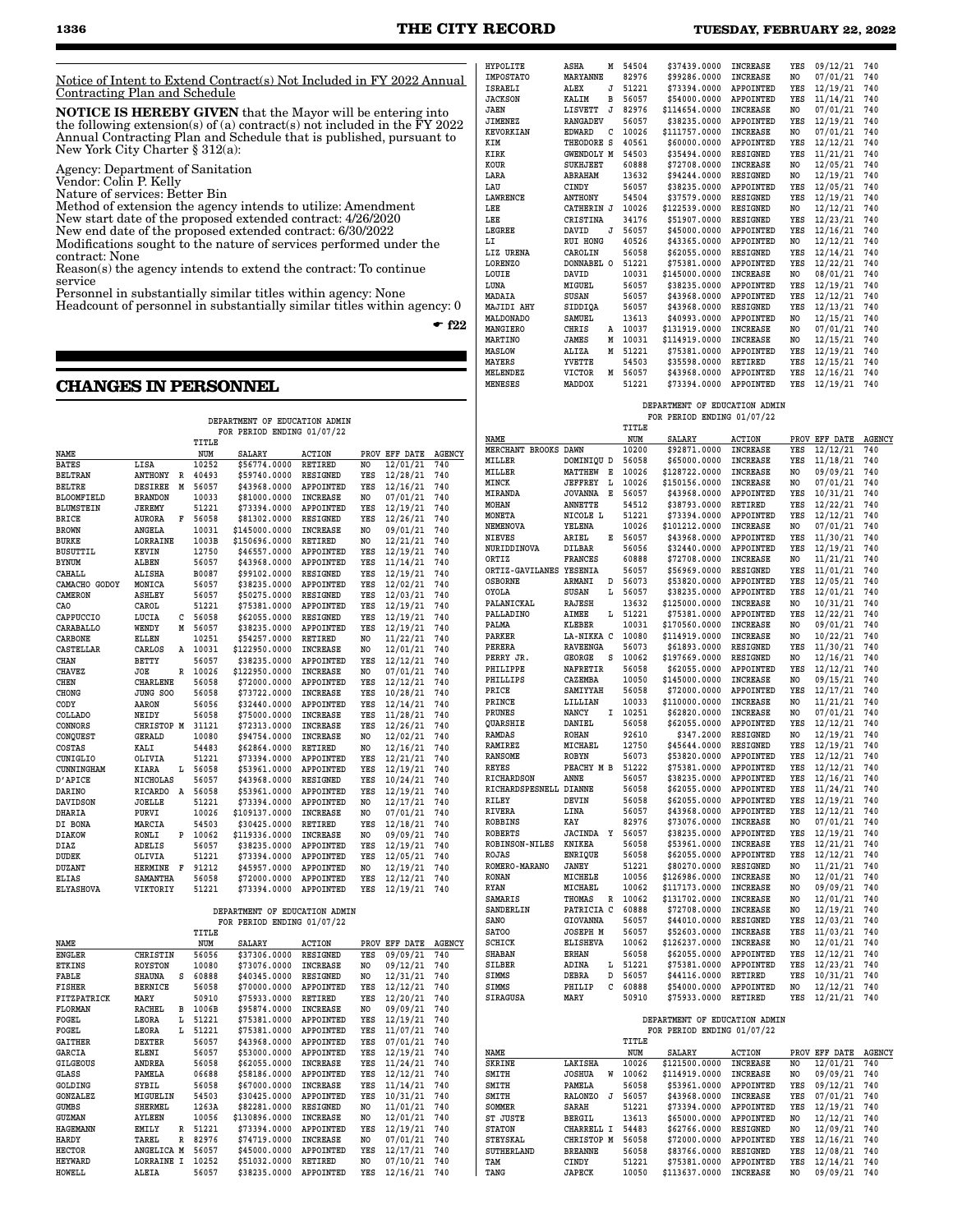|--|--|

| <b>THOMAS</b>                   | <b>GENEVA</b>                      | 54483            | \$43711.0000                                     | RESIGNED                        | YES            | 12/07/21                     | 740           | ROSS                          | SIMONE<br>s                        | 22507              | \$77921.0000                  | APPOINTED                          | NO             | 10/31/21                 | 806           |
|---------------------------------|------------------------------------|------------------|--------------------------------------------------|---------------------------------|----------------|------------------------------|---------------|-------------------------------|------------------------------------|--------------------|-------------------------------|------------------------------------|----------------|--------------------------|---------------|
| <b>THOMAS</b>                   | QUINTIN                            | 56058            | \$53961.0000                                     | APPOINTED                       | YES            | 12/12/21                     | 740           | RUIZ FERNANDEZ                | MIRTY<br>J                         | 56058              | \$62215.0000                  | INCREASE                           | YES            | 12/26/21                 | 806           |
| <b>TOOKER</b>                   | DANA<br>Μ                          | 56058            | \$72000.0000                                     | INCREASE                        | YES            | 11/21/21                     | 740           | SCOTT                         | <b>JESSAL</b><br>L                 | 56057              | \$38333.0000                  | APPOINTED                          | YES            | 12/20/21                 | 806           |
| <b>TREJO</b>                    | <b>JONATHAN</b>                    | 10031            | \$119419.0000                                    | <b>INCREASE</b>                 | NO.            | 07/01/21                     | 740           | SEABROOK-FISHER LORRAINE      |                                    | 22508              | \$85847.0000                  | <b>INCREASE</b>                    | YES            | 12/26/21                 | 806           |
| TURCHIN<br>TURNER               | SARAH<br>R<br>DENISE               | 10062<br>56073   | \$121544.0000<br>\$61893.0000                    | <b>INCREASE</b><br>APPOINTED    | NO.<br>YES     | 12/01/21<br>12/12/21         | 740<br>740    | <b>SHEHATA</b><br>SIMS        | <b>BESHOY</b><br><b>ROCIO</b><br>с | 31670<br>56058     | \$53563.0000<br>\$62215.0000  | RESIGNED<br><b>INCREASE</b>        | YES<br>YES     | 12/11/21<br>12/26/21     | 806<br>806    |
| UDDIN                           | MD RASHE                           | 40510            | \$57750.0000                                     | APPOINTED                       | NO             | 12/12/21                     | 740           | ST. HILAIRE                   | <b>SHELDON</b><br>к                | 31675              | \$70161.0000                  | <b>INCREASE</b>                    | YES            | 12/19/21                 | 806           |
| <b>UKPONG</b>                   | LISA                               | 10062            | \$114919.0000                                    | INCREASE                        | NO.            | 09/09/21                     | 740           | <b>STRAUSS</b>                | KEVIN<br>М                         | 34202              | \$92700.0000                  | RETIRED                            | N <sub>O</sub> | 12/24/21                 | 806           |
| USMAN                           | FAHMIDA                            | 56056            | \$38235.0000                                     | APPOINTED                       | YES            | 11/28/21                     | 740           | SUBHANI                       | MUHAMMAD S                         | 31670              | \$53563.0000                  | APPOINTED                          | YES            | 12/19/21                 | 806           |
| VAN BUREN                       | WHITNEY<br>т                       | 60888            | \$73435.0000                                     | <b>INCREASE</b>                 | NO             | 12/12/21                     | 740           | THOMPSON-DAGUIN JAYYIDAH A    |                                    | 22508              | \$75000.0000                  | APPOINTED                          | YES            | 12/19/21                 | 806           |
| VASQUEZ                         | М<br>CESAR                         | 56057            | \$62698.0000                                     | RETIRED                         | YES            | 12/14/21                     | 740           | TORRES                        | TANIA                              | 56057              | \$38333.0000                  | APPOINTED                          | YES            | 12/19/21                 | 806           |
| VEGA                            | CELINA                             | 56058            | \$75000.0000                                     | INCREASE                        | YES            | 10/28/21                     | 740           | VARGAS                        | ERIK                               | 31670<br>22508     | \$61598.0000                  | RESIGNED                           | NO.            | 12/09/21                 | 806           |
| VELASQUEZ<br>WALLENSTEIN        | DANNIA<br>s<br><b>JESSICA</b>      | 56057<br>10062   | \$38235.0000<br>\$136499.0000                    | APPOINTED<br><b>INCREASE</b>    | YES<br>NO.     | 12/21/21<br>12/01/21         | 740<br>740    | <b>VEREEN</b><br>WASSEF       | DAWN<br>А<br>RAMY<br>G             | 31670              | \$85847.0000<br>\$53563.0000  | <b>INCREASE</b><br>APPOINTED       | YES<br>YES     | 10/31/21<br>12/19/21     | 806<br>806    |
| WARREN PINHEIRO                 | SOROYA                             | 56073            | \$61893.0000                                     | APPOINTED                       | YES            | 12/12/21                     | 740           | WILLIAMS                      | CAROLYN                            | 1002A              | \$110228.0000                 | RETIRED                            | N <sub>O</sub> | 04/22/20                 | 806           |
| WILLIAMS                        | MELISSA<br>R                       | 1262C            | \$81772.0000                                     | <b>INCREASE</b>                 | YES            | 12/12/21                     | 740           | WILLIAMS                      | <b>EBONY</b><br>s                  | 56058              | \$65896.0000                  | <b>INCREASE</b>                    | YES            | 12/26/21                 | 806           |
| <b>WILSON</b>                   | <b>HEATHER</b>                     | 10062            | \$114919.0000                                    | INCREASE                        | NO.            | 09/09/21                     | 740           | WILSON                        | TYRECE<br>Α                        | 31670              | \$61598.0000                  | RESIGNED                           | YES            | 09/01/21                 | 806           |
| WISE                            | <b>JAVON</b>                       | 1263A            | \$74293.0000                                     | INCREASE                        | NO.            | 12/12/21                     | 740           |                               |                                    |                    |                               |                                    |                |                          |               |
| WONG                            | CHERYL<br>Μ                        | 56058            | \$62055.0000                                     | <b>INCREASE</b>                 | YES            | 12/19/21                     | 740           |                               |                                    |                    | DEPARTMENT OF BUILDINGS       |                                    |                |                          |               |
| WONG                            | PAMELA                             | 10026            | \$100568.0000                                    | INCREASE                        | NO             | 09/09/21                     | 740           |                               |                                    |                    | FOR PERIOD ENDING 01/07/22    |                                    |                |                          |               |
| <b>WYATTE</b><br>YHUN           | NIGEL<br>Е<br><b>CURTLEEN</b>      | 56073<br>56058   | \$53820.0000<br>\$53961.0000                     | RESIGNED<br>APPOINTED           | YES<br>YES     | 12/21/21<br>10/31/21         | 740<br>740    | NAME                          |                                    | TITLE<br>NUM       | <b>SALARY</b>                 | <b>ACTION</b>                      |                | PROV EFF DATE            | <b>AGENCY</b> |
| YOUSEFLALEH                     | TSIPPORA                           | 51221            | \$75381.0000                                     | APPOINTED                       | YES            | 12/19/21                     | 740           | ASSAM                         | LISA<br>Υ                          | 10124              | \$58850.0000                  | RESIGNED                           | NO.            | 10/26/21                 | 810           |
|                                 |                                    |                  |                                                  |                                 |                |                              |               | <b>ATKINSON</b>               | LISA<br>L                          | 13369              | \$90000.0000                  | APPOINTED                          | YES            | 12/19/21                 | 810           |
|                                 |                                    |                  | DEPARTMENT OF PROBATION                          |                                 |                |                              |               | <b>ATKINSON</b>               | LISA<br>L                          | 12627              | \$81260.0000                  | APPOINTED                          | YES            | 12/19/21                 | 810           |
|                                 |                                    |                  | FOR PERIOD ENDING 01/07/22                       |                                 |                |                              |               | <b>BARRETT</b>                | <b>DONNA</b><br>М                  | 10252              | \$42826.0000                  | RETIRED                            | NO             | 12/22/21                 | 810           |
|                                 |                                    | TITLE            |                                                  |                                 |                |                              |               | <b>BEAZER</b>                 | М<br>IDA                           | 31105              | \$47705.0000                  | APPOINTED                          | NO             | 11/23/21                 | 810           |
| NAME                            |                                    | NUM<br>51810     | <b>SALARY</b>                                    | <b>ACTION</b><br><b>RETIRED</b> |                | PROV EFF DATE                | <b>AGENCY</b> | <b>BRADLEY</b>                | PRECIOUS M                         | 10124              | \$58893.0000<br>\$70161.0000  | APPOINTED                          | N <sub>O</sub> | 12/19/21<br>12/12/21     | 810           |
| <b>ALEMAN</b><br><b>BENNETT</b> | TANIA<br>Е<br><b>JONATHAN</b><br>L | 51810            | \$65600.0000<br>\$53931.0000                     | RESIGNED                        | NO<br>NO       | 12/21/21<br>12/24/21         | 781<br>781    | COLLIS<br>DALMANI             | <b>JAMAAL</b><br>R<br>DAMIEN<br>J  | 31622<br>31629     | \$70161.0000                  | <b>INCREASE</b><br><b>INCREASE</b> | YES<br>YES     | 12/12/21                 | 810<br>810    |
| CROSS                           | <b>DONALD</b><br>c                 | 51860            | \$77853.0000                                     | RETIRED                         | NO.            | 12/20/21                     | 781           | DANIELS-HAREWOO MICHELLE L    |                                    | 13347              | \$60770.0000                  | RESIGNED                           | YES            | 12/29/21                 | 810           |
| <b>DORSETT</b>                  | LETICIA<br>Y                       | 51810            | \$58566.0000                                     | RESIGNED                        | NO             | 12/17/21                     | 781           | DUFF                          | ERIC<br>P                          | 31622              | \$61800.0000                  | APPOINTED                          | YES            | 12/26/21                 | 810           |
| FREEMAN                         | <b>KYHANI</b><br>G                 | 56057            | \$38333.0000                                     | APPOINTED                       | YES            | 12/26/21                     | 781           | <b>GERARD</b>                 | <b>BONNIE</b>                      | 12627              | \$81203.0000                  | PROMOTED                           | NO             | 12/12/21                 | 810           |
| <b>GIBSON</b>                   | D<br>CORNELL                       | 10029            | \$96899.0000                                     | RETIRED                         | NO.            | 06/02/20                     | 781           | <b>GOODMAN</b>                | TYARA                              | N 31169            | \$69288.0000                  | RESIGNED                           | YES            | 12/21/21                 | 810           |
| HAMILTON                        | BRIAN<br>с                         | 6087A            | \$144199.0000                                    | <b>INCREASE</b>                 | YES            | 12/26/21<br>11/05/21         | 781           | <b>JOHN</b>                   | <b>CHARLES</b><br>Е                | 31623              | \$66443.0000                  | RESIGNED                           | N <sub>O</sub> | 12/26/21                 | 810           |
| HARTGROVE<br><b>HERNANDEZ</b>   | NICOLE<br>L<br><b>SHANNON</b><br>т | 51810<br>51810   | \$67102.0000<br>\$52824.0000                     | RESIGNED<br>RESIGNED            | NO<br>NO.      | 12/29/21                     | 781<br>781    | <b>JOHNSTON</b><br>KHAN       | <b>RACHEL</b><br>L<br>Υ<br>SOHANI  | 30087<br>30087     | \$82137.0000<br>\$82137.0000  | <b>INCREASE</b><br>RESIGNED        | YES<br>YES     | 12/12/21<br>12/24/21     | 810<br>810    |
| HOLDEN                          | CURTIS<br>W                        | 51810            | \$64647.0000                                     | RETIRED                         | N <sub>O</sub> | 12/28/21                     | 781           | KIRBY                         | <b>STEVEN</b><br>J                 | 50104              | \$118960.0000                 | <b>INCREASE</b>                    | YES            | 10/31/21                 | 810           |
| KILBURN                         | TABIA<br>т                         | 51810            | \$54463.0000                                     | RESIGNED                        | NO             | 12/22/21                     | 781           | KIRBY                         | <b>STEVEN</b><br>J                 | 12627              | \$81203.0000                  | APPOINTED                          | NO             | 12/12/21                 | 810           |
| KORFELD                         | <b>JENNIFER M</b>                  | 51810            | \$45934.0000                                     | RESIGNED                        | NO.            | 12/24/21                     | 781           | LIN                           | TOMMY                              | 1002F              | \$90000.0000                  | APPOINTED                          | NO             | 12/01/21                 | 810           |
| MORRISON                        | ARDELIA<br>R                       | 51810            | \$68879.0000                                     | RETIRED                         | N <sub>O</sub> | 12/28/21                     | 781           | MAHFUZULLAH                   | AKM                                | 31623              | \$63654.0000                  | RESIGNED                           | YES            | 12/26/21                 | 810           |
| MUNDO                           | NORMA<br>L                         | 51810            | \$53931.0000                                     | RESIGNED                        | NO             | 12/20/21                     | 781           | MITROU                        | <b>CHRISTOS</b>                    | 31629              | \$61800.0000                  | RESIGNED                           | YES            | 10/24/21                 | 810           |
| NAZAR                           | <b>NOREEN</b>                      | 51810            | \$54463.0000                                     | RESIGNED                        | NO.            | 12/23/21                     | 781           | NAGIB                         | <b>ALBERT</b>                      | 31622              | \$61800.0000                  | APPOINTED                          | YES            | 12/26/21                 | 810           |
| PRATT<br>QUINONES               | SHALIKA<br>A<br>CHRISTIA J         | 56057<br>56057   | \$44083.0000<br>\$52323.0000                     | RESIGNED<br>RESIGNED            | YES<br>YES     | 12/29/21<br>12/19/21         | 781<br>781    | OWOLABI<br>PEEPLES            | OLUWATOY O<br>DEREK<br>J           | 31622<br>1007A     | \$61800.0000<br>\$112228.0000 | RESIGNED<br>RETIRED                | YES<br>NO      | 12/19/21<br>12/24/21     | 810<br>810    |
| <b>RIVERA</b>                   | ALYSSA<br>M                        | 51801            | \$47108.0000                                     | <b>INCREASE</b>                 | YES            | 12/19/21 781                 |               | PERSAUD                       | NANDINI                            | 20415              | \$93426.0000                  | <b>INCREASE</b>                    | NO.            | 12/12/21                 | 810           |
|                                 |                                    |                  |                                                  |                                 |                |                              |               | PHIPPS                        | OPHELIA<br>с                       | 1002F              | \$111796.0000                 | <b>INCREASE</b>                    | NO             | 11/28/21                 | 810           |
|                                 |                                    |                  | HOUSING PRESERVATION & DVLPMNT                   |                                 |                |                              |               | PRIGNOLI                      | <b>ANTHONY</b><br>M                | 22405              | \$65000.0000                  | APPOINTED                          | YES            | 12/26/21                 | 810           |
|                                 |                                    |                  | FOR PERIOD ENDING 01/07/22                       |                                 |                |                              |               | ROBERTS                       | KIA<br>Α                           | 30087              | \$72712.0000                  | RESIGNED                           | YES            | 12/26/21                 | 810           |
|                                 |                                    | TITLE            |                                                  |                                 |                |                              |               |                               |                                    |                    |                               |                                    |                |                          |               |
|                                 |                                    |                  |                                                  |                                 |                |                              |               | SILVA                         | CHRISTOP                           | 12627              | \$81203.0000                  | APPOINTED                          | NO             | 11/21/21                 | 810           |
| NAME                            |                                    | NUM              | <b>SALARY</b>                                    | <b>ACTION</b>                   |                | PROV EFF DATE                | <b>AGENCY</b> | <b>SINGH</b>                  | LALLENE A                          | 30080              | \$43197.0000                  | APPOINTED                          | N <sub>O</sub> | 12/26/21                 | 810           |
| ABRAMSON                        | CAROLINA E                         | 56057            | \$38333.0000                                     | APPOINTED                       | YES            | 12/19/21                     | 806           | TASLITSKY                     | MARIA                              | 12627              | \$81203.0000                  | PROMOTED                           | NO             | 12/12/21                 | 810           |
| AL KALAM<br>AL RAJI             | MOHAMMED M<br>MAHMUD H             | 56057<br>31670   | \$38333.0000<br>\$53563.0000                     | RESIGNED<br>APPOINTED           | YES<br>YES     | 11/07/21                     | 806<br>806    | <b>WILSON-CLAY</b>            | <b>ROBIN</b>                       | 10251              | \$36390.0000                  | APPOINTED                          | YES            | 12/26/21                 | 810           |
| ALAM                            | MUHAMMAD N                         | 34202            | \$57078.0000                                     | APPOINTED                       | YES            | 12/19/21<br>12/19/21         | 806           |                               |                                    |                    | DEPT OF HEALTH/MENTAL HYGIENE |                                    |                |                          |               |
| <b>ANTHONY</b>                  | MARSHA<br>R                        | 31670            | \$53563.0000                                     | RESIGNED                        | YES            | 12/29/21                     | 806           |                               |                                    |                    | FOR PERIOD ENDING 01/07/22    |                                    |                |                          |               |
| BALK                            | MARGARET                           | 56058            | \$54100.0000                                     | APPOINTED                       | YES            | 12/19/21                     | 806           |                               |                                    | TITLE              |                               |                                    |                |                          |               |
| <b>BARKER</b>                   | REBECCA<br>L.                      | 56058            | \$62215.0000                                     | RESIGNED                        | YES            | 12/18/21                     | 806           | NAME                          |                                    | NUM                | <b>SALARY</b>                 | <b>ACTION</b>                      |                | PROV EFF DATE            | <b>AGENCY</b> |
| <b>BENFERHAT</b>                | <b>JENNA</b><br>Μ                  | 22508            | \$105000.0000                                    | <b>INCREASE</b>                 | YES            | 12/26/21                     | 806           | <b>AGERTON</b>                | TRACY<br>в                         | 10069              | \$182000.0000                 | <b>INCREASE</b>                    | NO             | 12/12/21                 | 816           |
| <b>BOUTROS</b>                  | <b>SAMEH</b><br>s                  | 31670            | \$53563.0000                                     | APPOINTED                       | YES            | 12/19/21                     | 806           | ANSARI                        | NADIA<br>s                         | 21849              | \$97850.0000                  | RESIGNED                           | YES            | 12/26/21                 | 816           |
| <b>BUSANO-GALETTE</b><br>CANTEY | LISE<br>с<br><b>SEAN</b><br>J      | 56057<br>56057   | \$38333.0000<br>\$38333.0000                     | APPOINTED<br>APPOINTED          | YES<br>YES     | 12/19/21<br>12/19/21         | 806<br>806    | <b>BANSI</b><br><b>BELLIA</b> | <b>RAMONA</b><br>D<br>ALEXANDE F   | 21537<br>51310     | \$39213.0000<br>\$31,2300     | RESIGNED<br>RESIGNED               | YES<br>YES     | 12/15/21<br>12/18/21     | 816<br>816    |
| CARDONA                         | <b>EVELYN</b>                      | 22508            | \$85847.0000 INCREASE                            |                                 | YES            | 12/19/21                     | 806           | <b>BHAMCHAND</b>              | PRIYA<br>D                         | 51195              | \$24.6200                     | RESIGNED                           | YES            | 12/14/21                 | 816           |
| CARRIER                         | LILIA<br>M                         | 22507            | \$77921.0000 APPOINTED                           |                                 | NO.            | 12/19/21                     | 806           | <b>BRAILSFORD</b>             | <b>DAMRT.A</b>                     | 51193              | \$48349.0000                  | DECREASE                           | NO             | 11/24/21                 | 816           |
| <b>COLLINGWOOD</b>              | YVETTE                             | 10251            | \$51894.0000 RETIRED                             |                                 | NO.            | $12/29/21$ 806               |               | <b>BURGOS</b>                 | BRYANT                             | L 13621            | \$70691.0000 APPOINTED        |                                    | NO             | $12/26/21$ 816           |               |
| CURGUZ                          | MARIJANA                           | 22507            | \$77921.0000 APPOINTED                           |                                 | NO.            | 12/19/21 806                 |               | CARTER                        | WARREN                             | 51022              | \$35.0200                     | RETIRED                            | NO.            | 12/04/21 816             |               |
| DOMINGUEZ                       | PEDRO                              | A 56058          | \$54100.0000                                     | APPOINTED                       | YES            | 12/20/21                     | 806           | CAZEAU                        | к<br><b>EMERALD</b>                | 51191              | \$43650.0000                  | RESIGNED                           | YES            | 12/29/21                 | 816           |
| <b>DOSENKO</b><br>ERIKE         | VASYL<br>OGE                       | 31670<br>E 31670 | \$53563.0000 APPOINTED<br>\$53563.0000 APPOINTED |                                 | YES<br>YES     | 12/19/21<br>12/19/21 806     | 806           | CHARLES HAGLEY                | KAREN<br>т                         | 81815              | \$17.5800                     | RESIGNED                           | YES            | 12/07/21 816             |               |
| EZRACHI                         | DAPHNA<br>R                        | 22508            | \$74650.0000                                     | INCREASE                        | YES            | 11/28/21                     | 806           |                               |                                    |                    | DEPT OF HEALTH/MENTAL HYGIENE |                                    |                |                          |               |
| <b>FERNANDEZ</b>                | $\rm{V}$<br>ASHLEY                 | 1002D            | \$113300.0000                                    | TRANSFER                        | NO.            | 10/13/19                     | 806           |                               |                                    |                    | FOR PERIOD ENDING 01/07/22    |                                    |                |                          |               |
| FORHAD                          | FOYEZUL                            | I 31670          | \$53563.0000 APPOINTED                           |                                 | YES            | 12/19/21 806                 |               |                               |                                    | TITLE              |                               |                                    |                |                          |               |
| GEORGE                          | KAMBO<br>н                         | 31675            | \$78087.0000 INCREASE                            |                                 | NO             | 12/19/21 806                 |               | NAME                          |                                    | NUM                | SALARY                        | <b>ACTION</b>                      |                | PROV EFF DATE AGENCY     |               |
| <b>GIBSON</b>                   | BENJAMIN                           | 31670            | \$53563.0000 APPOINTED                           |                                 |                | YES 12/19/21 806             |               | CHEUNG<br>CLARKE              | F<br>ANNE<br><b>RYAN</b><br>P      | 31105<br>21849     | \$50000.0000<br>\$86520.0000  | APPOINTED<br>RESIGNED              | NO<br>YES      | 12/26/21<br>12/10/21     | 816<br>816    |
|                                 |                                    |                  | HOUSING PRESERVATION & DVLPMNT                   |                                 |                |                              |               | CORCHADO                      | <b>JEANNIE</b>                     | 56058              | \$74988.0000                  | INCREASE                           | YES            | 11/28/21                 | 816           |
|                                 |                                    |                  | FOR PERIOD ENDING 01/07/22                       |                                 |                |                              |               | CUNNINGHAM                    | GRACE<br>L                         | 06776              | \$88780.0000                  | RESIGNED                           | YES            | 12/13/21                 | 816           |
|                                 |                                    | TITLE            |                                                  |                                 |                |                              |               | DE STEFANO                    | <b>JASMINE</b>                     | 51022              | \$35.0200                     | RESIGNED                           | YES            | 12/15/21                 | 816           |
| NAME                            |                                    | NUM              | <b>SALARY</b>                                    | <b>ACTION</b>                   |                | PROV EFF DATE AGENCY         |               | DINKINS                       | ELAINE<br>L                        | 5100B              | \$34.7300                     | RETIRED                            | YES            | 12/29/21                 | 816           |
| GOMEZ                           | Υ                                  | 56057            | \$38333.0000 APPOINTED                           |                                 | YES            | 12/19/21 806                 |               | EISNER                        | Α<br><b>ELAINE</b>                 | 10251              | \$46410.0000                  | RETIRED                            | NO.            | 12/28/21                 | 816           |
| GUMBS<br><b>HALDER</b>          | MONNIKA R                          | 56057            | \$44083.0000                                     | RESIGNED<br><b>INCREASE</b>     | YES<br>YES     | 12/16/21 806<br>12/26/21     |               | FOSSOU                        | HERVE<br>к                         | 31215              | \$52580.0000                  | RESIGNED                           | YES<br>NO      | 10/26/21                 | 816<br>816    |
| HILLIARD                        | SUBROTO<br>К<br>L<br>NICOLE        | 34202<br>30087   | \$65640.0000<br>\$91563.0000 APPOINTED           |                                 | YES            | 12/19/21 806                 | 806           | GARDNER<br><b>GUERRERO</b>    | GENETHAL<br>JORGE                  | 10124<br>56058     | \$61817.0000<br>\$62215.0000  | RETIRED<br>RESIGNED                | YES            | 12/30/21<br>10/19/21     | 816           |
| HUANG                           | <b>BARBARA</b>                     | 56058            | \$62215.0000 RESIGNED                            |                                 | YES            | 12/26/21 806                 |               | HENRY                         | LATISHA V 51022                    |                    | \$35.0200                     | RESIGNED                           | YES            | 12/16/21                 | 816           |
| HUANG                           | WEIMING                            | 56057            | \$38333.0000                                     | APPOINTED                       | YES            | 12/19/21                     | 806           | HORSFORD                      | GEMMA<br>Α                         | 13621              | \$62117.0000                  | RETIRED                            | NO.            | 12/24/21                 | 816           |
| <b>JAGDEO</b>                   | REBECCA R 22508                    |                  | \$85847.0000 INCREASE                            |                                 | YES            | 10/10/21                     | 806           | HUA                           | TRANG<br>н                         | 51611              | \$72000.0000                  | APPOINTED                          | NO             | 12/26/21                 | 816           |
| JAVIER                          | MARIEL<br>J                        | 56058            | \$54100.0000 INCREASE                            |                                 | YES            | 12/26/21 806                 |               | HUGHES                        | SCOTT                              | A 95441            | \$185000.0000                 | INCREASE                           | YES            | 12/12/21                 | 816           |
| JOSEPH                          | <b>JEAN</b><br>в<br>с              | 34202            | \$65640.0000                                     | INCREASE                        | YES<br>YES     | 12/26/21                     | 806           | JOSEPH                        | JACK                               | 5100B<br>51001     | \$34.7300                     | RESIGNED                           | YES<br>NO.     | 10/08/21                 | 816<br>816    |
| KNIGHT<br>KOLENOVIC             | DAVID<br>JASMINA                   | 22508<br>56057   | \$85847.0000 INCREASE<br>\$38333.0000 APPOINTED  |                                 | YES            | $12/26/21$ 806<br>12/26/21   | 806           | JULI<br>KHURAL                | MICHAEL A<br>SATWINDE S            | 95713              | \$69152.0000<br>\$109539.0000 | RESIGNED<br>RESIGNED               | YES            | 12/14/21<br>11/02/21     | 816           |
| KULIK                           | MARK                               | L 20127          | \$90904.0000 RETIRED                             |                                 | YES            | 12/28/21                     | 806           | KROEPFL                       | <b>REGINA</b>                      | A 5100B            | \$34.7300                     | RESIGNED                           | YES            | 12/21/21                 | 816           |
| KULIK                           | L<br>MARK                          | 22426            | \$64377.0000                                     | RETIRED                         | NO             | 12/28/21 806                 |               | LATCHMAN                      | <b>HARESH</b>                      | 31215              | \$62533.0000                  | RESIGNED                           | YES            | 10/24/21                 | 816           |
| LEWIS                           | BRIAN<br>G                         | 56058            | \$65799.0000                                     | APPOINTED                       | YES            | 12/19/21                     | 806           | LAU                           | CHRISTIN J                         | 60215              | \$42862.0000                  | RESIGNED                           | NO             | 10/27/21                 | 816           |
| LYNCH                           | ANTHONY<br>s.                      | 1002F            | \$62060.0000 RESIGNED                            |                                 | NO.            | 02/27/20                     | 806           | LIU                           | EDWARD                             | 31215              | \$45722.0000                  | RESIGNED                           | YES            | 09/28/21                 | 816           |
| NEARY                           | <b>DEVON</b><br>Е                  | 22508            | \$105000.0000                                    | RESIGNED                        | YES            | 12/23/21                     | 806           | MAXWELL                       | CHERMAIN A 40502                   |                    | \$64415.0000                  | APPOINTED                          | YES            | 12/05/21                 | 816           |
| ORTIZ                           | IRIS                               | 1002F            | \$64050.0000                                     | DECEASED                        | NO<br>NO       | 06/24/19                     | 806           | MOJICA                        | LOUVENIA                           | 52613              | \$65920.0000                  | RESIGNED                           | NO<br>YES      | 12/28/21                 | 816<br>816    |
| PATEL<br>PLANCO                 | VIRAL<br>TIFFANY A                 | 13631<br>22508   | \$76587.0000 APPOINTED<br>\$85847.0000           | INCREASE                        | YES            | 12/26/21 806<br>11/28/21 806 |               | MONCURE<br>MORRISS            | PATRICIA A 21744<br>JAMES<br>L     | 82989              | \$86830.0000<br>\$123297.0000 | RESIGNED<br><b>DECEASED</b>        | NO             | 12/15/21<br>12/26/21     | 816           |
| <b>RAHMAN</b>                   | MOHAMMAD M                         | 31670            | \$53563.0000                                     | APPOINTED                       | YES            | 12/19/21                     | 806           | MORRISS                       | JAMES<br>L                         | 31220              | \$72716.0000                  | DECEASED                           | NO             | 12/26/21                 | 816           |
| RAHMAN                          | REZWAN A                           | 31305            | \$56041.0000                                     | RESIGNED                        | YES            | 12/30/21 806                 |               | MORRISSEY                     | <b>JESSICA</b>                     | 95710              | \$106023.0000                 | APPOINTED                          | YES            | 12/19/21                 | 816           |
| <b>ROBERTS</b><br>ROMANOWSKI    | KIA<br>CRAIG                       | A 30087<br>31675 | \$82137.0000 APPOINTED<br>\$70161.0000 INCREASE  |                                 | YES<br>YES     | 12/26/21 806<br>12/12/21 806 |               | MURRAY<br>NACE                | KAREL<br>TARA                      | N 51011<br>M 56058 | \$84252.0000<br>\$56650.0000  | RETIRED<br>DISMISSED               | NO.<br>YES     | 12/22/21<br>12/14/21 816 | 816           |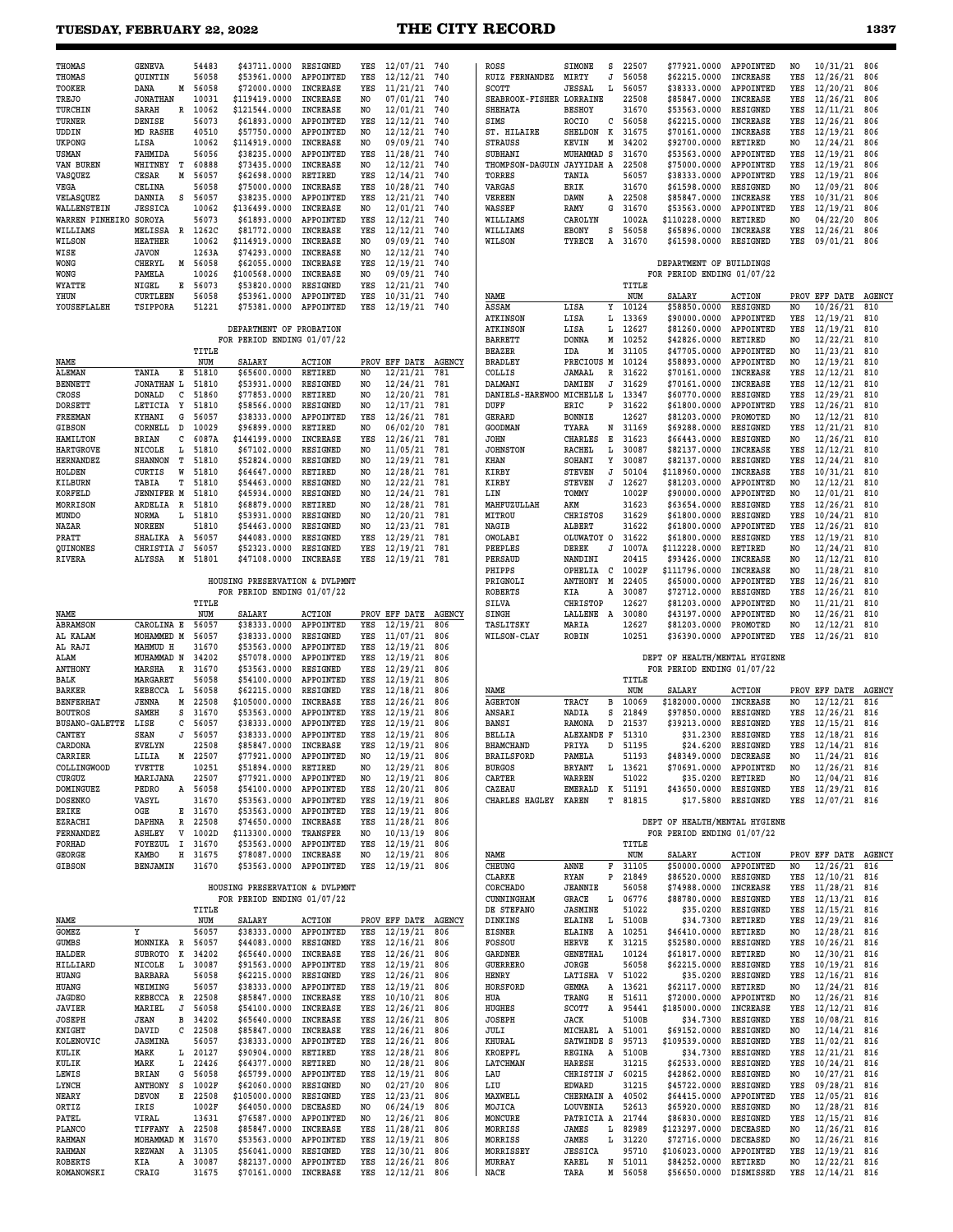# **1338 THE CITY RECORD TUESDAY, FEBRUARY 22, 2022**

| <b>NORTEY</b>                            | CLAUDIA                            | 51110            | \$60573.0000                                                 | <b>RESIGNED</b>                    | YES                   | 08/29/21                         | 816                  | YANI                              | WAGDI                            | F      | 20210          | \$57078.0000 APPOINTED                                      |                                    | N <sub>O</sub>        | 12/12/21 826              |                      |
|------------------------------------------|------------------------------------|------------------|--------------------------------------------------------------|------------------------------------|-----------------------|----------------------------------|----------------------|-----------------------------------|----------------------------------|--------|----------------|-------------------------------------------------------------|------------------------------------|-----------------------|---------------------------|----------------------|
| NOVIKOVA<br>OSCAR                        | TATIANA<br>Ι.<br>MANON             | 31215<br>51022   | \$62533.0000<br>\$35.0200                                    | RETIRED<br>RESIGNED                | NO<br>YES             | 12/22/21<br>10/13/21             | 816<br>816           | YOUNAN                            | FADI                             | М      | 20210          | \$57078.0000                                                | APPOINTED                          | NO.                   | 12/19/21                  | 826                  |
| PAPADIMITRIOU F MARIA<br>PEREZ           | Е<br>YUNILDA<br>Y                  | 5100B<br>56058   | \$34.7300<br>\$62223.0000                                    | RESIGNED<br>RESIGNED               | YES<br>YES            | 09/24/21<br>12/24/21             | 816<br>816           |                                   |                                  |        |                | DEPARTMENT OF SANITATION<br>FOR PERIOD ENDING 01/07/22      |                                    |                       |                           |                      |
| PIECIUKIEWICZ<br>PRIVETTE                | <b>BEATA</b><br>WHITLEY K          | 5100B<br>13369   | \$34.7300<br>\$82275.0000                                    | RESIGNED<br><b>INCREASE</b>        | YES<br>YES            | 12/28/21<br>12/12/21             | 816<br>816           | NAME                              |                                  |        | TITLE<br>NUM   | <b>SALARY</b>                                               | <b>ACTION</b>                      |                       | PROV EFF DATE             | <b>AGENCY</b>        |
| QUINONES<br>RAMACHANDRAN                 | CHRISTIA J<br><b>JYOTSNA</b><br>s  | 56057<br>21744   | \$50000.0000<br>\$86830.0000                                 | APPOINTED<br>RESIGNED              | YES<br>YES            | 12/19/21<br>12/30/21             | 816<br>816           | ABBRIANO<br>ANDERSON              | <b>FRANK</b><br>GREGORY          | J<br>P | 92575<br>10026 | \$136136.0000<br>\$220388.0000                              | RETIRED<br><b>INCREASE</b>         | NO<br>NO              | 12/28/21<br>12/05/21      | 827<br>827           |
| <b>REID-BROWN</b><br><b>REYES</b>        | TIFFANY<br>MARY ELL G              | 10038<br>83052   | \$63301.0000<br>\$70121.0000                                 | <b>INCREASE</b><br><b>RESIGNED</b> | YES<br>YES            | 12/19/21<br>09/09/21             | 816<br>816           | <b>APOLLO</b><br><b>BAIG</b>      | MICHAEL<br>MOHAMMAD Z            | J      | 70112<br>92511 | \$83465.0000<br>\$347.2000                                  | RETIRED<br><b>INCREASE</b>         | NO<br>N <sub>O</sub>  | 12/30/21<br>12/19/21      | 827<br>827           |
| REYES                                    | MELVIN                             | 13611            | \$62791.0000                                                 | <b>DECREASE</b>                    | NO                    | 07/08/18                         | 816                  | <b>BELASHUK</b>                   | ALEX                             |        | 70150<br>70112 | \$112111.0000                                               | RETIRED                            | NO                    | 12/24/21                  | 827                  |
| RICHARDSON<br>RODRIGUEZ                  | MELVENNI<br>RAQUEL                 | 31105<br>10251   | \$50000.0000<br>\$46335.0000                                 | APPOINTED<br><b>RETIRED</b>        | NO.<br>NO.            | 12/26/21<br>12/30/21             | 816<br>816           | <b>BERMEO</b><br><b>BERRY JR</b>  | JONATHAN D<br><b>JOHN</b>        | W      | 10124          | \$40622.0000<br>\$61015.0000                                | APPOINTED<br>PROMOTED              | NO.<br>N <sub>O</sub> | 12/19/21<br>12/19/21      | 827<br>827           |
| <b>SANDERSON</b><br><b>SERRANO-BIGGS</b> | MICHAEL<br>L<br>NEYDA              | 21744<br>83052   | \$108425.0000<br>\$70414.0000                                | RESIGNED<br>RESIGNED               | YES<br>YES            | 12/10/21<br>12/01/21             | 816<br>816           | <b>BLACKETT</b><br><b>BROWN</b>   | TYRONE<br>AKEEBA                 | N<br>s | 70112<br>80633 | \$40622.0000<br>\$15,4500                                   | APPOINTED<br>RESIGNED              | NO<br>YES             | 12/19/21<br>11/16/21      | 827<br>827           |
| SMART                                    | JADE<br>Е                          | 51197            | \$67000.0000                                                 | APPOINTED<br>RESIGNED              | YES                   | 12/19/21                         | 816                  | CABELLO                           | CRAIG                            | М      | 70112          | \$83465.0000                                                | RETIRED                            | N <sub>O</sub>        | 12/30/21                  | 827                  |
| <b>TAKATS</b><br>THOMAS                  | COURTNEY A<br>WA-NONA S            | 21744<br>81805   | \$70554.0000<br>\$36955.0000                                 | RESIGNED                           | YES<br>YES            | 11/03/21<br>12/19/21             | 816<br>816           | COLON<br>DELFINO                  | JULIEN<br><b>JEREMY</b>          | Е<br>J | 70112<br>70112 | \$40622.0000<br>\$40622.0000                                | APPOINTED<br>APPOINTED             | NO<br>NO.             | 12/19/21<br>12/19/21      | 827<br>827           |
| TORIELLO<br>VALERUS                      | ALLISON<br>L<br>CINDY              | 60217<br>52613   | \$62694.0000<br>\$69826.0000                                 | <b>INCREASE</b><br><b>RESIGNED</b> | YES<br>N <sub>O</sub> | 11/28/21<br>12/24/21             | 816<br>816           | DEPAOLI<br><b>DOMINGUEZ</b>       | PAUL<br><b>ALFREDO</b>           |        | 70112<br>70112 | \$83465.0000<br>\$40622.0000                                | RETIRED<br>APPOINTED               | NO<br>N <sub>O</sub>  | 12/30/21<br>12/19/21      | 827<br>827           |
| VEGA                                     | VERONICA                           | 5100C            | \$82086.0000                                                 | RESIGNED                           | NO                    | 12/19/21                         | 816                  | DONES                             | NICHOLAS J                       |        | 70112          | \$40622.0000                                                | APPOINTED                          | NO                    | 12/19/21                  | 827                  |
|                                          |                                    |                  | ADMIN TRIALS AND HEARINGS                                    |                                    |                       |                                  |                      |                                   |                                  |        |                | DEPARTMENT OF SANITATION                                    |                                    |                       |                           |                      |
|                                          |                                    | TITLE            | FOR PERIOD ENDING 01/07/22                                   |                                    |                       |                                  |                      |                                   |                                  |        | TITLE          | FOR PERIOD ENDING 01/07/22                                  |                                    |                       |                           |                      |
| <b>NAME</b><br>CONNOR                    | MAURICE<br>D                       | NUM<br>10251     | <b>SALARY</b><br>\$44083.0000                                | <b>ACTION</b><br>APPOINTED         | N0                    | PROV EFF DATE<br>12/12/21        | <b>AGENCY</b><br>820 | <b>NAME</b><br><b>DRAYTON</b>     | DALANO                           | к      | NUM<br>70112   | <b>SALARY</b><br>\$40622.0000                               | <b>ACTION</b><br>APPOINTED         | N <sub>O</sub>        | PROV EFF DATE<br>12/19/21 | <b>AGENCY</b><br>827 |
| GONZALEZ                                 | AMBER<br>М                         | 30087            | \$91563.0000                                                 | <b>INCREASE</b>                    | YES                   | 12/19/21                         | 820                  | ECOCK JR                          | <b>JOSEPH</b>                    | R      | 70112          | \$40622.0000                                                | APPOINTED                          | NO                    | 12/19/21                  | 827                  |
| GRANT<br>HOWARD-WILLIAMS                 | MARCIA<br>Α<br><b>CHERRON</b><br>Е | 10022<br>1002C   | \$140000.0000<br>\$107349.0000                               | <b>INCREASE</b><br>RETIRED         | NO<br>NO.             | 11/28/21<br>12/19/21             | 820<br>820           | <b>ELIELY</b><br>FERRUGIARO       | <b>JUSTIN</b><br><b>NICHOLAS</b> | т<br>J | 70112<br>70112 | \$40622.0000<br>\$40622.0000                                | APPOINTED<br>APPOINTED             | NO.<br>NO.            | 12/19/21<br>12/19/21      | 827<br>827           |
| MENDEZ<br>SMITH                          | PAUL<br><b>AYESHA</b>              | 30087<br>56056   | \$91563.0000<br>\$20.4700                                    | <b>INCREASE</b><br>RESIGNED        | YES<br>YES            | 12/19/21<br>12/17/21             | 820<br>820           | FINNIE III<br><b>FLEMISTER</b>    | <b>GEORGE</b><br>FAITH           | I<br>V | 70112<br>70112 | \$40622.0000<br>\$83465.0000                                | APPOINTED<br>RETIRED               | NO<br>NO              | 12/19/21<br>09/02/21      | 827<br>827           |
|                                          |                                    |                  |                                                              |                                    |                       |                                  |                      | FRASCATI                          | <b>ROBERT</b>                    | J      | 70112          | \$40622.0000                                                | APPOINTED                          | N <sub>O</sub>        | 12/19/21                  | 827                  |
|                                          |                                    |                  | DEPT OF ENVIRONMENT PROTECTION<br>FOR PERIOD ENDING 01/07/22 |                                    |                       |                                  |                      | FRIZALONE<br>HAN                  | OWEN<br><b>DONG</b>              | W      | 70112<br>1005D | \$40622.0000<br>\$134848.0000                               | APPOINTED<br>RESIGNED              | NO<br>NO              | 12/19/21<br>12/19/21      | 827<br>827           |
|                                          |                                    | TITLE            |                                                              |                                    |                       |                                  |                      | <b>KAHLES</b>                     | THOMAS                           | J      | 92575          | \$152926.0000                                               | RETIRED                            | N <sub>O</sub>        | 12/30/21                  | 827                  |
| NAME<br>AGUDA                            | PATRICK<br>s                       | NUM<br>20403     | <b>SALARY</b><br>\$59125.0000                                | <b>ACTION</b><br>APPOINTED         | NO                    | PROV EFF DATE<br>11/28/21        | <b>AGENCY</b><br>826 | KHAN<br>KILLEEN                   | <b>HARMAIN</b><br><b>SEAN</b>    | s<br>М | 13631<br>70112 | \$86221.0000<br>\$40622.0000                                | RESIGNED<br>APPOINTED              | NO.<br>NO             | 09/08/19<br>12/19/21      | 827<br>827           |
| AKBORK<br><b>ANDERSON</b>                | ARET<br>R<br>NOEL<br>Е             | 20210<br>21915   | \$65640.0000<br>\$77921.0000                                 | APPOINTED<br>RESIGNED              | N <sub>O</sub><br>NO. | 12/12/21<br>12/02/21             | 826<br>826           | <b>KNYAZEV</b><br>LAWSON          | MARK<br>LEON                     | V      | 70112<br>70112 | \$40622.0000<br>\$40622.0000                                | APPOINTED<br>APPOINTED             | N <sub>O</sub><br>NO  | 12/19/21<br>12/19/21      | 827<br>827           |
| <b>AUGUST</b>                            | REGINALD J                         | 91406            | \$15.4500                                                    | RESIGNED                           | YES                   | 12/22/21                         | 826                  | LINK                              | MONIQUE                          | A      | 80633          | \$15,4500                                                   | RESIGNED                           | YES                   | 11/30/21                  | 827                  |
| BALL<br><b>BESADA</b>                    | MICHAEL<br>GEORGE<br>P             | 90767<br>20210   | \$396.4000<br>\$65640.0000                                   | RETIRED<br>APPOINTED               | NO.<br>N <sub>O</sub> | 12/19/21<br>12/12/21             | 826<br>826           | LOJAN<br>LUBIN                    | JAVIER<br>JULIE                  | D      | 7019A<br>95005 | \$238659.0000<br>\$176647.0000                              | <b>INCREASE</b><br>APPOINTED       | NO<br>YES             | 12/05/21<br>12/26/21      | 827<br>827           |
| BRADY                                    | MICHAEL<br>J<br>THOMAS             | 90739<br>91011   | \$359.7500                                                   | DISMISSED<br>RETIRED               | NO<br>NO              | 12/21/21<br>12/24/21             | 826<br>826           | MAJORANA IV                       | <b>CHARLES</b><br><b>BRIAN</b>   | F      | 70112<br>70112 | \$83465.0000                                                | RESIGNED<br>APPOINTED              | NO<br>NO              | 12/17/21                  | 827<br>827           |
| <b>BROWN</b><br>CASADO                   | ELSE<br>F                          | 91722            | \$60146.0000<br>\$279.3000                                   | <b>RESIGNED</b>                    | N <sub>O</sub>        | 12/23/21                         | 826                  | MARQUEZ<br>MARS                   | LINCOLN                          | C      | 91225          | \$40622.0000<br>\$84906.0000                                | <b>RETIRED</b>                     | NO.                   | 12/19/21<br>12/30/21      | 827                  |
| CHACHA<br>CHAN                           | LUIS<br>R<br>EMILY                 | 91011<br>20403   | \$41033.0000<br>\$51413.0000                                 | APPOINTED<br>APPOINTED             | YES<br>NO.            | 12/19/21<br>11/28/21             | 826<br>826           | MCLEOD<br>MONAHAN                 | KEMAR<br>KIMBERLY H              | М      | 70112<br>70112 | \$40622.0000<br>\$40622.0000                                | APPOINTED<br>APPOINTED             | NO.<br>NO             | 12/19/21<br>12/19/21      | 827<br>827           |
| CHIN                                     | MAY<br>к                           | 30087            | \$112358.0000                                                | <b>RESIGNED</b>                    | YES                   | 12/09/21                         | 826                  | MUELLER                           | GREGORY                          | C      | 70112          | \$40622.0000                                                | APPOINTED                          | NO.                   | 12/19/21                  | 827                  |
| COLORADO<br>DJURETIC                     | ANA<br>с<br>DANILO                 | 91011<br>12158   | \$41033.0000<br>\$74328.0000                                 | APPOINTED<br>RESIGNED              | NO.<br>NO             | 12/19/21<br>12/21/21             | 826<br>826           | NEIS<br>O'REILLY                  | <b>ROCCO</b><br><b>GARRETT</b>   | М<br>т | 70112<br>7019A | \$40622.0000<br>\$238659.0000                               | RESIGNED<br><b>INCREASE</b>        | NO.<br>NO             | 12/19/21<br>12/05/21      | 827<br>827           |
| <b>DOKUBO</b><br><b>DOWNEY</b>           | KINTA<br>Е<br><b>ALISEN</b>        | 56058<br>21744   | \$80568.0000<br>\$64140.0000                                 | RESIGNED<br>APPOINTED              | YES<br>YES            | 12/15/21<br>12/26/21             | 826<br>826           | OCHOA<br>PENNYCOOKE               | PAUL<br>CARLESSI M               | Α      | 09963<br>80633 | \$215000.0000<br>\$15.4500                                  | APPOINTED<br>RESIGNED              | YES<br>YES            | 12/26/21<br>12/04/21      | 827<br>827           |
| ELSON                                    | SAGIRAH<br>c                       | 20410            | \$74123.0000                                                 | RESIGNED                           | NO                    | 12/24/21                         | 826                  | REICHERT                          | JOSEPH                           |        | 92510          | \$347.2000                                                  | <b>RETIRED</b>                     | NO                    | 12/26/21                  | 827                  |
| <b>ERLWEIN</b><br>FATOLITIS              | MICHAEL<br>MIRANDA<br>C            | 91501<br>21915   | \$68962,0000<br>\$49328.0000                                 | <b>RETIRED</b><br>APPOINTED        | NO<br>YES             | 12/30/21<br>12/26/21             | 826<br>826           | RICHARDS<br>RINGEL                | LENA<br>PINCHAS                  | Е      | 56058<br>09963 | \$68878.0000<br>\$150000.0000                               | RETIRED<br>APPOINTED               | YES<br>YES            | 12/29/21<br>12/26/21      | 827<br>827           |
| <b>HINCHEY</b>                           | THOMAS                             | 91314            | \$75692.0000                                                 | <b>RETIRED</b>                     | NO.                   | 12/28/21                         | 826                  | ROCHFORD JR                       | THOMAS                           | J      | 70112          | \$40622.0000                                                | APPOINTED                          | NO.                   | 12/19/21                  | 827                  |
| INNAMORATO<br>ISLAM                      | MICHAEL<br>F<br>MUHAMMAD S         | 13651<br>20210   | \$68733.0000<br>\$65640.0000                                 | RESIGNED<br>APPOINTED              | NO<br>N <sub>0</sub>  | 12/21/21<br>12/12/21             | 826<br>826           | ROSOFSKY<br>SAMUEL                | GREGORY<br>SAQUIS                | М<br>Е | 70112<br>70112 | \$83465.0000<br>\$40622.0000                                | RETIRED<br>APPOINTED               | NO<br>N <sub>O</sub>  | 12/30/21<br>12/19/21      | 827<br>827           |
| JOSE<br>LIANG                            | <b>JAYANTHI</b><br>LESTER<br>Y     | 20210<br>20415   | \$65640.0000<br>\$103631.0000                                | APPOINTED<br>APPOINTED             | NO.<br>NO.            | 12/12/21<br>12/19/21             | 826<br>826           | <b>SANCHEZ</b><br>SHAFIR          | KAYDIN<br>ELANA                  | Е      | 70112<br>13632 | \$40622.0000<br>\$122581.0000                               | APPOINTED<br>RETIRED               | NO.<br>NO             | 12/19/21<br>12/19/21      | 827<br>827           |
| LIN                                      | TOMMY                              | 1002F            | \$90000.0000                                                 | <b>INCREASE</b>                    | YES                   | 11/21/21                         | 826                  | SOSA                              | ANTONIO A                        |        | 10209          | \$19.9000                                                   | RESIGNED                           | YES                   | 12/26/21                  | 827                  |
| LOGAN<br>LOPEZ                           | <b>MICHAEL</b><br>A<br>Е<br>JOSE   | 90641<br>90739   | \$16.6300<br>\$359.8400                                      | TERMINATED<br>DISMISSED            | YES<br>NO             | 12/01/21<br>12/14/21             | 826<br>826           | TOTARAM<br>WALDEN                 | EMILY<br>TYRONE                  | V<br>L | 10209<br>80633 | \$15.5000<br>\$15.4500                                      | RESIGNED<br>RESIGNED               | YES<br>YES            | 12/28/21<br>12/16/21      | 827<br>827           |
| MANCE<br>MARCHADESCH                     | <b>HANAA</b>                       | 20210            | \$57078.0000                                                 | APPOINTED                          | NO.                   | 12/19/21                         | 826                  | WASHINGTON                        | FARHAANA A                       |        | 10251          | \$41848.0000                                                | RESIGNED                           | NO                    | 12/04/21                  | 827                  |
| MCGRUDER                                 | ROEL<br>L<br>CHAANDI K             | 90767<br>30087   | \$396.4000<br>\$110376.0000                                  | RETIRED<br>RESIGNED                | NO.<br>YES            | 12/29/21<br>11/04/21             | 826<br>826           | WU                                | YUN-CHIN K 10209                 |        |                | \$16.7500                                                   | APPOINTED                          | YES                   | 12/28/21                  | 827                  |
| MELENDEZ<br>MOORE                        | KEURY<br>CAROLYN                   | 90756<br>10251   | \$352.3200<br>\$36390.0000                                   | DECREASE<br>APPOINTED              | YES<br>NO.            | 12/09/21<br>12/26/21             | 826<br>826           |                                   |                                  |        |                | BUSINESS INTEGRITY COMMISSION<br>FOR PERIOD ENDING 01/07/22 |                                    |                       |                           |                      |
| MORALES                                  | JONATHAN J                         | 90756            | \$352.3200                                                   | <b>DECREASE</b>                    | YES                   | 12/09/21                         | 826                  |                                   |                                  |        | TITLE          |                                                             |                                    |                       | PROV EFF DATE AGENCY      |                      |
| MURRAY<br>NABA                           | KEVIN<br>L<br>ZARKA                | 91011<br>H 21915 | \$41033.0000<br>\$49328.0000                                 | APPOINTED<br>APPOINTED             | YES<br>YES            | 12/19/21<br>12/26/21 826         | 826                  | NAME<br>JIANG                     | JOYCE                            |        | NUM<br>56057   | SALARY<br>\$45000.0000                                      | ACTION<br>RESIGNED                 | YES                   | 12/18/21                  | 831                  |
|                                          |                                    |                  | DEPT OF ENVIRONMENT PROTECTION                               |                                    |                       |                                  |                      | SHERIDAN                          | THOMAS                           |        | M 31118        | \$63191.0000                                                | RESIGNED                           | YES                   | 12/25/21 831              |                      |
|                                          |                                    | TITLE            | FOR PERIOD ENDING 01/07/22                                   |                                    |                       |                                  |                      |                                   |                                  |        |                | DEPARTMENT OF FINANCE<br>FOR PERIOD ENDING 01/07/22         |                                    |                       |                           |                      |
| NAME                                     | JACQUELI E                         | NUM<br>20210     | SALARY<br>\$65640.0000                                       | <b>ACTION</b>                      | NO.                   | PROV EFF DATE AGENCY<br>12/12/21 | 826                  | NAME                              |                                  |        | TITLE          |                                                             |                                    |                       | PROV EFF DATE             | <b>AGENCY</b>        |
| ODINA<br>PARSONS                         | <b>DONNA</b><br>М                  | 80609            | \$41895.0000                                                 | APPOINTED<br>RESIGNED              | NO.                   | 12/01/21                         | 826                  | ALAM                              | AHNAF                            |        | NUM<br>40523   | SALARY<br>\$64415.0000                                      | ACTION<br><b>INCREASE</b>          | NO                    | 12/19/21                  | 836                  |
| PATEL-CURTISS<br>PETIT-HOMME             | PARTH<br>G<br>RICARDO              | 20210<br>56057   | \$65640.0000<br>\$24.1300                                    | APPOINTED<br>RESIGNED              | NO<br>YES             | 12/12/21<br>11/29/21             | 826<br>826           | <b>BADO</b><br><b>BAMGBOYE</b>    | LOUARBOU B<br>ADENIKE A          |        | 40523<br>82950 | \$64415.0000<br>\$160925.0000                               | <b>INCREASE</b><br>RESIGNED        | NO<br>YES             | 12/19/21<br>08/22/21      | 836<br>836           |
| POURKALBASSI                             | AHMAD                              | 20310            | \$78340.0000                                                 | RETIRED                            | NO.                   | 12/26/21                         | 826                  | <b>BANSAL</b>                     | PARVEEN K                        |        | 10050          | \$145000.0000                                               | INCREASE                           | NO                    | 12/19/21                  | 836                  |
| PRETTITORE III<br>RENNA                  | FRANCIS J<br>SALVATOR J            | 90756<br>91212   | \$352.3200<br>\$49927.0000                                   | <b>DECREASE</b><br>RETIRED         | YES<br>NO             | 12/09/21<br>12/24/21             | 826<br>826           | CARNEY<br><b>CHEUNG</b>           | CAROLINE F<br><b>JEANETTE M</b>  |        | 10050<br>8297A | \$166042.0000<br>\$128000.0000                              | <b>INCREASE</b><br>APPOINTED       | NO<br>YES             | 12/19/21<br>12/26/21      | 836<br>836           |
| <b>ROBERTON</b><br><b>ROBINSON</b>       | <b>JENNIFER E</b><br>JOHN<br>K     | 21744<br>90756   | \$86830.0000                                                 | RESIGNED<br><b>DECREASE</b>        | YES<br>YES            | 12/19/21                         | 826<br>826           | COLIMON<br>DENNIS                 | <b>SHAMY</b><br>MERVIN           | Е      | 1002A<br>40523 | \$84451.0000<br>\$82147.0000                                | APPOINTED<br>RETIRED               | NO.<br>NO             | 12/19/21                  | 836<br>836           |
| ROMANO                                   | GIUSEPPE                           | 90756            | \$352.3200<br>\$352.3200                                     | <b>DECREASE</b>                    | YES                   | 12/09/21<br>12/09/21             | 826                  | DONALDSON                         | SCOTT                            | s      | 30315          | \$100198.0000                                               | DISMISSED                          | NO                    | 12/29/21<br>11/04/21      | 836                  |
| RONCI<br>SAHLER                          | CRYSTAL L<br>MARK                  | 8300B<br>91011   | \$127534.0000<br>\$60146.0000                                | RESIGNED<br>RETIRED                | NO.<br>YES            | 12/19/21<br>12/22/21             | 826<br>826           | <b>ESTRADA</b><br>FLEYSHMAN       | VERONICA A<br>ALEKSAND           |        | 40523<br>40523 | \$76198.0000<br>\$64415.0000                                | INCREASE<br><b>INCREASE</b>        | NO<br>NO.             | 12/19/21<br>12/19/21      | 836<br>836           |
| SAM                                      | THIHA                              | 81361            | \$64177.0000                                                 | APPOINTED                          | YES                   | 10/03/21                         | 826                  | FRANKI                            | ADAM                             | J      | 40523          | \$64415.0000                                                | INCREASE                           | NO                    | 12/19/21                  | 836                  |
| SANCHEZ<br>SANFILIPPO                    | MATTHEW A<br>COSIMO                | 90756<br>90756   | \$352.3200<br>\$352.3200                                     | DECREASE<br>DECREASE               | YES<br>YES            | 12/09/21<br>12/09/21             | 826<br>826           | HAN<br>HUI                        | DI<br>TONY                       | s      | 10050<br>13632 | \$149026.0000<br>\$94329.0000                               | <b>INCREASE</b><br>RETIRED         | NO<br>NO.             | 12/19/21<br>12/21/21      | 836<br>836           |
| SARASWATT<br><b>SERRANO</b>              | ADRIAN<br>ANDRES<br>м              | 91011<br>90756   | \$41033.0000<br>\$352.3200                                   | APPOINTED<br><b>DECREASE</b>       | NO.<br>YES            | 12/19/21<br>12/09/21             | 826<br>826           | <b>ISKANDER</b><br>JAMES          | NAHED<br>ALEXANDE S              |        | 40523<br>21744 | \$76198.0000<br>\$122290.0000                               | <b>INCREASE</b><br><b>INCREASE</b> | NO<br>YES             | 12/19/21<br>12/19/21      | 836<br>836           |
| SONG                                     | JIA<br>V                           | 10251            | \$19.9200                                                    | APPOINTED                          | YES                   | 12/19/21                         | 826                  | KARIM                             | TASNIA                           |        | 82994          | \$104265.0000                                               | INCREASE                           | YES                   | 12/19/21                  | 836                  |
| <b>SPEKTOR</b><br>SUNAR                  | DAVID<br>М<br>s<br>SHASHI          | 20210<br>20210   | \$75540.0000<br>\$57720.0000                                 | RETIRED<br>APPOINTED               | NO<br>NO.             | 12/22/21<br>12/19/21             | 826<br>826           | LEE<br>LU                         | SIMON<br><b>JIAJIE</b>           |        | 70810<br>40523 | \$34834.0000<br>\$64415.0000                                | APPOINTED<br><b>INCREASE</b>       | NO.<br>NO             | 12/19/21<br>12/19/21      | 836<br>836           |
| TURNER                                   | ROBIN                              | 50940            | \$70500.0000                                                 | DECREASE                           | YES                   | 06/28/18                         | 826                  | MAYER                             | SAMUEL                           |        | 10010          | \$159822.0000                                               | <b>INCREASE</b>                    | NO                    | 12/19/21                  | 836                  |
| VALDEZ<br>VENEZIA                        | RICHARD<br><b>JEFFREY</b>          | 31316<br>91308   | \$67249.0000<br>\$96529.0000                                 | DISMISSED<br>RETIRED               | NO<br>NO              | 12/14/21<br>12/29/21             | 826<br>826           | MENDEZ<br>MINQUINI ZERMEN MARCELA | CHRISTOP                         |        | 30312<br>40523 | \$58718.0000<br>\$64415.0000                                | RESIGNED<br>INCREASE               | NO<br>NO              | 12/28/21<br>12/19/21      | 836<br>836           |
| WALSH JR                                 | THOMAS                             | J 90756          | \$352.3200 DECREASE                                          |                                    | YES                   | 12/09/21                         | 826                  | MURRAY                            | RONNIE                           |        | L 40523        | \$64415.0000 INCREASE                                       |                                    | NO                    | 12/19/21 836              |                      |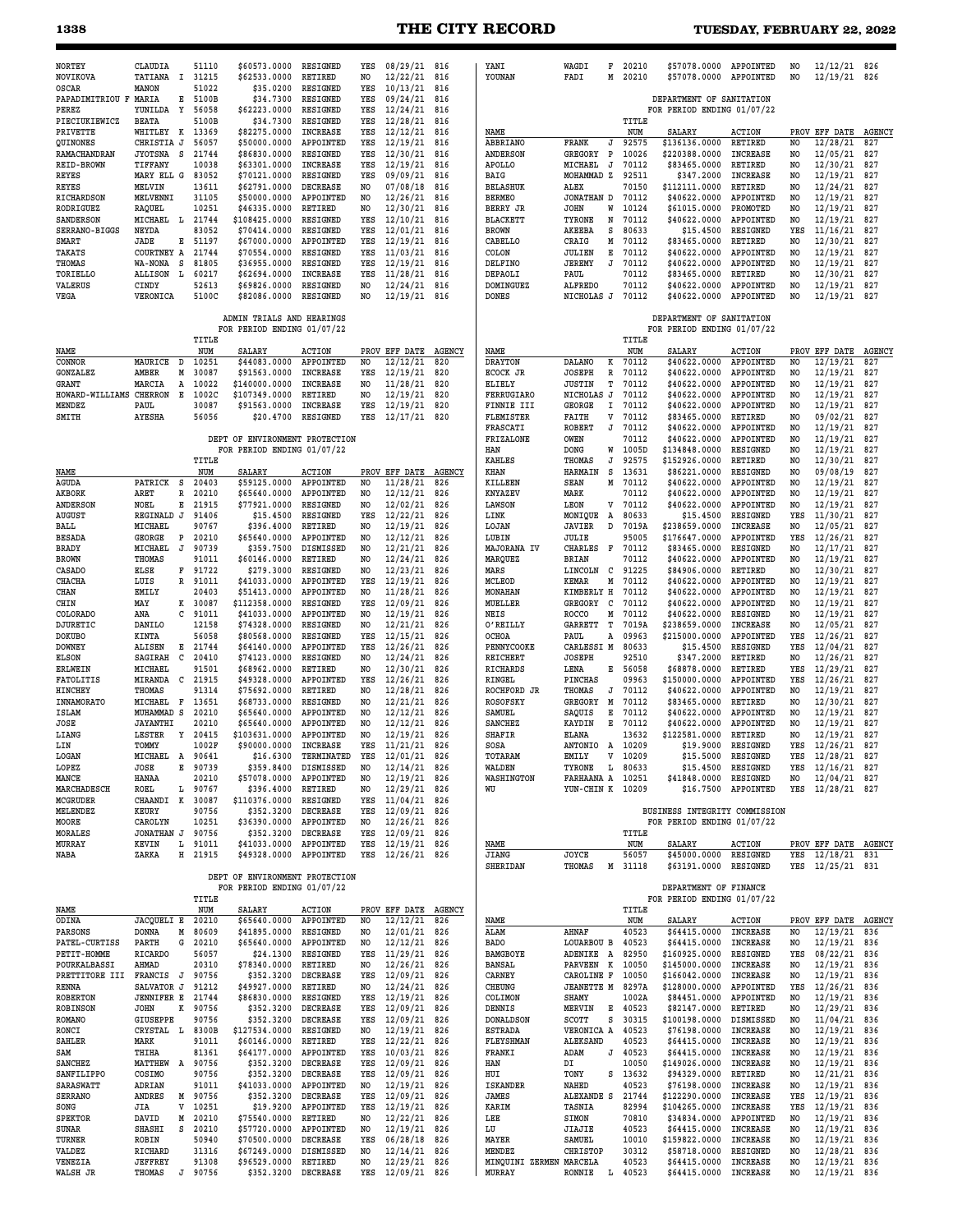# **TUESDAY, FEBRUARY 22, 2022 THE CITY RECORD 1339**

| ORTIZ                 | <b>EVELYN</b>    |              | 10124     | \$75575.0000                 | RETIRED             | NO             | $12/23/21$ 836       |               | HOWARD               | CHANELLE L              | 80633   | \$15,4500                      | RESIGNED            | YES            | 12/18/21             | 846 |
|-----------------------|------------------|--------------|-----------|------------------------------|---------------------|----------------|----------------------|---------------|----------------------|-------------------------|---------|--------------------------------|---------------------|----------------|----------------------|-----|
| PENFOLD               | MATTHEW          | J            | 95324     | \$161136.0000                | <b>INCREASE</b>     | YES            | 12/19/21             | 836           | HUANG                | <b>BARBARA</b>          | 56058   | \$62215.0000                   | APPOINTED           | YES            | 12/26/21             | 846 |
| QUINONES              | NILDA            |              | 10124     | \$81149.0000                 | RETIRED             | NO             | 12/24/21             | 836           | HUBELA               | с<br>ROBERT             | 91644   | \$63.6000                      | APPOINTED           | YES            | 12/26/21             | 846 |
| REZKALLA              | MENA             |              | L 40523   | \$64415.0000                 | <b>INCREASE</b>     | NO             | 12/19/21             | 836           | JONES                | LATTIMER                | 12202   | \$52994.0000                   | RETIRED             | NO             | 12/22/21             | 846 |
| SABILE                | MARIQUIT F       |              | 40523     | \$66220.0000                 | RETIRED             | NO.            | 12/29/21             | 836           | JUWELL               | MOHAMMED S              | 60421   | \$24.2505                      | RESIGNED            | YES            | 12/29/21             | 846 |
| SALTA                 | <b>ALBERT</b>    |              | 40523     | \$76198.0000                 | <b>INCREASE</b>     | NO.            | 12/19/21             | 836           | KELLY                | <b>LASHAWNA N</b>       | 80633   | \$15,4500                      | RESIGNED            | YES            | 12/23/21             | 846 |
| <b>SANTIAGO</b>       | BENJAMIN J       |              | 12202     | \$44950.0000                 | APPOINTED           | YES            | 11/14/21             | 836           | KIM                  | JANIE                   | 56058   | \$54100.0000                   | APPOINTED           | YES            | 12/26/21             | 846 |
| <b>SENATORE</b>       | CAROLINE R       |              | 21744     | \$97438.0000                 | <b>INCREASE</b>     | YES            | 12/19/21             | 836           | KLEIN                | RUDIGER                 | 56058   | \$34.0500                      | <b>INCREASE</b>     | YES            | 10/31/21             | 846 |
| SHAH                  | KATRINA A        |              | 40523     | \$64415.0000                 | <b>INCREASE</b>     | NO.            | 12/19/21             | 836           | KLITI                | DERIC                   | 81361   | \$59497.0000                   | APPOINTED           | YES            | 12/26/21             | 846 |
| SHEIKH                | <b>DELWAR</b>    |              | 40523     | \$64415.0000                 | <b>INCREASE</b>     | NO             | 12/19/21             | 836           | KUANG                |                         | 10250   | \$16.1374                      | RESIGNED            | YES            | 12/18/21             | 846 |
| TANG                  | WENDY            |              | 40523     | \$76198.0000                 | <b>INCREASE</b>     | NO.            | 12/19/21             | 836           |                      | QI LAN                  |         |                                |                     |                |                      |     |
| TOURIAN               | TEDDY            |              | 95005     | \$134280.0000                | RESIGNED            | YES            | 08/15/21             | 836           | LABASTIDA            | <b>HERALDO</b>          | 60421   | \$24,2500                      | APPOINTED           | YES            | 12/19/21             | 846 |
| WANG                  | NANCY            | s            | 40523     | \$64415.0000                 | <b>INCREASE</b>     | NO             | 12/19/21             | 836           | LAMPITT              | CHRISTOP S              | 60421   | \$24,2500                      | APPOINTED           | YES            | 12/19/21             | 846 |
| WITHERSPOON           | <b>ROBIN</b>     |              | 10124     | \$54794.0000                 | RETIRED             | NO.            | 12/28/21             | 836           | LEE                  | ANTHONY<br>$\mathbb{R}$ | 91406   | \$15.4500                      | RESIGNED            | YES            | 12/19/21             | 846 |
|                       |                  |              |           |                              |                     |                |                      |               | LIM                  | <b>SEUNGCHA</b>         | 60421   | \$24.2500                      | APPOINTED           | YES            | 12/19/21             | 846 |
|                       |                  |              |           | DEPARTMENT OF TRANSPORTATION |                     |                |                      |               | LUMPKIN              | AIYANA<br>Е             | 91406   | \$15.4500                      | RESIGNED            | YES            | 12/17/21             | 846 |
|                       |                  |              |           | FOR PERIOD ENDING 01/07/22   |                     |                |                      |               | LYONS                | RICHARD<br>Α            | 80633   | \$15.4500                      | RESIGNED            | YES            | 11/20/21             | 846 |
|                       |                  |              | TITLE     |                              |                     |                |                      |               | MARTINEZ             | т<br><b>ALISHA</b>      | 22427   | \$85845.0000                   | APPOINTED           | NO             | 10/31/21             | 846 |
| NAME                  |                  |              | NUM       | <b>SALARY</b>                | <b>ACTION</b>       |                | PROV EFF DATE        | <b>AGENCY</b> | MARTINEZ             | <b>JOANNE</b>           | 60440   | \$28.2091                      | RESIGNED            | YES            | 10/31/21             | 846 |
| AMMON                 | ANDY             | D            | 90776     | \$524.2400                   | <b>INCREASE</b>     | YES            | 09/26/21             | 841           | MASSENBERG           | <b>DEANNA</b>           | M 91406 | \$15,4500                      | APPOINTED           | YES            | 12/30/21             | 846 |
| <b>ANJILOI</b>        | VICKRAM          |              | 91110     | \$37119.0000                 | APPOINTED           | NO.            | 12/19/21             | 841           |                      |                         |         |                                |                     |                |                      |     |
| ATTWA                 | ELSHAYMA I       |              | 34205     | \$65640.0000                 | APPOINTED           | NO.            | 12/26/21             | 841           |                      |                         |         | DEPT OF PARKS & RECREATION     |                     |                |                      |     |
| AWADA                 | NISSRIN          | A            | 12158     | \$41395.0000                 | APPOINTED           | NO.            | 12/26/21             | 841           |                      |                         |         | FOR PERIOD ENDING 01/07/22     |                     |                |                      |     |
| BALDASSINI            | ALYSSA           | L            | 30087     | \$95000.0000                 | APPOINTED           | YES            | 12/19/21             | 841           |                      |                         | TITLE   |                                |                     |                |                      |     |
| CIRILLO               | <b>JEROME</b>    | D            | 10039     | \$123600.0000                | <b>INCREASE</b>     | YES            | 10/31/21             | 841           | NAME                 |                         | NUM     | SALARY                         | ACTION              |                | PROV EFF DATE AGENCY |     |
| CRAIGWELL             | DIANA            |              | 1002C     | \$90773.0000                 | <b>INCREASE</b>     | NO             | 12/19/21             | 841           | MCCORD               | MARSHAE<br>$\mathbf N$  | 91406   | \$15.4500                      | RESIGNED            | YES            | 12/13/21             | 846 |
| <b>ECHEVERRIA</b>     | <b>EDWARD</b>    |              | J 92508   | \$36474.0000                 | APPOINTED           | NO.            | 12/22/21             | 841           |                      |                         |         |                                |                     |                |                      |     |
| <b>ESPINOZA</b>       | MIKE             | x            | 10209     | \$17.3000                    | APPOINTED           | YES            | 12/19/21             | 841           | MCDUFFY              | <b>BARBARA</b>          | 90641   | \$16.6264                      | RESIGNED            | YES            | 12/15/21             | 846 |
| FREEMAN               | LEROY            |              | 12626     | \$61866.0000                 | <b>INCREASE</b>     | NO.            | 07/02/20             | 841           | MCGEE                | FANTASHI                | 91406   | \$15.4500                      | APPOINTED           | YES            | 12/30/21             | 846 |
| <b>GOVHARI</b>        | <b>EZATOLLA</b>  |              | 20215     | \$113255.0000                | RETIRED             | NO             | 12/23/21             | 841           | <b>MCLEAN</b>        | <b>NASTASSI</b>         | 91406   | \$15.4500                      | APPOINTED           | YES            | 12/30/21             | 846 |
| GRANT                 | SHELIA           |              | 56058     | \$68874.0000                 | <b>RETIRED</b>      | YES            | 12/29/21             | 841           | MILLER               | <b>BILAL</b>            | 90641   | \$16.6264                      | RESIGNED            | YES            | 12/03/21             | 846 |
| GRANT                 | <b>SHELIA</b>    |              | 1002F     | \$65359.0000                 | RETIRED             | NO.            | 12/29/21             | 841           | MORRISON             | ANDRE<br>N              | 81106   | \$25.0200                      | <b>INCREASE</b>     | YES            | 06/01/21             | 846 |
| GREENSTEIN            | <b>SUMMER</b>    | s            | 22122     | \$74989.0000                 | RESIGNED            | NO             | 12/28/21             | 841           | MURPHY               | ZENA                    | 80633   | \$15.4500                      | RESIGNED            | YES            | 12/24/21             | 846 |
| HERTLER               | KURT             |              | 92305     | \$459.1200                   | RETIRED             | NO.            | 11/01/21             | 841           | PARIS                | ZYAIRRA<br>M            | 91406   | \$15.4500                      | RESIGNED            | YES            | 12/24/21             | 846 |
| HEWITT                | DOUGLAS          | $\mathbb{R}$ | 90910     | \$54296.0000                 | PROMOTED            | N <sub>O</sub> | 12/21/21             | 841           | PATT                 | CHRISTOP M              | 60440   | \$28.2091                      | APPOINTED           | YES            | 12/26/21             | 846 |
| <b>JOHN</b>           | <b>CHARLES</b>   | Е            | 34205     | \$65640.0000                 | APPOINTED           | NO             | 12/26/21             | 841           | PERSAUD              | MELENNA<br>к            | 91406   | \$15.4500                      | APPOINTED           | YES            | 12/30/21             | 846 |
| KHANDAKER             | MD SHOHI I       |              | 34205     | \$65640.0000                 | APPOINTED           | NO.            | 12/26/21             | 841           | PORTO                | A<br><b>TRISTAN</b>     | 21315   | \$103631.0000                  | RESIGNED            | NO             | 12/28/21             | 846 |
| KHATTAB               | KARIM            | F            | 91110     | \$37119.0000                 | APPOINTED           | N <sub>O</sub> | 12/19/21             | 841           | POULMAS              | F<br>JAMES              | 92305   | \$434.8800                     | RESIGNED            | YES            | 08/11/18             | 846 |
| KING                  | CIERA            | н            | 54738     | \$95839.0000                 | RESIGNED            | YES            | 03/07/20             | 841           | <b>RAMIREZ</b>       | M<br><b>JAHAIRA</b>     | 80633   | \$15.4500                      | RESIGNED            | YES            | 12/16/21             | 846 |
| LЕ                    | MATHEW           | V            | 10209     | \$19.9000                    | RESIGNED            | YES            | 12/26/21             | 841           |                      |                         | 91406   |                                |                     |                |                      |     |
| LEE                   | REBEKAH          | Е            | 10209     | \$19.9000                    | RESIGNED            | YES            | 12/24/21             | 841           | RAMOS                | VANESSA                 |         | \$15,4500                      | APPOINTED           | YES            | 12/26/21             | 846 |
| MACDOUGALL            | KATHRYN A        |              | 56057     | \$38333.0000                 | APPOINTED           | YES            | 12/19/21             | 841           | <b>REAGIN</b>        | CHRISTIA D              | 81361   | \$59497.0000                   | APPOINTED           | YES            | 12/26/21             | 846 |
| MAHFUZULLAH           | AKM              |              | 34205     | \$65640.0000                 | APPOINTED           | NO             | 12/26/21             | 841           | RITTER               | SCOTT<br>М              | 56058   | \$69826.0000                   | RESIGNED            | YES            | 12/14/21             | 846 |
| MALDONADO             | JEREMY           |              | I 35007   | \$33019.0000                 | APPOINTED           | YES            | 12/23/21             | 841           | <b>ROBERTO</b>       | JOHN-PET J              | 81361   | \$59497.0000                   | APPOINTED           | YES            | 12/26/21             | 846 |
| MATEUS                | VANESSA          | L.           | 22306     | \$69010.0000                 | RESIGNED            | YES            | 12/04/21             | 841           | <b>ROBINSON</b>      | RASHEDA<br>M            | 80633   | \$15.4500                      | RESIGNED            | YES            | 12/15/21             | 846 |
| MCMANUS               | MICHAEL          | $\mathbf{P}$ | 92406     | \$380.6400                   | RETIRED             | NO             | 12/28/21             | 841           | RODRIGUEZ            | SOPHIA<br>L             | 80633   | \$15.4500                      | RESIGNED            | YES            | 10/24/21             | 846 |
| NUESSLEIN             | <b>JOHN</b>      | F            | 92508     | \$36474.0000                 | APPOINTED           | NO.            | 12/19/21             | 841           | ROHAN                | R<br><b>JOHN</b>        | 81111   | \$86293.0000                   | RETIRED             | NO             | 12/30/21             | 846 |
| PERICLES              | <b>JEAN-BAP</b>  |              | 91110     | \$37119.0000                 | APPOINTED           | NO.            | 12/21/21             | 841           | <b>ROSADO</b>        | JONATHAN M              | 91644   | \$63.6000                      | APPOINTED           | YES            | 12/26/21             | 846 |
| <b>PETERS-SMITH</b>   | RENEE            |              | 1002E     | \$163512.0000                | <b>INCREASE</b>     | NO             | 11/21/21             | 841           | SADEQUE              | SHAIKA                  | 22427   | \$77921.0000                   | APPOINTED           | NO             | 10/31/21             | 846 |
| <b>PINEIRO</b>        | WILDE            |              | I 92355   | \$548.0000                   | <b>INCREASE</b>     | YES            | 10/20/19             | 841           | SANTANA ORTEGA       | REYMI<br>A              | 81303   | \$64177.0000                   | APPOINTED           | YES            | 12/19/21             | 846 |
| RIVAS                 | <b>ASHLEY</b>    | A            | 90692     | \$24.3400                    | <b>DECREASE</b>     | YES            | 12/12/21             | 841           | SAUCEDO JUAREZ       | <b>JOSE</b><br>М        | 06070   | \$21,6500                      | APPOINTED           | YES            | 12/18/21             | 846 |
| <b>RIVERA</b>         | <b>JUSTIN</b>    | s            | 91110     | \$37119.0000                 | APPOINTED           | NO.            | 12/21/21             | 841           | <b>SHELTON</b>       | <b>HERBERT</b>          | 91406   | \$18.7200                      | DECEASED            | YES            | 12/23/21             | 846 |
| <b>ROBERT</b>         | CASSIA           | к            | 10251     | \$48600.0000                 | APPOINTED           | YES            | 12/28/21             | 841           | <b>SHIRLEY</b>       | MARTIN<br>L             | 60421   | \$24,2500                      | APPOINTED           | YES            | 12/19/21             | 846 |
| SALCEDO               | ARIDIS           | Е            | 90751     | \$434.8800                   | RESIGNED            | YES            | 09/26/17             | 841           | <b>SIERRA</b>        | ANTHONY<br>A            | 91406   | \$15,4500                      | APPOINTED           | YES            | 12/30/21             | 846 |
| SANDERS               | KEITH            |              | 22316     | \$67699.0000                 | APPOINTED           | YES            | 12/19/21             | 841           | SIMMONS              | <b>GRETCHEN</b>         | 60440   | \$28.2091                      | APPOINTED           | YES            | 12/26/21             | 846 |
| <b>SCHIRO</b>         | FRANK            |              | 20246     | \$76595.0000                 | RESIGNED            | NO             | 12/26/21             | 841           | SIMMONS PRIDE        | NAJEE<br>R              | 91406   | \$15,4500                      | APPOINTED           | YES            | 12/30/21             | 846 |
| <b>SCRETCHEN</b>      | TAWANDA          |              | 56058     | \$54100.0000                 | APPOINTED           | YES            | 12/19/21             | 841           | <b>STRUGATZ</b>      | EMMA<br>R               | 81310   | \$20.7902                      | RESIGNED            | YES            | 10/29/21             | 846 |
| SHEHATA               | IRENE            | н            | 34205     | \$65640.0000                 | APPOINTED           | N <sub>O</sub> | 12/26/21             | 841           | TERRY                | W                       | 80633   | \$15,4500                      | RESIGNED            | YES            | 11/23/21             | 846 |
| TREZZA                | DANIEL           | А            | 92508     | \$41226.0000                 | APPOINTED           | NO.            | 12/19/21             | 841           | THOMPSON             | RAYMOND                 |         |                                |                     |                |                      |     |
| TSIKUDO               | <b>KENNETH</b>   | M            | 20202     | \$51413.0000                 | INCREASE            | YES            | 12/05/21             | 841           |                      | ANNALISA D              | 06070   | \$24,9000                      | RESIGNED            | YES            | 12/25/21             | 846 |
| TUCKER                | <b>NNAMDE</b>    | А            | 91628     | \$478.0000                   | APPOINTED           | N <sub>O</sub> | 12/26/21             | 841           | TURTON               | <b>RYAN</b><br>J        | 91644   | \$63.6000                      | APPOINTED           | YES            | 12/26/21             | 846 |
| WASEF                 | ROUMANY          | A            | 10061     | \$105000.0000                | <b>INCREASE</b>     | NO.            | 11/21/21             | 841           | <b>VARGAS</b>        | KIARA                   | 80633   | \$15,4500                      | RESIGNED            | YES            | 08/04/21             | 846 |
| WOODS                 | <b>JUSTIN</b>    | F            | 20271     | \$40091.0000                 | APPOINTED           | YES            | 12/19/21             | 841           | VILLADIEGO           | ALEJANDR                | 60440   |                                | \$28.2091 APPOINTED | YES            | 12/26/21             | 846 |
| WRIGHT                | RANDOLPH         |              | 91110     | \$37119.0000 APPOINTED       |                     | NO             | 12/26/21 841         |               | WADUD                | FARUQ<br>$\mathbf{A}$   | 22427   | \$85696.0000                   | APPOINTED           | N <sub>O</sub> | 10/31/21             | 846 |
| YUAN                  | XIN              |              | 12626     | \$61866.0000 INCREASE        |                     | NO             | 10/23/21 841         |               | WAH                  | URIEL                   | I 80633 | \$15.4500 RESIGNED             |                     |                | YES 12/24/21 846     |     |
|                       |                  |              |           |                              |                     |                |                      |               | WATTS                | RODNEY                  | 80633   | \$15.4500                      | RESIGNED            | YES            | 10/30/21 846         |     |
|                       |                  |              |           | DEPT OF PARKS & RECREATION   |                     |                |                      |               | WILBURG              | RAYMOND                 | F 60421 | \$24,2500                      | APPOINTED           | YES            | 12/19/21             | 846 |
|                       |                  |              |           | FOR PERIOD ENDING 01/07/22   |                     |                |                      |               | WILLIAMS             | DAMIEN                  | 91406   | \$15.4500                      | APPOINTED           | YES            | 12/26/21             | 846 |
|                       |                  |              | TITLE     |                              |                     |                |                      |               | WILLIAMS             | ELIZABET M 91406        |         | \$15.4500                      | RESIGNED            | YES            | 11/30/21 846         |     |
| NAME                  |                  |              | NUM       | <b>SALARY</b>                | <b>ACTION</b>       |                | PROV EFF DATE AGENCY |               | WILLIAMS             | KITSON                  | 81106   | \$52606.0000                   | RETIRED             | NO             | 12/08/21 846         |     |
| <b>ALVARADO</b>       | <b>EDISON</b>    | F            | 90641     | \$39923.0000                 | RESIGNED            | YES            | 12/22/21             | 846           | <b>WILSON JOSEPH</b> | <b>BIANCA</b>           | P 91406 |                                | \$15.4500 APPOINTED |                | YES 12/26/21 846     |     |
| ANDINO                | ELLIS            | s            | 90641     | \$16.6264                    | RESIGNED            | YES            | 12/26/21 846         |               |                      |                         |         |                                |                     |                |                      |     |
| ARCE                  | PRINCESS N 80633 |              |           | \$15.4500                    | RESIGNED            | YES            | 10/28/21 846         |               |                      |                         |         | DEPT. OF DESIGN & CONSTRUCTION |                     |                |                      |     |
| BELCHER               | NASHAWN          |              | 90641     | \$16.6264                    | RESIGNED            | YES            | 12/15/21 846         |               |                      |                         |         | FOR PERIOD ENDING 01/07/22     |                     |                |                      |     |
| <b>BERGDOLT</b>       | <b>HEIKE</b>     |              | M 21315   | \$92640.0000                 | APPOINTED           | YES            | 12/26/21 846         |               |                      |                         | TITLE   |                                |                     |                |                      |     |
| <b>BONANEY</b>        | FRITZ            |              | 80633     | \$15.4500                    | <b>RESIGNED</b>     | YES            | 12/23/21 846         |               | NAME                 |                         | NUM     | SALARY                         | ACTION              |                | PROV EFF DATE AGENCY |     |
| <b>BOSTICK</b>        | <b>HARVEY</b>    |              | 90641     | \$39923.0000                 | DECEASED            | YES            | 12/19/21 846         |               |                      |                         | 20210   |                                |                     |                |                      |     |
| <b>BRATTON</b>        | DANIELLE E 80633 |              |           | \$15.4500                    | RESIGNED            | YES            | 10/17/21 846         |               | ALAMGIR              | MOHIUDDI M              |         | \$57078.0000 APPOINTED         |                     | NO             | 12/19/21 850         |     |
| BROOKS                | LAVONNIE D       |              | 80633     | \$15.4500                    | RESIGNED            | YES            | 12/25/21 846         |               | ALDANO               | <b>ANTHONY</b>          | 56058   | \$73487.0000                   | APPOINTED           | YES            | 12/26/21 850         |     |
| CARPIO                | ELVIS            | A            | 91830     | \$292.5300                   | APPOINTED           | NO             | 12/26/21             | 846           | <b>ALONSO</b>        | <b>JOHNATHA</b>         | 20202   | \$54000.0000 APPOINTED         |                     | YES            | 12/19/21 850         |     |
| CHIRINIAN             | ALEX             |              | V 21315   | \$92640.0000                 | APPOINTED           | YES            | 12/26/21 846         |               | ARCEO                | GIAN                    | 56058   | \$69102.0000                   | INCREASE            | YES            | 11/07/21 850         |     |
| COLORADO              | ANA              |              | $C$ 71205 | \$19,4700                    | RESIGNED            | YES            | 12/19/21             | 846           | AU                   | JEFFREY K 82991         |         | \$135000.0000                  | APPOINTED           | YES            | 12/26/21 850         |     |
| COSTELLO              | LAWRENCE R       |              | 06664     | \$17.7200                    | RESIGNED            | YES            | 12/06/21             | 846           | AYZENSHTAT           | ALLA                    | 82991   | \$193968.0000                  | <b>INCREASE</b>     | YES            | 12/05/21             | 850 |
| CUNNINGHAM            | ROBERTA          |              | 06664     | \$37377.0000                 | DECEASED            | YES            | 12/19/21 846         |               | <b>BERNARD</b>       | JUDITH                  | S 82991 | \$168500.0000                  | <b>INCREASE</b>     | YES            | 10/31/21             | 850 |
| DEIDA                 | BRANDON L 60421  |              |           | \$24.2500                    | APPOINTED           | YES            | 12/19/21 846         |               | <b>BLOUNT</b>        | DORA<br>М               | 22122   | \$74989.0000                   | <b>INCREASE</b>     | YES            | 12/19/21             | 850 |
| DENNIS                | ANDRE            |              | R 91406   | \$15.4500                    | APPOINTED           | YES            | 12/26/21             | 846           | <b>BRACHO</b>        | SERGIO<br>М             | 20210   | \$65640.0000                   | <b>INCREASE</b>     | NO             | 12/19/21             | 850 |
| DOZIER                | NASHAWN M 90641  |              |           | \$16.6264                    | RESIGNED            | YES            | 11/18/21 846         |               | BROWN JR.            | CARL                    | 20210   | \$65640.0000                   | RESIGNED            | NO             | 11/04/21             | 850 |
| <b>ECKMAN</b>         | JONATHAN S 21744 |              |           | \$41.3300                    | APPOINTED           | YES            | 12/26/21             | 846           | GEBREMESKEL          | ALEXANDE Z 20202        |         | \$62260.0000                   | RESIGNED            | YES            | 12/24/21             | 850 |
| EDWARDS SR            | <b>TREVOR</b>    |              | 80633     | \$15.4500                    | RESIGNED            | YES            | 12/11/21             | 846           | КO                   | HELEN                   | 22427   | \$85847.0000                   | PROMOTED            | NO             | 12/26/21             | 850 |
| EMRICK                | RALPH            |              | A 91415   | \$58839.0000                 | APPOINTED           | YES            | 12/28/21 846         |               | KURUN                | AYDIN                   | 22427   | \$95238.0000                   | RETIRED             | NO             | 12/30/21             | 850 |
| ESTRELLA CHECO        | YEFRY            |              | 91406     | \$15.4500                    | APPOINTED           | YES            | 12/30/21 846         |               | LE                   | MATHEW<br>V             | 20202   | \$54000.0000                   | APPOINTED           | YES            | 12/26/21             | 850 |
| <b>FAIRLEY</b>        | SHYMEEKA M 91406 |              |           | \$15.4500                    | RESIGNED            | YES            | 12/11/21 846         |               | LIN                  | CHRISTOP J              | 22425   | \$51535.0000                   | APPOINTED           | YES            | 12/19/21             | 850 |
| <b>FOSTER</b>         | RICKY            |              | $C$ 80633 | \$15.4500                    | RESIGNED            | YES            | 11/27/21 846         |               | MALLICK              | ALI<br>Α                | 10015   |                                | <b>INCREASE</b>     |                |                      | 850 |
| <b>FRIZALONE</b>      | <b>OWEN</b>      |              | 71205     | \$19.4700                    | RESIGNED            | YES            | 12/19/21 846         |               |                      |                         |         | \$193968.0000                  |                     | NO             | 12/19/21             |     |
| <b>GARCIA</b>         | EDWARD H 81303   |              |           | \$64177.0000                 | APPOINTED           | YES            | 12/26/21 846         |               | MARGOLIES            | JEFFREY A               | 10033   | \$160127.0000                  | <b>INCREASE</b>     | YES            | 10/31/21             | 850 |
| GARCIA SOSA           | FRANCISC         |              | 80633     | \$15.4500                    | RESIGNED            | YES            | 12/23/21 846         |               | MCCONNELL            | NICHOLAS D              | 31163   | \$42304.0000                   | RESIGNED            | YES            | 12/15/21             | 850 |
| GELB                  | AMY              |              | R 81361   | \$59497.0000                 | APPOINTED           | YES            | 12/26/21 846         |               | MERCHAN              | MAC                     | R 56056 | \$32520.0000                   | APPOINTED           | YES            | 12/19/21             | 850 |
| <b>GIDDIENS-DUGUE</b> | SHAKIA L 12627   |              |           | \$81600.0000                 | DISMISSED           | YES            | 10/05/21 846         |               | PITTELLI             | ANTHONY<br>J            | 22427   | \$77921.0000                   | <b>INCREASE</b>     | YES            | 11/07/21             | 850 |
| GILLIAM               | RICHARD          |              | L 91406   | \$15.4500                    | APPOINTED           | YES            | 12/26/21 846         |               | PRIGOV               | VIKTOR                  | 21015   | \$84736.0000                   | RETIRED             | NO             | 12/23/21             | 850 |
| <b>GILLIARD</b>       | TIFFANY          |              | $C$ 80633 | \$15.4500                    | RESIGNED            | YES            | 12/06/21 846         |               | PRUNESTI             | RICHARD                 | 34202   | \$98936.0000                   | RETIRED             | NO             | 12/28/21 850         |     |
| <b>HARRISON</b>       | ALEXUS           |              | S 91406   | \$18.7100                    | <b>RESIGNED</b>     |                | YES 12/23/21 846     |               | SMITH                | CARMELA G 10124         |         | \$54531.0000                   | <b>INCREASE</b>     | YES            | 12/26/21 850         |     |
| HILL                  | KENISE S 91406   |              |           |                              | \$15.4500 APPOINTED |                | YES 12/30/21 846     |               | ZHENG                | DING XI                 | 10124   | \$70764.8400 INCREASE          |                     | NO             | 10/31/21 850         |     |